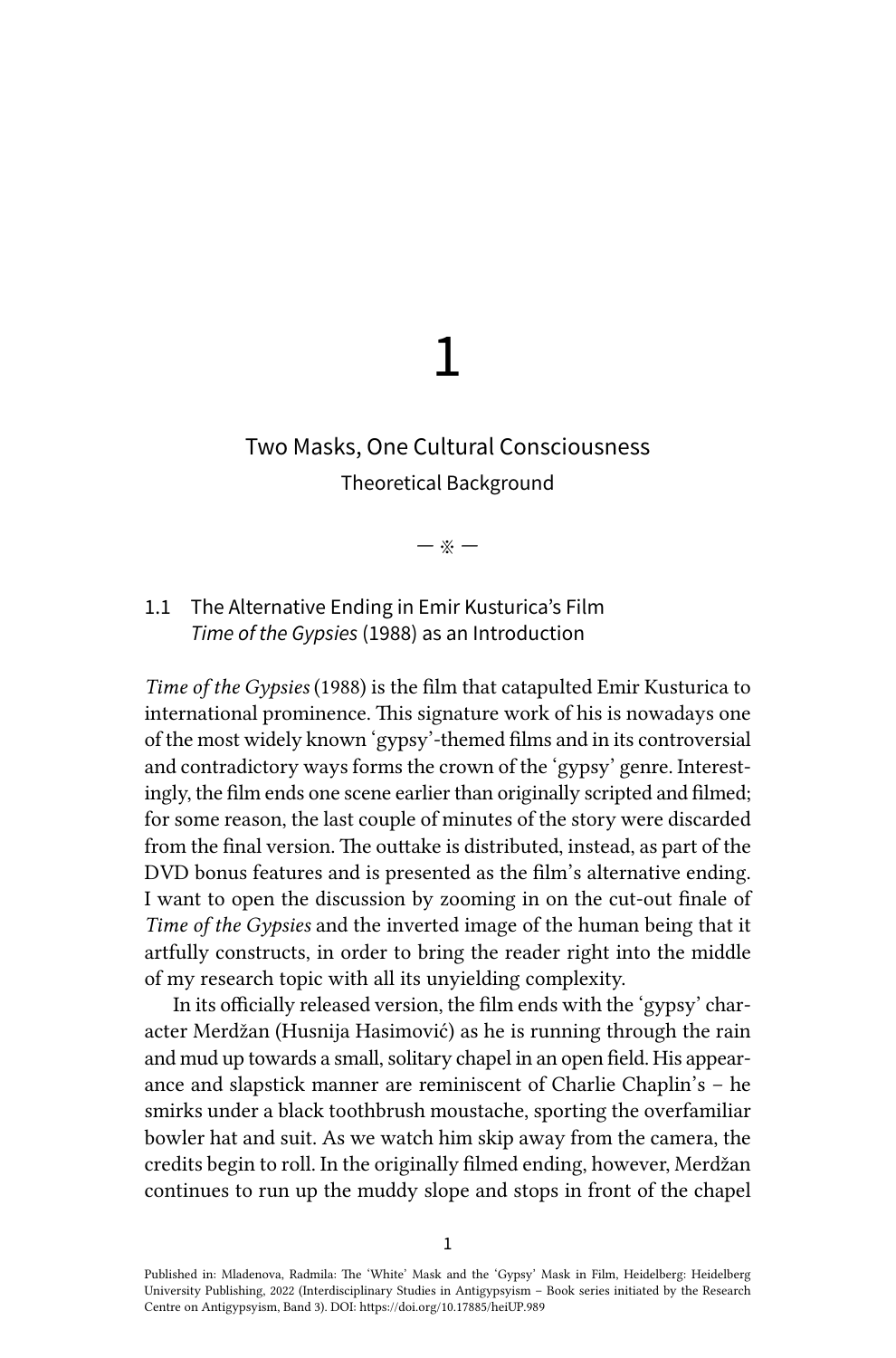Two Masks, One Cultural Consciousness



Fig. 1. Assembled screenshots from *Time of the Gypsies* (1988, Dir. Emir Kusturica): the 'gypsy' character Merdžan (Husnija Hasimović) in conversation with God; a visual metaphor that conveys the symbolic position of the 'gypsy' in relation to the Christian deity.

entrance. The camera frames his face with the chapel's blurred cross. The scene that follows is structured like a dialogic exchange that has the cross standing in between two interlocutors. On the one side of the cross is Merdžan, while on the other side is a wooden painted crucifix that has tipped over, with Christ's head and outstretched arms pointing downwards (Fig. 1). Merdžan turns to God, talking to him, notably, in Romani, wondering what has happened to him. He enters the small, visibly neglected chapel, its altar draped with tattered pieces of nylon. In a close-up, we can see the 'gypsy' character tilting his head sideways, literally trying to come face to face with the inverted image of Christ. He offers to help God, but on the condition that God helps him in return. He warns God, waving a finger in his face, that otherwise he is unwilling to be of service. Apparently assuming that he has reached an agreement, Merdžan ardently kisses the crucifix and carefully sets it upright, turning Christ's figure head up. With tears in his eyes, he implores God to take care of small Perhan, Merdžan's nephew, who has been left without parents, and to spare the boy's sad heart. When it comes to his second wish, Merdžan pulls out a pair of dice and demands from God that as long as he lives, they should fall according to his will. With a serious tone, he explains to God that he wants to rule with the help of the dice. At the end of this statement,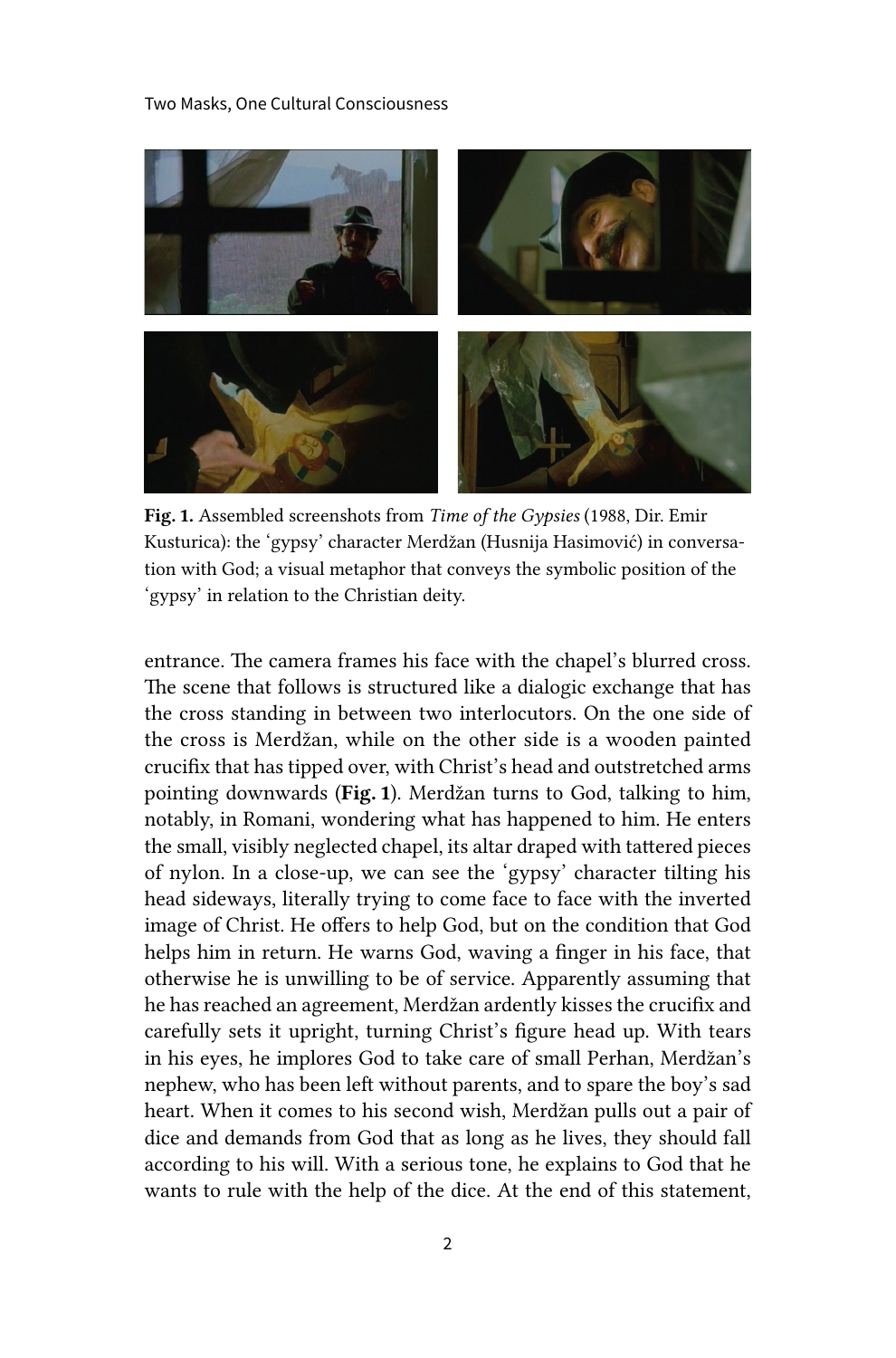the crucifix starts wobbling and swiftly, as if in answer to Merdžan's pleas, tips back over and down.

The scene that shows Merdžan bargaining with Christ is a visual metaphor so saturated in religious and mythic symbolism that one can easily fill pages with its many possible interpretations. At this stage, I want to present the dialogic exchange between Merdžan and God to the reader without attempting to define and thus delimit the rich symbolic meanings that the moving pictures convey only in a matter of a few minutes. There is no doubt, though, that the sequence is a testament to Kusturica's cinematic genius: it provides an elaborate visual analysis of the manner in which the imagined 'gypsy' is constructed through its relationship to the Christian deity, whose significance here lies in providing human beings with an aspirational ideal. The dialogue between Merdžan and the upside-down Christ on the cross abstracts the principle of obverse mirroring after which the 'gypsy' figure is commonly imagined into being.

In a short film interview about his 'gypsy'-themed films, Emir Kusturica affirms point-blank that "[i]n Gypsies you always have this advantage, in which impossible things could happen in their life" ("Rencontre"). This assertion of his, just like the above-described scene, encapsulates an essential quality of the imaginary 'gypsy' figure and links directly to the driving questions of my research: Why is almost anything believable about a 'gypsy' character? Why can filmmakers ascribe almost any aberrant quality to their 'gypsy' figures and utilise them for almost any dramatic purpose without straining their audience's belief? What makes this construct so pliable, so open to re-interpretations and ascriptions and yet so readily recognisable in almost any culture, so plausible, so real, so tenaciously durable over time? Why are 'gypsy' figures and their stories so excessively and, at times, so obsessively popular in films produced and shown all across Europe and the USA? And why are, at the same time, 'gypsy'-themed films so heavily under-researched, most of them still largely overlooked, looked down upon or even avoided by scholars?

In the above-mentioned interview, Kusturica talks at length about his intimate knowledge of the Roma, who were a part of his formative experience while he was growing up in Sarajevo. But in the course of the conversation, it quickly transpires that the filmmaker's primary concern – he calls it even an obsession – is to forge a new and expressive film language, or as he puts it: "giving cinema an injection that could extend its life" ("Rencontre"). Kusturica associates 'gypsy' characters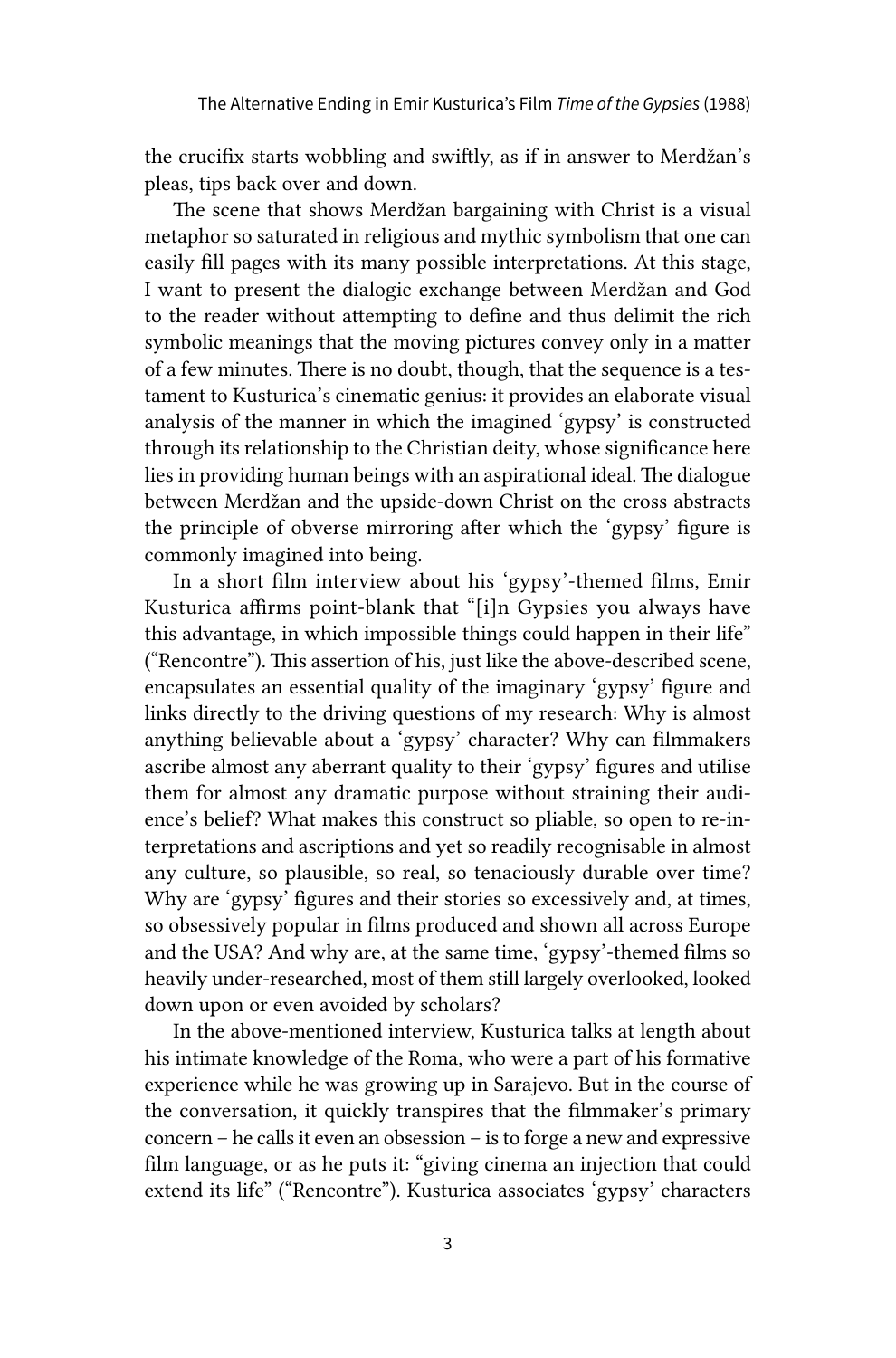with the unexpected ingredient in his works, as well as with the necessary departure from established genres. His talk about his Roma neighbours insensibly flips into talk about stylistic devices and genre conventions.4 No word is said about human rights or discrimination, about racist stereotypes in the mass media or oppressive social hierarchies. Instead, the minority and the dire conditions they are forced to live in are perceived exclusively as marketable material that can be exported for profit to Western cinema audiences.

Kusturica's 'gypsy'-themed films have been heavily criticised by some scholars<sup>5</sup> and yet, to this day, the ethics and aesthetics of his oeuvre – and more importantly of 'gypsy'-themed films as a pan-European phenomenon – have not been sufficiently challenged. And this is precisely the objective of my study. In the chapters that follow, my effort is directed at unravelling the principle of obverse mirroring that underpins the artistic rendition of the 'gypsy' phantasm on the big screen (Fig. 2 and Fig. 3). By working out the singular creative pattern that generates the numerous, endlessly varied and yet invariably familiar celluloid forms of the 'gypsy' figure, the present work seeks to bring about a deeper understanding of its plastic content, its black-and-white aesthetics and its significant functions. In my view, the medium of film has played a vital role in shaping and ingraining a black-and-white lens of perception among national majorities in Europe; film has been instrumental in instilling a shared picture of reality that is antigypsy and that condemns the Roma minority to chronic social exclusion and poverty. The role of cinema in sustaining antigypsyism as a visual regime of normality is the main concern of the present study. In addition to that, I want to outline the extent to which the 'gypsy' construct has been instrumental in energising the language of cinema, and by doing so, to show that the resultant aesthetic innovations, commonly celebrated as singular acts of artistic rebellion, mostly serve to cement social hierarchies and to reify the 'ethno-racial' status quo. More than

- 4 In another interview, Kusturica easily glides from the topic of 'gypsies' to the topic of film aesthetics: "I was attracted by the beauty of alternate universes. The Gypsies of my film survive like insects, according to the principle of the natural selection, according to the beauty of the colours and the shapes of the wings. (…) My film *Black Cat, White Cat* can be regarded as an anti-genre film in the direction where it wants to warm the heart of men" (Radakovic).
- 5 For a discussion of the antigypsy content in Kusturica's films, see Brittnacher, *Leben* 12–15, "Gypsygrotesken"; Tumbas 113–117; Gotto 88–108; Roth 232–244; Holler 75–77.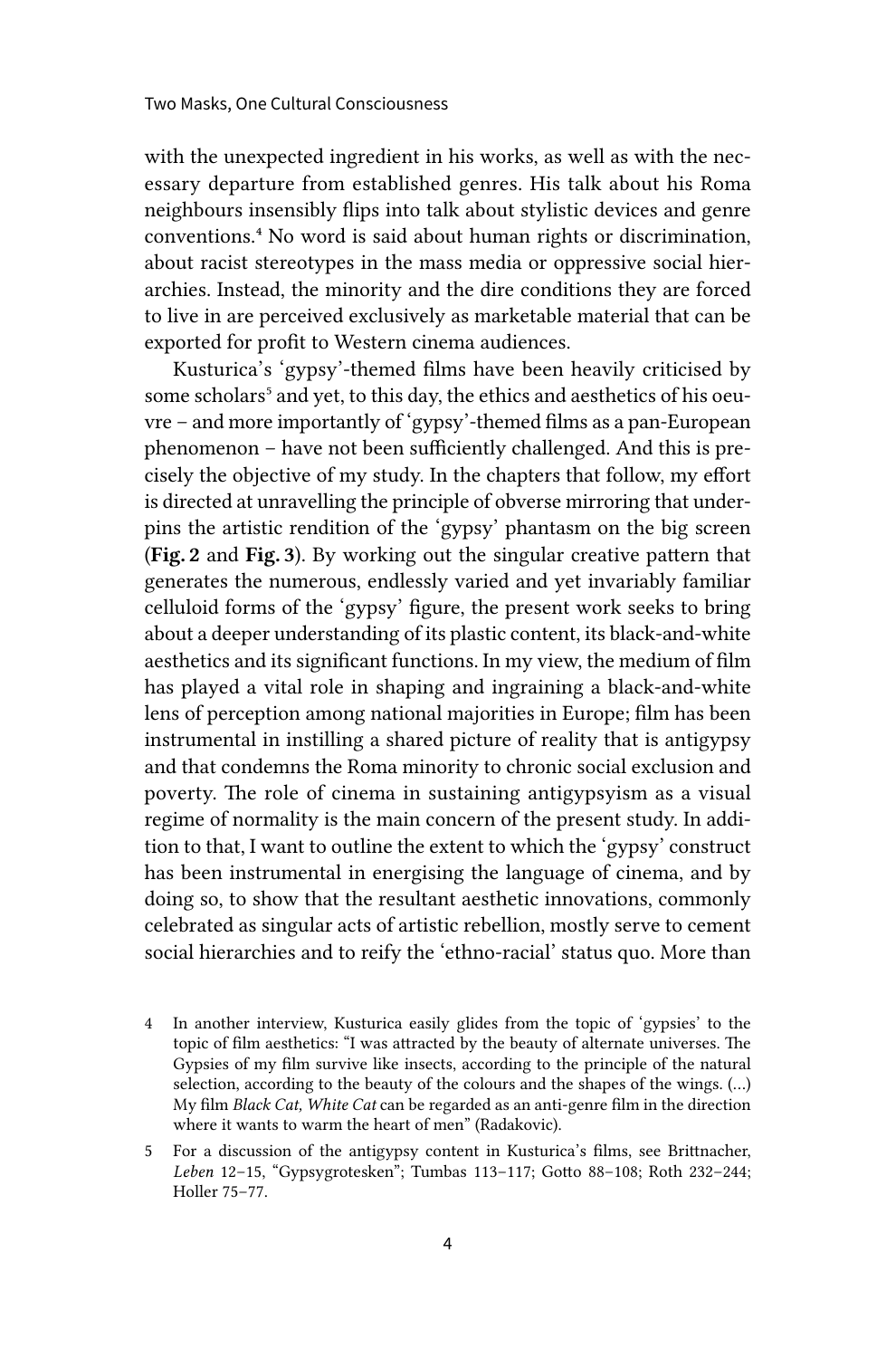

Fig. 2. Screenshot from *Drei Birken auf der Heide* (1956, Dir. Ulrich Erfurth): at the film's start, the 'gypsy' characters Mirko (Hubert Hilten) and Susanna (Margit Saas) are introduced for the first time to the viewers as inverted reflections of human beings.

a century after the birth of cinema, it is high time to reflect on the role of the seventh art in propagating, aestheticising and normalising antigypsyism, an age-old form of racism<sup>6</sup> that has unfailingly accompanied the rise of modern nationalism in Europe, being its inseparable and extremely unsightly underside.

Over the length of the exposition, I introduce, one by one, the components that go into my multi-perspective framework of analysis. Parallel to that, as a way of substantiating my claims and arguments, I offer a broad array of examples from the film corpus. It is also my intention to familiarise the reader with as many film titles as possible: works ranging, time-wise, from the dawn of cinema to the present day and, space-wise, from across all of Europe and the USA. Before diving into the vast film corpus, however, in the remaining pages of this chapter, we shall consider the central concepts and theoretical considerations that inform my approach to 'gypsy'-themed films. For the analysis of

<sup>6</sup> For a working definition of the term antigypsyism, consult the Reference Paper drafted by the Alliance against Antigypsyism accessible at Antigypysim.eu. For an analytical overview of the debate that surrounds the term and the field of study, see End, "Antiziganismus" 54–72; Heuss 52–68.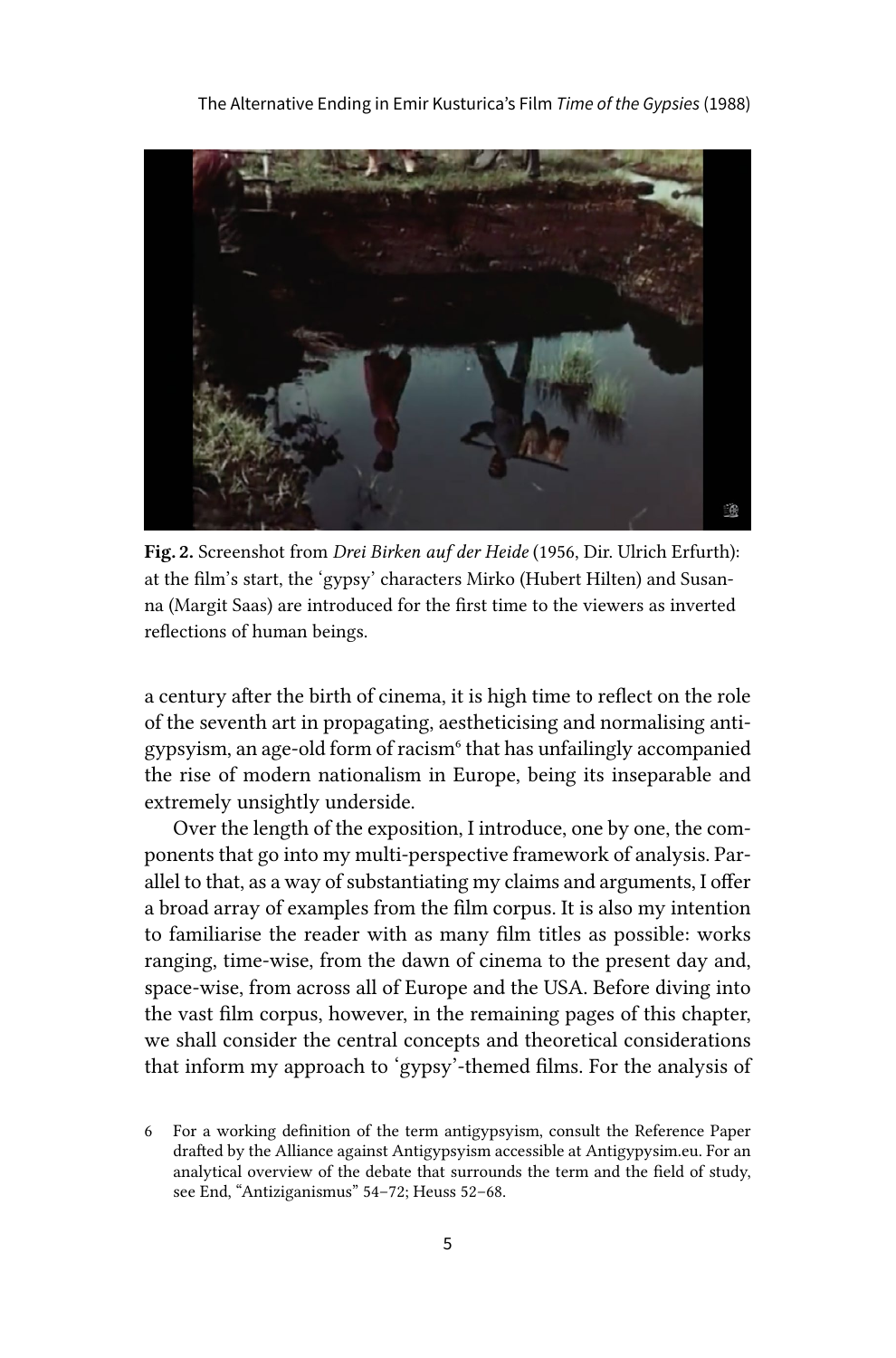Two Masks, One Cultural Consciousness



Fig. 3. Screenshot from *I Even Met Happy Gypsies* (1967, Dir. Aleksandar Petrović): Beli Bora (Bekim Fehmiu) and Pavle (Milosav Aleksić) take care of drunken Mirta (Velimir Živojinović), who is loaded head down into Pavle's cart with the following exclamation: "Into the garbage cart, you Gypsy bastard!"

screen images, I introduce the notion of the mask after Hans Belting; the notions of the semiosphere, semiotic centre and boundary after Yuri Lotman; and the notion of 'whiteness' after Richard Dyer. In the context of the European semiosphere, the construct of 'whiteness' (in representational arts) is clearly an emanation of the cultural centre, while the construct of 'gypsyness' (in representational arts) coincides with the cultural boundary. To create a coherent picture of the dynamic semiotic processes at work and to lend storyboard clarity to the analysis of abstract cultural constructs, I have coined two complementary concepts that give the title of my work, namely the 'white' mask and the 'gypsy' mask. My contention is that the 'white' mask and the 'gypsy' mask are in a reciprocal relationship, creating the force field of European culture where individuals are organised in colour-coded social groups (class, nation, ethnicity/'race') by being inculcated – from a very early age – to admire and emulate the 'white' mask while disdaining and distancing themselves from the 'gypsy' mask. These two constructs represent the two defining structures of consciousness – one charged positively, the other charged negatively – that regulate the European cultural realm.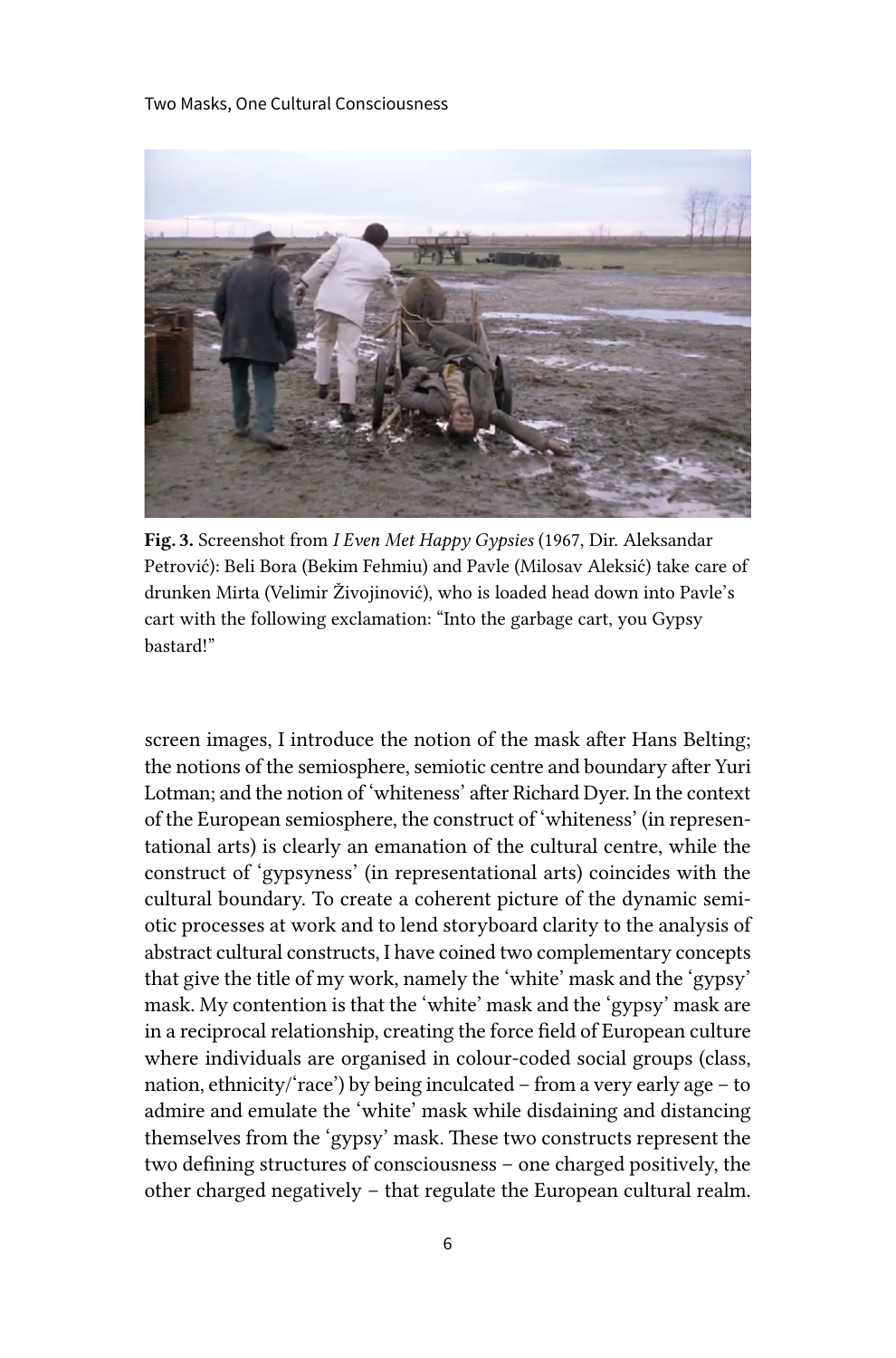#### 1.2 The Mask as a Working Concept

While developing my approach to 'gypsy' figures in film over the years,<sup>7</sup> I have assembled the somewhat clumsy term the 'imaginary gypsy figure' to emphasise, both lexically and orthographically, the fact that the object of my analysis is a fictional creation with origins in European literature and arts dating back to the fifteenth century.<sup>8</sup> In addition to that, my goal has been to draw a clear-cut line of demarcation between this literary phantasm, which was conjured into existence at a time when the notion of ethnicity and ethnic minorities was non-existent, and the ethnonym Roma, which denotes actually existing groups of people with a minority status. 'Roma' is a relatively novel term; internationally, it has been in circulation since 1971,<sup>9</sup> while as a self-designation it has a much longer history.

Led by the same intention, i.e. to foreground the artificiality of 'gypsy' figures in film and thus to set them apart from real individuals and collectives, a number of film scholars have coined other similar terms, such as "screen gypsies" (Imre), "celluloid gypsies" (Dobreva), "metaphoric Gypsies" (Iordanova, "Mimicry"), "als Rom\_nja markierte Figuren" or "nation-ethno-kulturell markierter Figuren" (Kraft). The first two formulations are particularly felicitous, not only because they highlight the constructed nature of 'gypsy' faces and bodies on the silver screen, but also because they point simultaneously to the materiality of the medium, to the physical substance out of which these imaginary faces and bodies are produced. An example in the negative comes from the literary scholar Sean Homer who, by contrast, does not recognise the need for a terminological distinction between fictional characters in film

- 8 The first written records of 'gypsies' in Europe are to be found in late-fifteenth-century chronicles. As the German literary scholar Klaus-Michael Bogdal wittily puts it in his comprehensive work *Europa erfindet die Zigeuner*, in the beginning were the chronicles. This is where the main problem lies: the chroniclers were not eye-witnesses producing themselves stories and illustrations for a public that was not interested in the actual existence of Roma but in their representations (cf. 23–25).
- 9 The self-designation 'Roma' was adopted in 1971 at the First World Romani Congress, which took place in Orpington (south-east of London) with delegates from fourteen countries (Kenrick 101–108). It needs to be stressed at this point that Roma are not a homogenous group; for the official definition of the ethnonym, see "Council of Europe Descriptive Glossary of terms relating to Roma issues" published online by the CoE.

<sup>7</sup> See Mladenova's "Imagined Gypsy" and "Figure".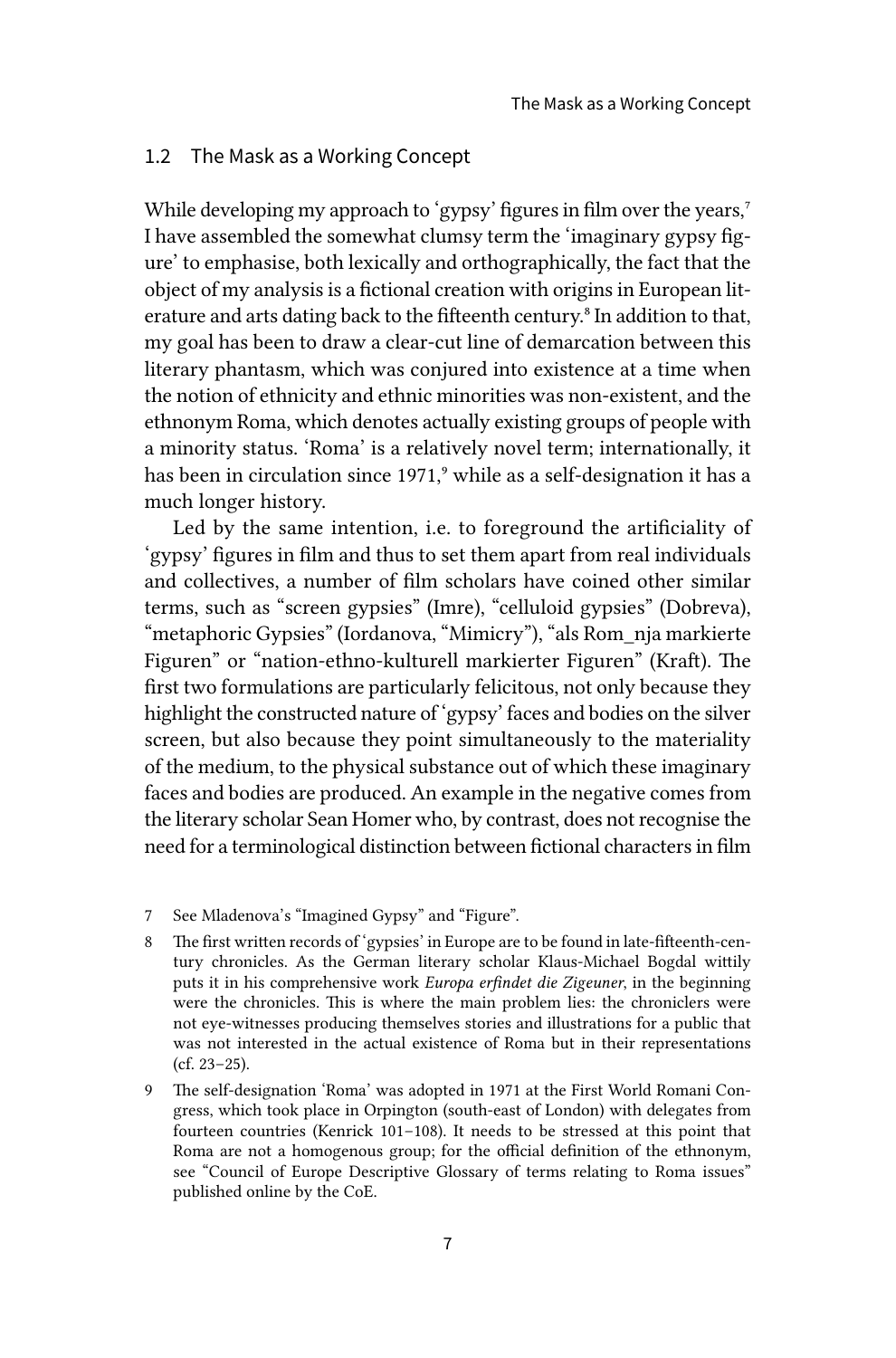and actual people existing in the socio-historical world. In his otherwise incisive analysis of *Gadjo dilo* (1997, Dir. Tony Gatlif), the scholar treats the terms 'Roma' and 'Gypsy' as interchangeable synonyms. He questions 'gypsy'-themed films and their claim to authenticity, ultimately encapsulating the findings of his critical examination in the very title of his article: "The Roma Do Not Exist". So, while providing an insightful analysis of screen images, Homer's approach inadvertently disavows the existence of real-life Roma.<sup>10</sup>

In the present work, I introduce the notion of the 'gypsy' mask as my main working concept; this newly coined term should complement and expand the notion of the imaginary 'gypsy' figure by putting the stress on its formal (visual) and dramaturgical aspects. In the sense used here, the term 'mask' refers to a legible, socially recognisable sign for a role, which role is enacted by the performer's real face and body. On the big screen, the embodied or enfaced 'gypsy' mask appears as a two-dimensional image (a segment of the screen) having been previously modelled through various cinematic tools and conventions, such as framing or low-key lighting, for instance. It is important to underscore that the 'gypsy' mask equals a role – an archetypal life-script, a trajectory through mythic time-space, and this motion of the 'gypsy' mask is propelled by a specific set of human values and qualities. Thus, as an analytical term, the 'gypsy' mask calls attention to three important aspects of screen images: 1) the visual tools and devices as well as the technical conventions in cinema; 2) the role of the mythic 'gypsy' and his/her life-story plot; and 3) the constellation of values that set the 'gypsy' mask in motion. The notion of the mask can also serve as a meta-concept in film analysis; we can treat it as a terminological shortcut to signify the abstract content matrix of the mythic 'gypsy' universe.

The present use of the term 'mask' draws substantially on the insights and ideas advanced by the German art historian and media theorist Hans Belting in his book *Faces: eine Geschichte des Gesichts*. Belting operates with the concepts of face and mask, and redefines their meaning in the context of representational arts by shedding light on the

<sup>10</sup> Although Charnon-Deutsch does not discuss films, it is worth making a note here of her set of analytical terms. She proposes three discursive categories: 'gypsies', which roughly corresponds to the Romantic construction; 'Gypsies', which is the commonly used racialised designation of actual ethnic groups; and 'Roma' (or Romá, Romany and Travellers), which is a category employed by modern social scientists in an endeavour to conduct research independently of stereotypes, fictions and racialised thinking (11–13).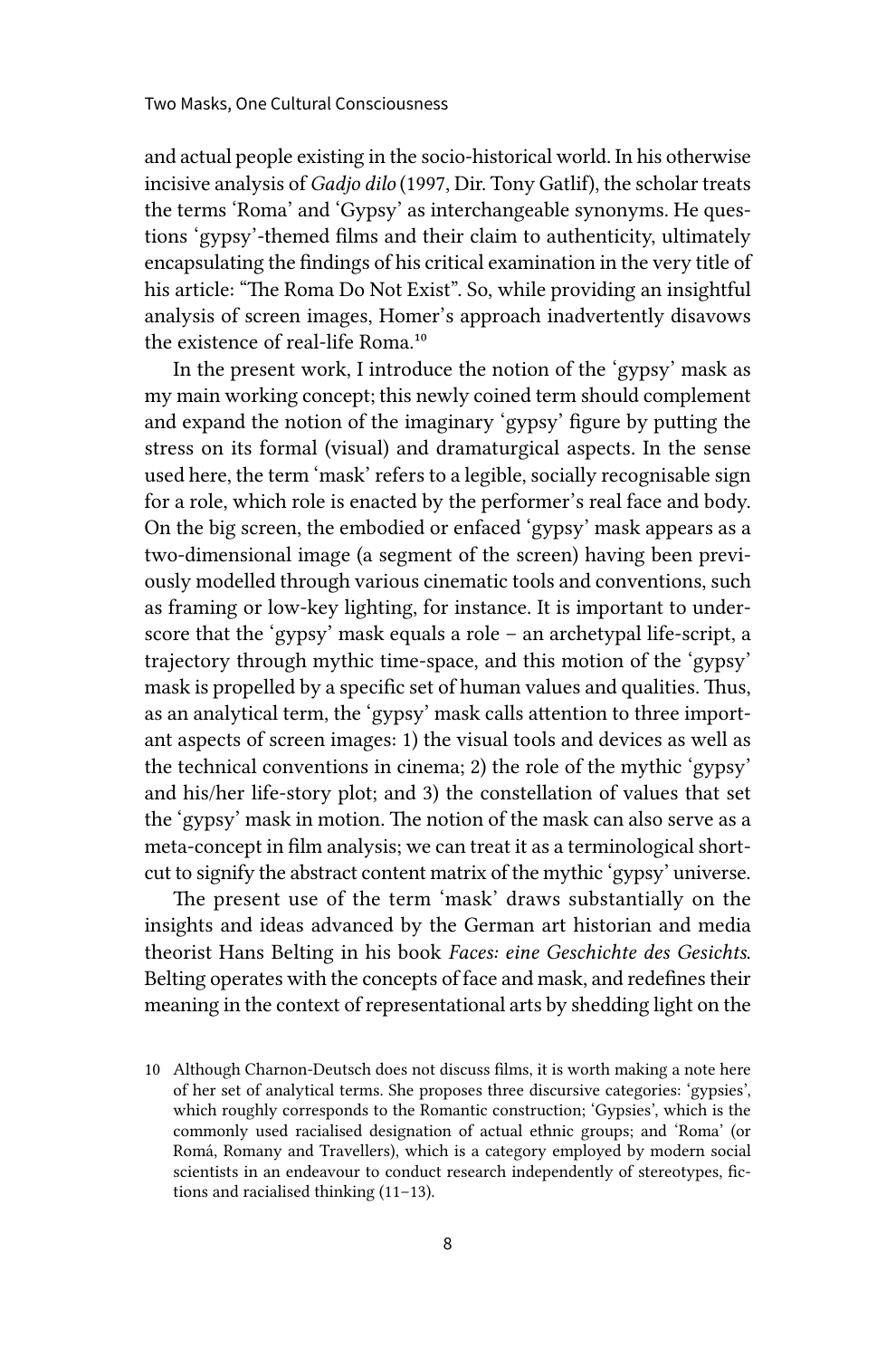significance of the mask in prehistoric cult rituals, but also in the epochs that lead up to modern theatre. With his work, Belting endeavours to restore the privileged place of the mask in the cultural genealogy of the face, and so he posits that the face should be understood by way of the mask that depicts or enacts a face (cf. 45). In the words of Belting, in early prehistoric cultures, the ideas that people had of the human face were expressed in the form of ritual masks and used to summon the spirits of the ancestors. These masks also carry statements about the living face, which is understood here as a carrier of social signs and controlled by society. Ritual masks could be artefacts that one placed on one's face or make-up that changed one's face (cf. 44). Belting stresses that the mask is simultaneously a surface and an image, and the same holds true for the face: as a carrier of expressions, in its absence, the face offers itself as an image, while also being a surface that can be painted upon (cf. 45–46). An inseparable element of the ritual mask is the practice of its performance, which Belting calls a 'dance', his blanket term for the stage appearance of the mask. He underlines that the significance of the mask in cult rituals lay less in the mask's physical shape and more in the manner and the place of its re-enactment; being a requisite for a role, the mask and its 'dance' cannot be understood or studied separately from each other (cf. 50). In the modern era, the mask is back on the theatre stage, Belting concludes, embodied by the face; it is a role that the individual has to enact with his/her real face and his/her entire body (cf. 63-64).<sup>11</sup>

In the context of film analysis, the 'mask' is a particularly fruitful term for a number of reasons. Compact as it is, it is also an ideogram for a 'cultural construct' denoting a material object that both exemplifies and signifies artificiality. Another way of defining it is to say that the 'mask' is a visual synonym of 'representation' as the latter analytical term is used in the representational theory of art. By virtue of its proper meaning, the 'mask' evidences that representations are, above all, material objects, products of aesthetic fabrication, and that their

<sup>11</sup> See also Wulf D. Hund's analytical approach to racism as a social and historical phenomenon; in a recently disseminated draft version of his introduction to *Marxist Theory of Racism*, the German scholar comments on the utility of the term "character mask", and points out that Marx used it as a metaphoric phrase to refer to the personification of social relations. Hund goes on to explain that "[s]ocial masks are not a means of disguise. Their usage is not a matter of free choice. Their dramaturgy is not subject to an individual configuration but is prescribed by social relations and grounded in economic conditions" (6).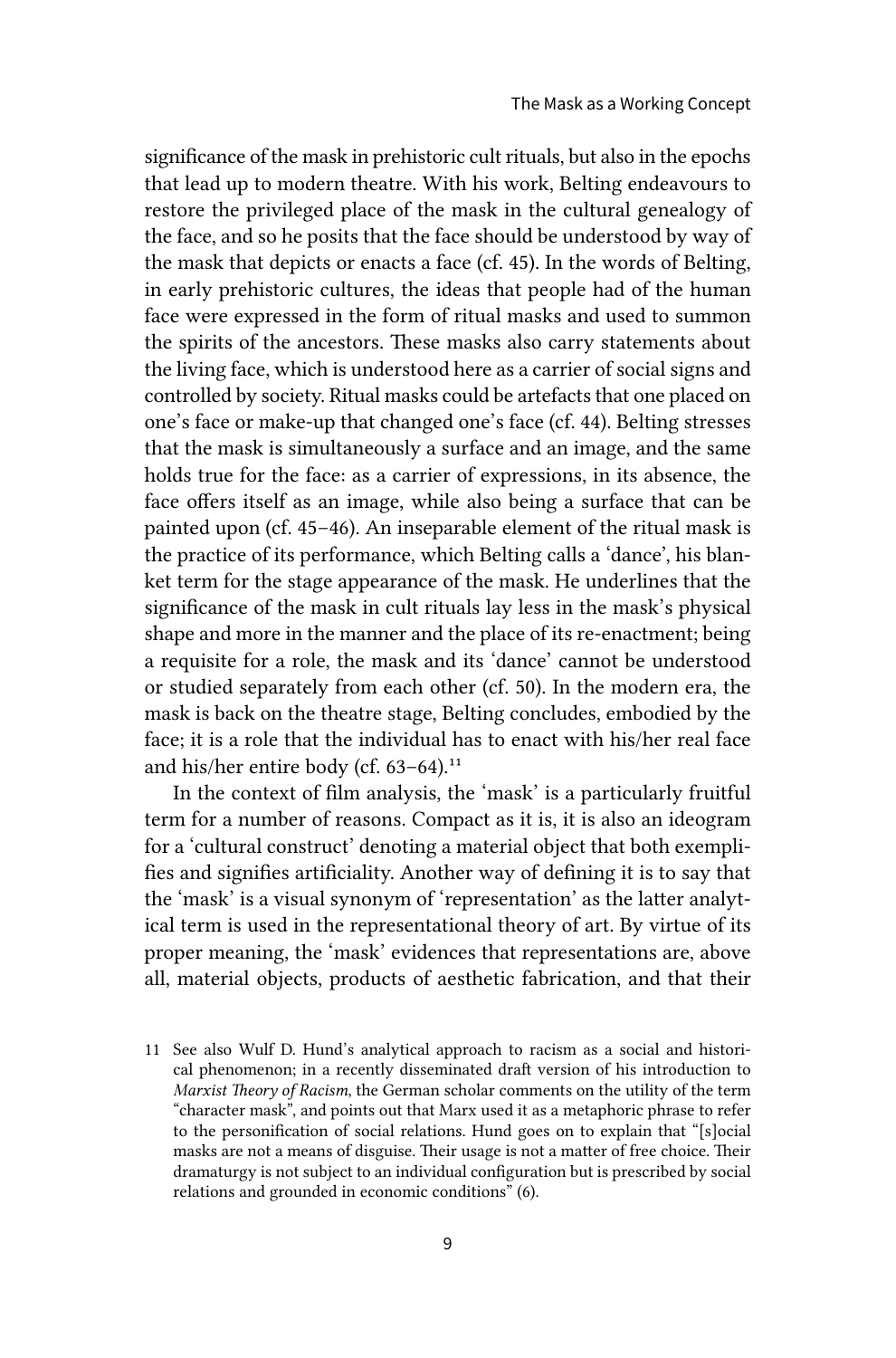manufacture is governed by a set of visual tools and conventions specific to the artistic medium. It is, therefore, necessary to view cinematic representations also as material objects (surfaces, two-dimensional screen images) that result from a concrete process of manufacture. Most importantly, the concept of the mask stresses the artificiality of realist and documentary images, drawing attention to the materiality of light and the role that film lighting techniques have in the production – in the very literal sense of the word – of skin colour and 'ethno-racial' difference on the big screen.

The notion of the mask makes it obvious that the deconstruction of the 'gypsy' mask is hinged on the deconstruction of 'whiteness', i.e. the representation of 'white' identity, which for the sake of parallelism I call the 'white' mask. In this line of thought, the notion of the mask facilitates the comparison between the set of visual tools and conventions employed for the construction of 'the universal human being as being essentially European and white', a field of research which falls within the domain of Critical Whiteness Studies, and the set of visual tools and conventions employed for the construction of 'the imaginary gypsy figure as essentially non-European and non-white/coloured/black', a field of research which lies in the domain of Antigypsyism Studies. My central thesis is, to phrase it once again, that in the context of nation building projects, the 'white' mask and the 'gypsy' mask represent the two sides of European cultural consciousness, reflecting its two regimes of seeing, or its two modes of exercising power, and that these two complementary regimes of seeing operate in 'gypsy'-themed films.

Finally, the notion of the mask foregrounds the theatricality of film. It makes apparent, to the point of tautology, that the 'gypsy' mask is not identical with the human being associated with it, that it is independent from the living face (this fact makes it akin to the convention of blackface minstrelsy<sup>12</sup>), and, what is especially important, that it does not necessarily coincide with representations of Roma (i.e. by representations of Roma we should understand here constructs that represent in a mode of normality actual people from the socio-historic world, whereas the 'gypsy' mask is a construct that visualises the antigypsy phantasms circulated by art and pseudo-scientific works). The autonomy of the 'gypsy' mask provides some explanation for its remarkable plasticity and for its eager appropriation by various individuals and/or

<sup>12</sup> For a discussion of blackface minstrel shows and their functions, see Rogin; Roediger; and Saxton.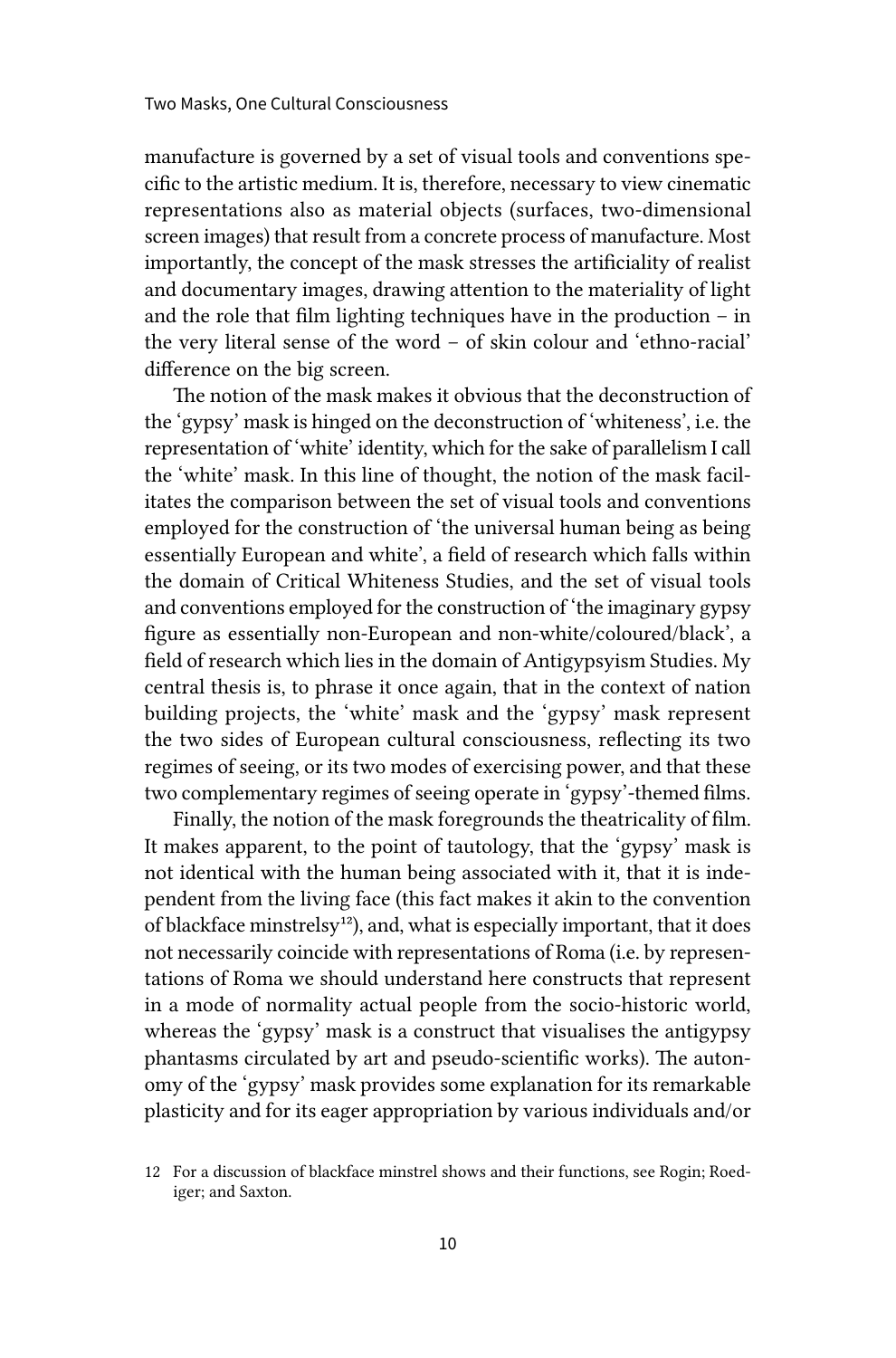groups of people.13 Finally, the notion of the mask focuses attention on the human face, the most important and carefully constructed sur*face* on the screen.

### 1.3 The Semiosphere: Yuri Lotman's Dialogic Model of Culture

For its broader theoretical framework, my research draws on Yuri Lotman's dialogic model of culture for which the Russian semiotician has coined the special term 'semiosphere'. The meta-disciplinary concept of the semiosphere has proven very beneficial for my work because it opens up ample space for a scientific investigation that strives to abstract the underlying patterns of cultural processes without eclipsing their historical dynamism or their interdisciplinary complexity. In this section, I give a short definition of the semiosphere, in its simultaneous capacity of signifying "an object- and a meta-concept" (Torop 164), and then I outline the manner in which Lotman's understanding of culture informs my approach to 'gypsy'-themed films.

In his texts, Lotman refers variously to the space enclosed by the semiosphere, calling it "semiotic space" ("On the Semiosphere" 205), "specific semiotic continuum" (206), "semiotic universe" (208), "space of semiosis" (*Universe* 124), etc. The main property of this space has to do with providing the necessary conditions for the existence and functioning of languages, which is also to say that outside of the semiotic space there can be neither communication nor language; "[t]he semiosphere is that same semiotic space, outside of which semiosis itself cannot exist" ("On the Semiosphere" 206). While the semiotic space can be conceived mathematically as an abstract space, it also partakes in the properties of living organisms and represents "a unified mechanism (if not organism)" (208). Although Lotman does not state it explicitly, it becomes clear in his exposition that he takes the isolated fact of human consciousness, the universe of the mind (an abstract

<sup>13</sup> In show business, for instance, where the 'gypsy' mask has a high selling value, it is eagerly appropriated both by members of the Roma community and by members of national majorities. An example of the first case is the Macedonian Romani singer Esma Redžepova, who takes pride in being called 'Queen of the Gypsies'; an example of the second case is the Manhattan-based band Gogol Bordello, formed by musicians from all over the world, promoting themselves as a Gypsy punk band. The musical genre 'Gypsy punk' was christened by Eugene Hütz, Gogol Bordello's founder, who is known to have Roma ancestry (Dimov 255).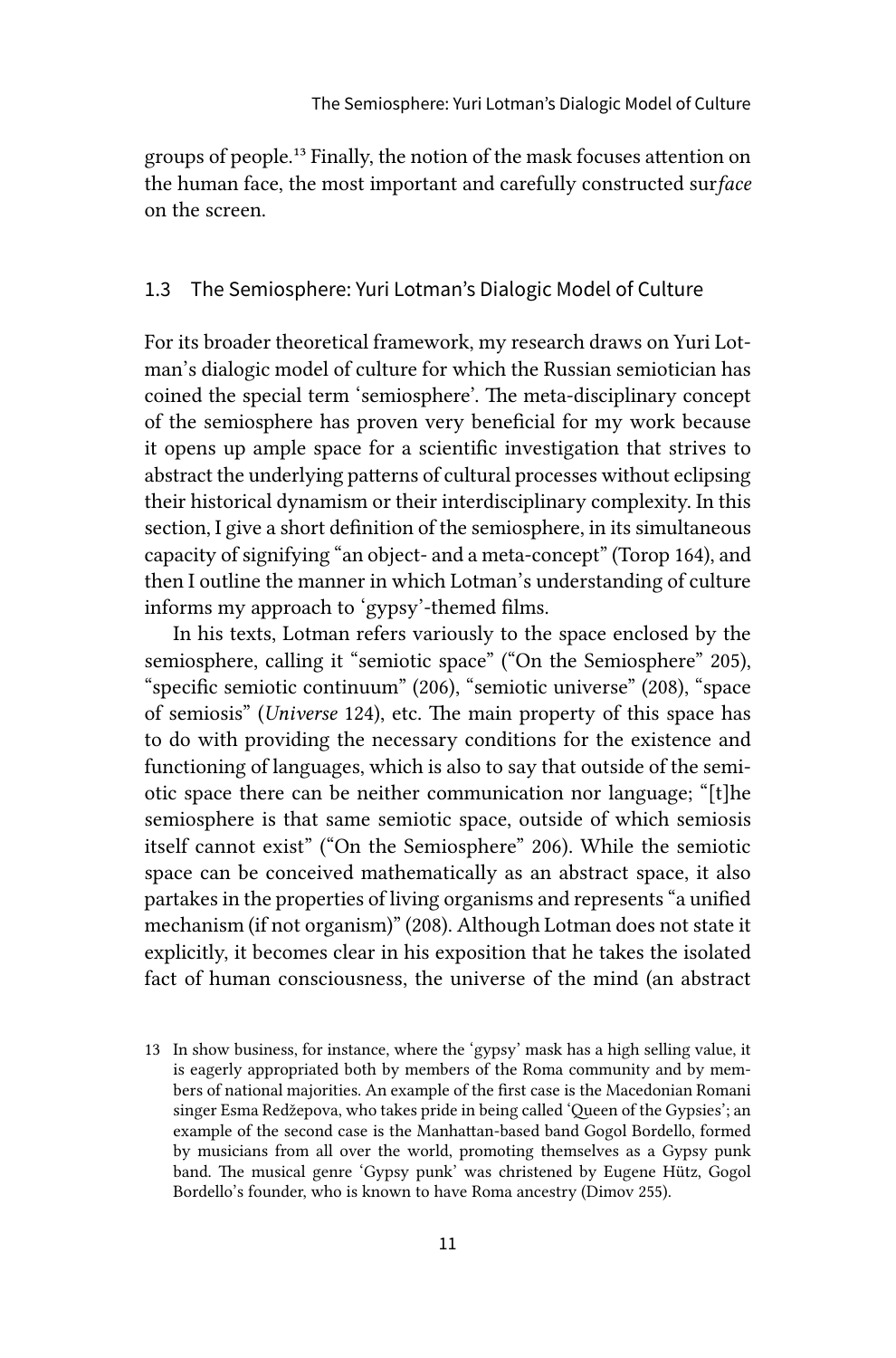space and an emanation of a sentient being) as the smallest semiotic unit and turns this unit into a general model of culture. As Lotman explains, the semiotic space is suitable for performing the function of a template because it can model all the qualities of the phenomenon onto which the conclusions are being extrapolated: the phenomenon of the conscious mind shares the structure and the properties characteristic of the larger phenomenon of culture.

The space enclosed by the semiosphere is, in other words, the medium of human thought and understanding, of dialogue, and as such this medium precedes language, being the impetus and the precondition for the emergence of languages. Communication, the two- or multi-directional flow of information, is the ontological characteristics of human consciousness; the very nature of this medium is dialogic. Lotman describes the semiosphere as "a generator of information" with a complex inner structure: it is formed by an ensemble of semiotic formations (or embedded semiospheres) occupying a range of hierarchical levels (*Universe* 127). Exhibiting semantic asymmetry, all these semiotic formations are permeated by currents of internal translation that move in a horizontal as well as in a vertical direction (cf. 127, 130). The semiotic space is a space in a state of dialogue where all its semiotic levels are engaged in an information exchange, albeit at different moments in time and at different speeds. Subsequently, each semiotic formation within the semiosphere operates both as a participant in a dialogic exchange and as the space of dialogue ("On the Semiosphere" 225).

The methodological principle of dialogism that undergirds Lotman's approach to the study of culture, his understanding that communication is the motive power behind cultural processes, allows me to shed light on the dynamic complexity of 'gypsy'-themed films from a multitude of viewpoints. On the one hand, these works of art can be regarded as the outcomes of a specific dialogic situation in which the national majorities and the minority are the two partners in dialogue. This perspective highlights the politics of film production and raises questions about the institutional mechanisms of the film and media industry. On the other hand, 'gypsy'-themed films can be regarded as text-messages partaking in a range of dialogic exchanges: within, between or among national cultures in Europe as well as between the cultural core and the periphery/boundary that define structurally the European semiosphere.

By applying Lotman's dialogic model of culture to 'gypsy'-themed films, or in fact to any artworks that purvey antigypsy attitudes, there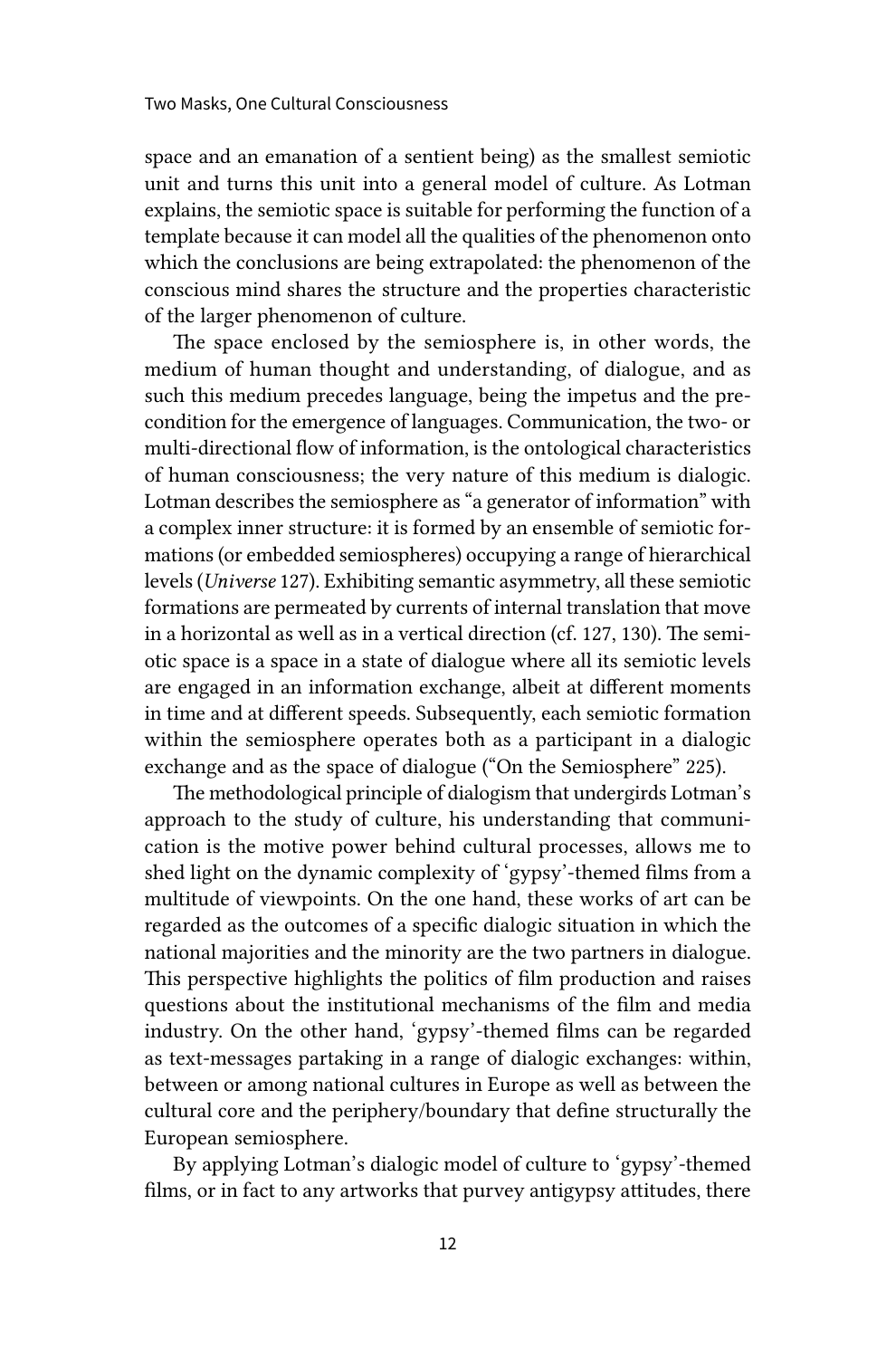is one important realisation to be gained. Power asymmetries, often cited as the primary reason for the racialised representations of the minority, do not necessarily preclude the possibility for a genuine dialogue. Consequently, power asymmetries cannot serve as a sufficient explanation for the prevailing antigypsyism in European arts. This realisation logically leads to one important question that I deal with at a later stage of my exposition: given the unequal power relations between national majorities and the Roma minority, what conditions need to be satisfied in order for a dialogue to take place?

#### 1.3.1 Cultural Centre and Periphery

The division of the semiotic space into a centre and a periphery is one of the laws governing the internal organisation of the semiosphere. The centre of the semiosphere is occupied by a natural language that serves as an organising principle for the rest of the semiotic space. This structural nucleus plays a vital role for the semiosphere: without it, the culture runs the risk of being infused with too much diversity (invaded by too many foreign texts), losing its unity and disintegrating. An individualised semiosphere, one that exhibits the highest form of structural organisation, is a semiosphere in which the dominant nucleus formation has reached the stage of self-description. At this stage, the cultural centre elaborates meta-languages, producing texts, such as grammars, laws and various codices, that lay down the norms of language, of behaviour, of dress style, etc. Besides generating norms, the centre is also engaged in extending these norms over the entire semiosphere, horizontally and vertically across its levels. Consequently, the periphery becomes a repository for partial and semi-developed languages or languages that only serve certain cultural functions. The most important feature of the norms generated by the cultural centre is their neutral status, the fact that they are perceived as unmarked (in terms of colour, scent, shape and so on), 'common to all' or 'normal', while the semiotic formations in the periphery, in turn, are perceived as marked or deviant (cf. *Universe* 141). Lotman explains that the act of self-description contributes to the unification and individualisation of the semiotic space. This process also implies the first-person pronoun: the nuclear structure produces a stereoscopic picture of reality, dividing the world into 'my/our' vs. 'their' and claiming "the right to speak for the whole culture" (133). Another consequence of the legislative role of the nucleus is that it banishes all semiotic phenomena that do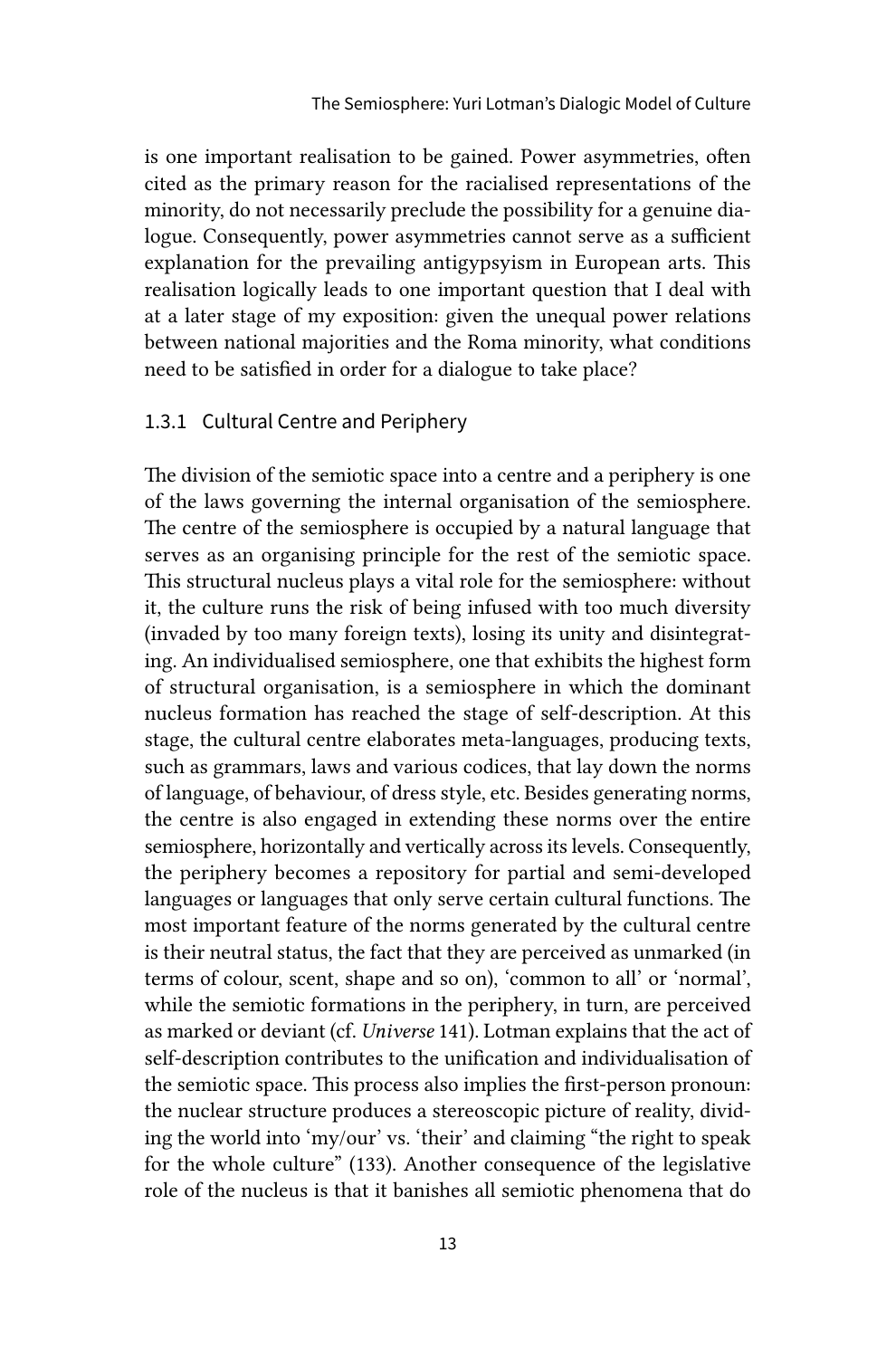not correspond to its norms and standards; these are disregarded or regarded as non-existent (cf. 128–129).

#### 1.3.2 Cultural Boundary

The boundary sets the limit of the semiotic space and serves as a contact surface with extra- or non-semiotic space. Just as in abstract mathematics, the borderline area represents "a multiplicity of points, belonging simultaneously to both the internal and external space" whose function is to translate (re-structure) incoming impulses or texts into the language of the semiosphere ("On the Semiosphere" 208). By nature, the boundary is ambivalent: its situation is epitomised by the oxymoron 'our pagans'14 (cf. *Universe* 137). Being a zone of cultural bilingualism (or plurilingualism), it ensures the semiotic contact between two worlds. It both connects and divides two spheres of semiosis, controlling, filtering and adapting the external into the internal (cf. 140). The boundary is therefore in a reciprocal relationship to the homogeneity and individuality of the semiosphere and can also be described as "the outer limit of the first-person form" (131).

Lotman points out that it is an existential need of conscious human life to have a special time-space organisation, or a 'picture of the world'; the latter comes into being with the help of the semiosphere that structures itself so as to fulfil this basic need (cf. 133). In my exposition, I refer to the special time-space organisation of the semiosphere as a 'mythic world' or 'mythic universe'. Every culture organises itself in the form of a mythic time-space, producing a stereoscopic picture of reality, one that maps out the existentially essential coordinates of human life: the temporal axis of past, present and future and the spatial axis of internal and external space as well as the boundary in-between (cf. 133). Lotman posits that every culture begins its self-description by "dividing the world onto 'its own' internal space and 'their' external space", a process that represents one of the human cultural universals (131). As a result of this process, 'our' inner world tends to be perceived and dubbed as an organised cosmos while 'their' outer world tends to be branded as chaos, "the anti-world, the unstructured chthonic space, inhabited by monsters, infernal powers or people associated

<sup>14</sup> Note, for example, that both in English and German Romantic literature, local 'gypsies' are conferred the status of 'familiar other' (Houghton-Walker 9; see also Margalit 29).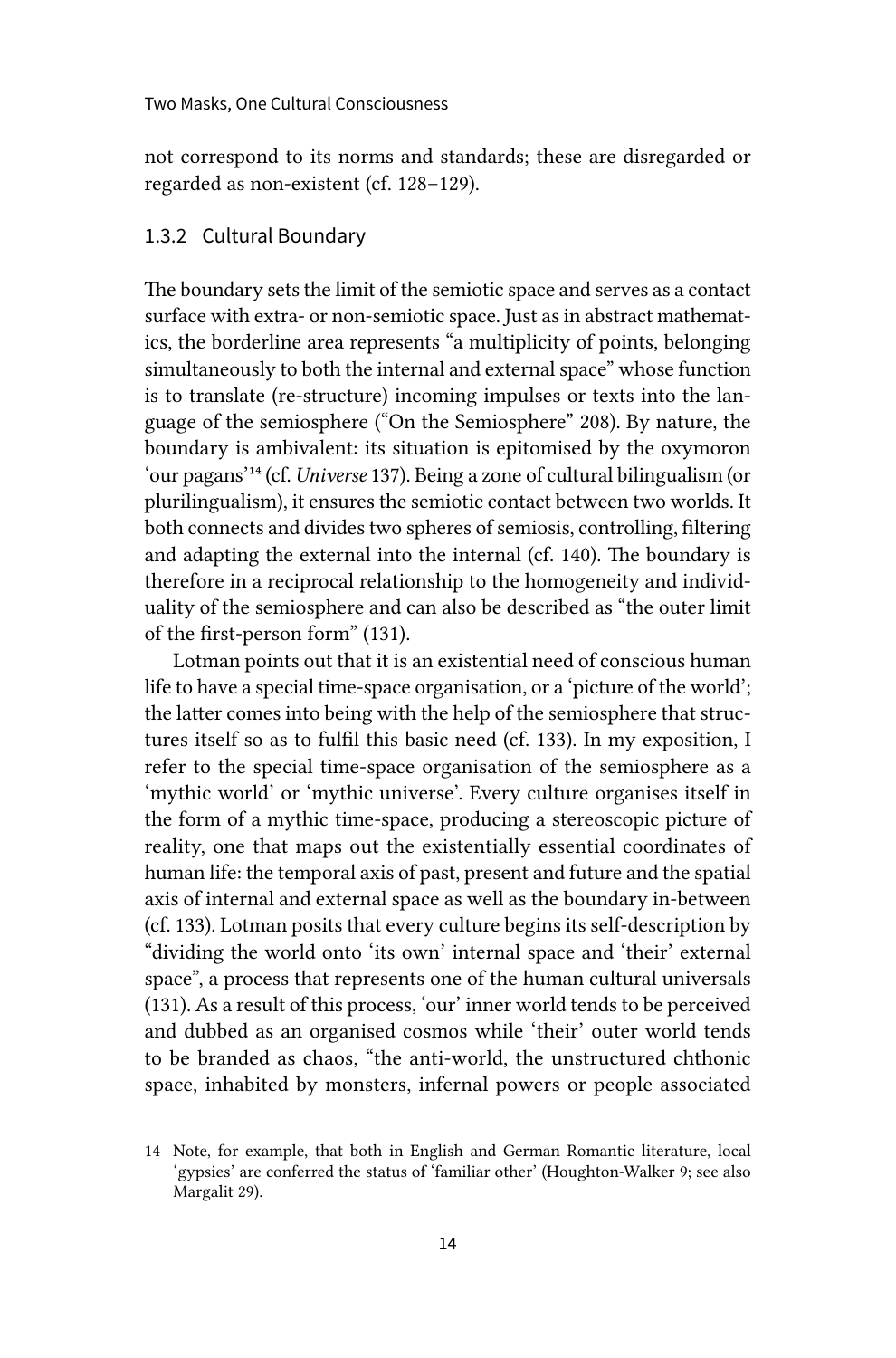with them" (140). Lotman proceeds to enumerate the elements of the anti-world. It is a travesty underworld symbolised by the robber whose time is the nocturnal time presided over by the moon, whose anti-home is the forest, who speaks an anti-language (obscenities) and engages in anti-behaviour: "he sleeps when other people work, and robs when other people are sleeping" (141). It is worth considering in this context the US film *Under a Gypsy Moon* (Dir. Frank E. Jessop), whose official synopsis sums up the story in just one word: "Crooks" (BFI). The film's title and short description demonstrate in a succinct and unequivocal manner that in artworks the imagined 'gypsy' world is modelled on the anti-world of the semiotic boundary.

As a general model of culture, the semiosphere is both abstract and highly schematic (centre vs. periphery/boundary) and yet simultaneously all-encompassing – comparable to a museum that contains exhibits from different periods of time, in different languages and with various instructions for decoding them (cf. *Universe* 126–127). If I am to adopt Lotman's museum metaphor to my research, the exhibits that come under scrutiny here are film texts displaying a high degree of diversity as to the time and space of their production, i.e. when we consider their historical and cultural contexts of origin. However, as to their content and aesthetics, these works of art display a high degree of similarity, drawing heavily on a shared racialising (antigypsy) matrix. Moreover, 'gypsy'-themed films are not "dead exhibits", but continue "to play a part in cultural developments as living factors" (*Universe* 127). Most of them still circulate in the European and US American cultural realm and worldwide; they are freely available for purchase and are regularly screened on festivals dedicated to Roma culture. What is of great significance is that their essentialist, racialising (antigypsy) content and aesthetics are commonly regarded as 'normal' and, to a great extent, still remain a 'blind spot' in the film industry as well as in academic scholarship. To account for the perceived 'normality' of 'gypsy'-themed films and their regulative functions within and between national states in Europe, I have mapped out Lotman's model of culture onto the European cultural realm, meant to encompass the nation states on the territory of Europe and the USA. In this thus defined European (Eurocentric) semiosphere, the cultural boundary aligns with the 'gypsy' construct, while the cultural centre aligns with the aspirational ideal of 'whiteness'. The two main structural components of the semiosphere represent two complementary constructs that mirror each other in reverse, sustaining one and the same 'picture of reality'.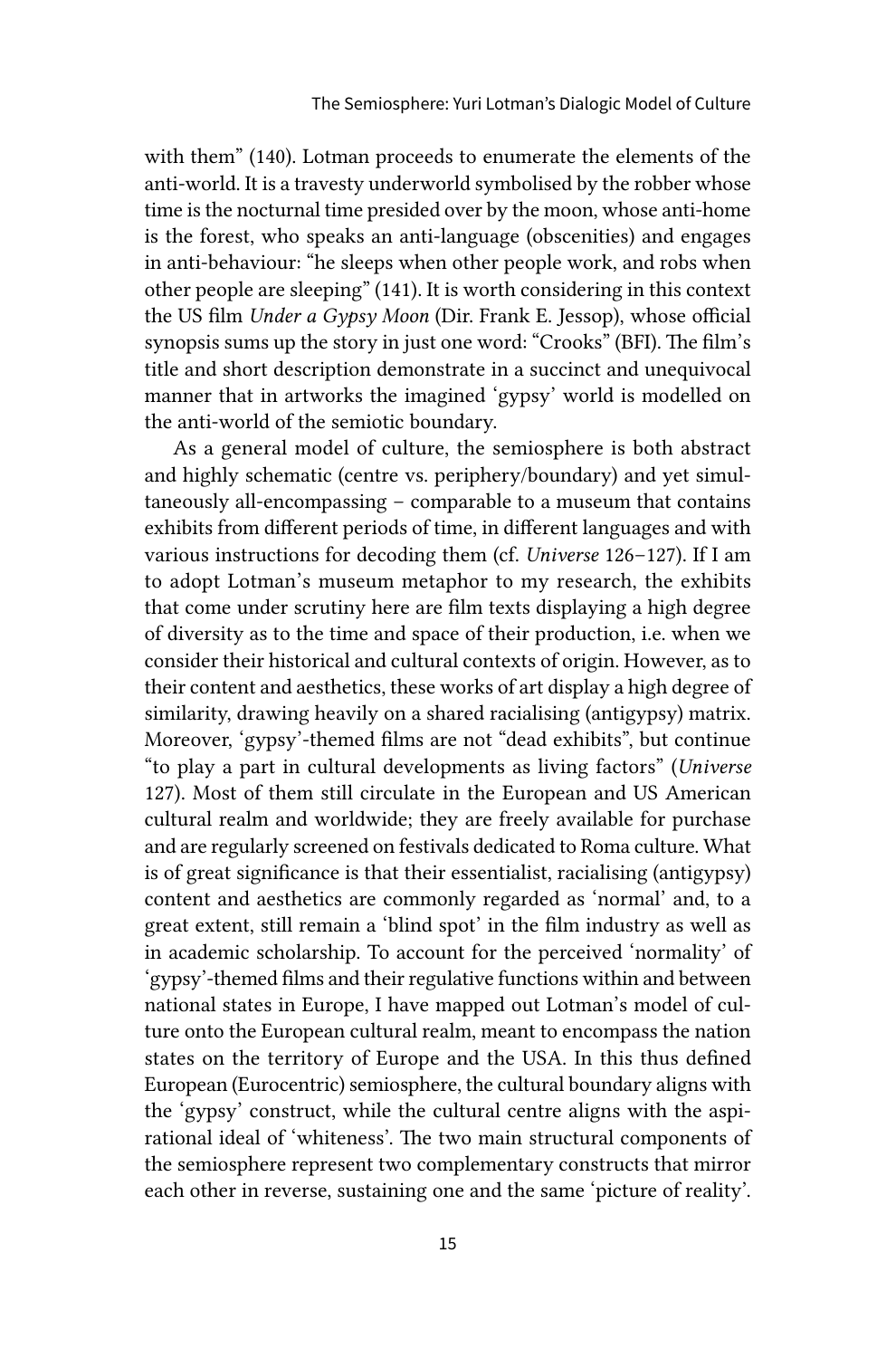In academic scholarship, the critical study of the 'gypsy' construct and the critical study of 'whiteness' fall, respectively, into the domains of Antigypsyism Studies/Stereotype Research (see Bogdal, Brittnacher, Patrut, Reuter, von Hagen, Bell, End) and Critical Whiteness/Critical 'Race' Studies (see Dyer, Forster, Garner, Bonnett, Miles, Griffin, Benthien, Hund). As already pointed out, the mask is a particularly valuable concept for film analysis, so for the sake of brevity and terminological synchronicity, I use the 'white' mask and 'gypsy' mask as meta-concepts to denote the cultural centre and the boundary of the European semiosphere. The main endeavour of my research is to examine the 'gypsy' mask – both as an object- and a meta-concept – in the medium of film, to defamiliarise it, spelling out its content, form and functions within the cultural dynamics of European national narratives. Over the length of the exposition, the 'gypsy' mask is described in detail, first as a cluster of attributes, then as a narrative or a life script, i.e. a role charting a symbolic life trajectory. As to its form, the 'gypsy' mask is considered with regard to cinematic conventions and devices, and, finally, attention is paid to its various functions.

#### 1.3.3 Norm Face and Anti-face

In his book *Sehen: Wie sich das Gehirn ein Bild macht*, the German scientist Rudolf E. Lang draws on a series of neural studies to explain the infinitely complex physiology of seeing and face recognition. In the current section, I recap some of his conclusions as they furnish novel evidence attesting to the validity of Lotman's model of culture with its two main structural elements: the centre and the boundary. Significantly, the findings from recent brain research, discussed by Lang, also bear direct relevance for representational arts and for my critical analysis of racialised screen images.

Lang explains that for its ability to make out the image of a human face, the brain relies on a specialised neural system for face recognition. It develops a network of brain cells specialised in one of the seven basic elements that make up the standard human face: face oval, hair, eyebrows, eyes, iris, nose and mouth. What is particularly interesting is that the brain cells are sensitive not only to the form of the said features but also to their size and proportions. In processing the image of the face, the brain acts similarly to a painter invested in giving the most accurate depiction of the object seen. It is as if the brain cells place an imaginary ruler over the facial features and engage in measuring both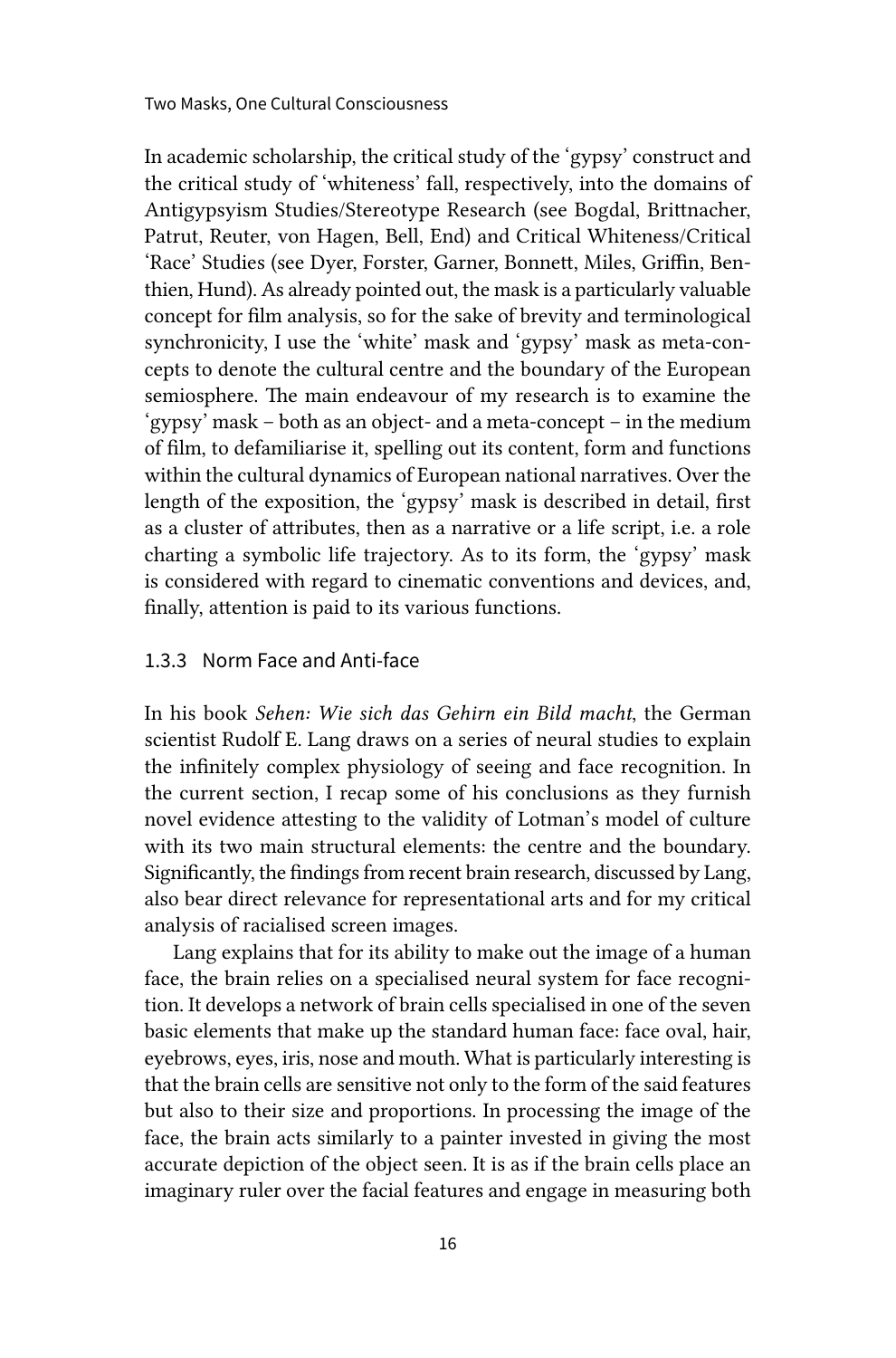the features and the geometric connections they form among each other (cf. 87–89).

Over time, the brain creates an inner normative face, a prototype allowing it to recognise one face amongst hundreds of others in the matter of a split second. The norm face is an artificial product, a face that the brain has never actually seen. The neural recognition system has defined this face, though, by overlaying all observed faces one upon the other and calculating their average value. This inner face prototype explains, for example, why Chinese people are accustomed to seeing small noses, which they perceive as 'normal', while for Europeans, it is the long nose that constitutes the norm. What Lang calls an 'antiface' (*Gegengesicht*) also has an important function to fulfil. As one experiment<sup>15</sup> demonstrates, the brain needs significantly less time to recognise a given target face when it is briefly exposed to the same face with antithetical features. Such an anti-face has all the characteristic features of the target face but reversed in their opposite: if the target face has a broad forehead, a thin nose and full lips, the antithetical face will have a narrow forehead, a broad nose and thin lips, for example. The main function of the 'anti-face', as Lang observes, is to sharpen the brain's alertness, preventing it, as it were, from going blunt (cf. 91–93).

The findings presented in Lang's book reveal something important about the relationship that the anti-face bears to the norm face. If the norm face created by the brain is grounded in real-life experience, the anti-face created by the scientists for the purpose of their experiment is merely a functional image. Its utility has to do with its ability to invigorate the mental norm image by exhibiting attributes of opposite/ negative value, i.e. the anti-face has a derivative nature and has little bearing on actual human faces. This revelation, in turn, has significant implications for the representational arts, where effective contrasts constitute the essence of the craft. One might expect that the task

15 Lang refers to an experiment devised by the neurobiologist David Leopold from the University of Tübingen, who sought to establish if face recognition occurs via a comparison to an inner prototype face. Leopold asked the participants in his experiment to commit to memory the faces of four men. Afterwards, the participants were shown a series of images of a face that gradually assumed the identity of one of these men. The scientist recorded the point at which the participants were able to recognise the target face, noting that the speed of recognition increased significantly when, prior to seeing the image series, the participants were exposed briefly to an 'anti-face' of that person. The face with antithetical features helped the participants recognise the target face when the face shown in the image series had reached a similarity of less than 20% (cf. 92–93).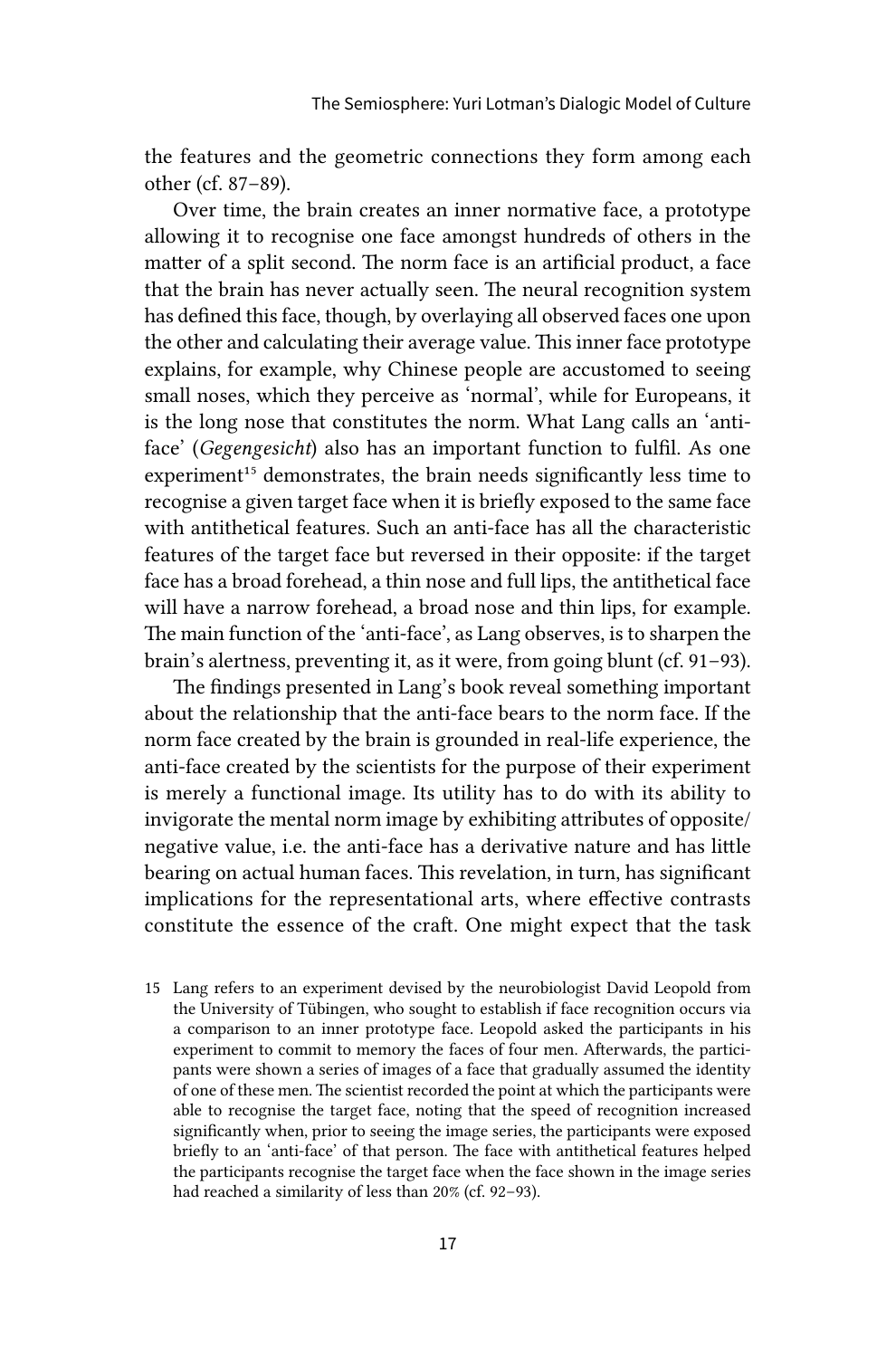of breathing life into a literary figure defined solely by its being an inversion/negation of norm images and conceptions would pose a challenge to any writer or visual artist. In fact, succeeding to create such a figure is often a measure of craftsmanship. So, as an illustration of great literary dexterity, I want to bring up in the discussion two quintessential 'gypsy' figures from nineteenth-century French literature, indisputably generated with recourse to the principle of the anti-face: the abandoned 'gypsy' child Quasimodo in Victor Hugo's novel *The Hunchback of Notre-Dame* (1833) and the 'gypsy' temptress Carmen in Prosper Mérimée's tale of the same name (1845).

It is with visible pleasure that the narrator in Hugo's novel expands upon Quasimodo's physical deformities – and, as his overly detailed descriptions inform us, defects plague almost all of the character's body parts and faculties. The text establishes a clear parallel between Quasimodo's "misshapen form" and the "blind movements" of his soul, urging the reader to interpret his physical monstrosity as a natural expression of his spiritual depravity from which, one should surmise, both the narrator and his readers are absolved: "he was savage because he was ugly. There was logic in his nature, as there is in ours" (140–142). Here, I quote a small portion of the narrator's voluminous descriptions, from which portion it is immediately obvious that Quasimodo's figure has been modelled on the obverse image of the 'normal' or average human being.

It was, in truth, a countenance of miraculous ugliness (…) we shall not attempt to give the reader any idea of that tetrahedron nose, of that horse-shoe mouth, of that little left eye, stubbled up with an eye-brow of carotty [*sic*] bristles, while the right was completely overwhelmed and buried by an enormous wen; of those irregular teeth, jagged here and there like the battlements of a fortress; of that horny lip, over which one of those teeth protruded, like the tusk of an elephant; of that forked chin; and above all, of the expression, that mixture of spite, wonder, and melancholy, spread over these exquisite features. Imagine such an object, if you can. (43)

When he had taken the child out of the sack, he found him to be, in fact, a monster of deformity. The poor little wretch had a prodigious wart over his left eye, his head was close to his shoulders, his back arched, his breast-bone protruded, and his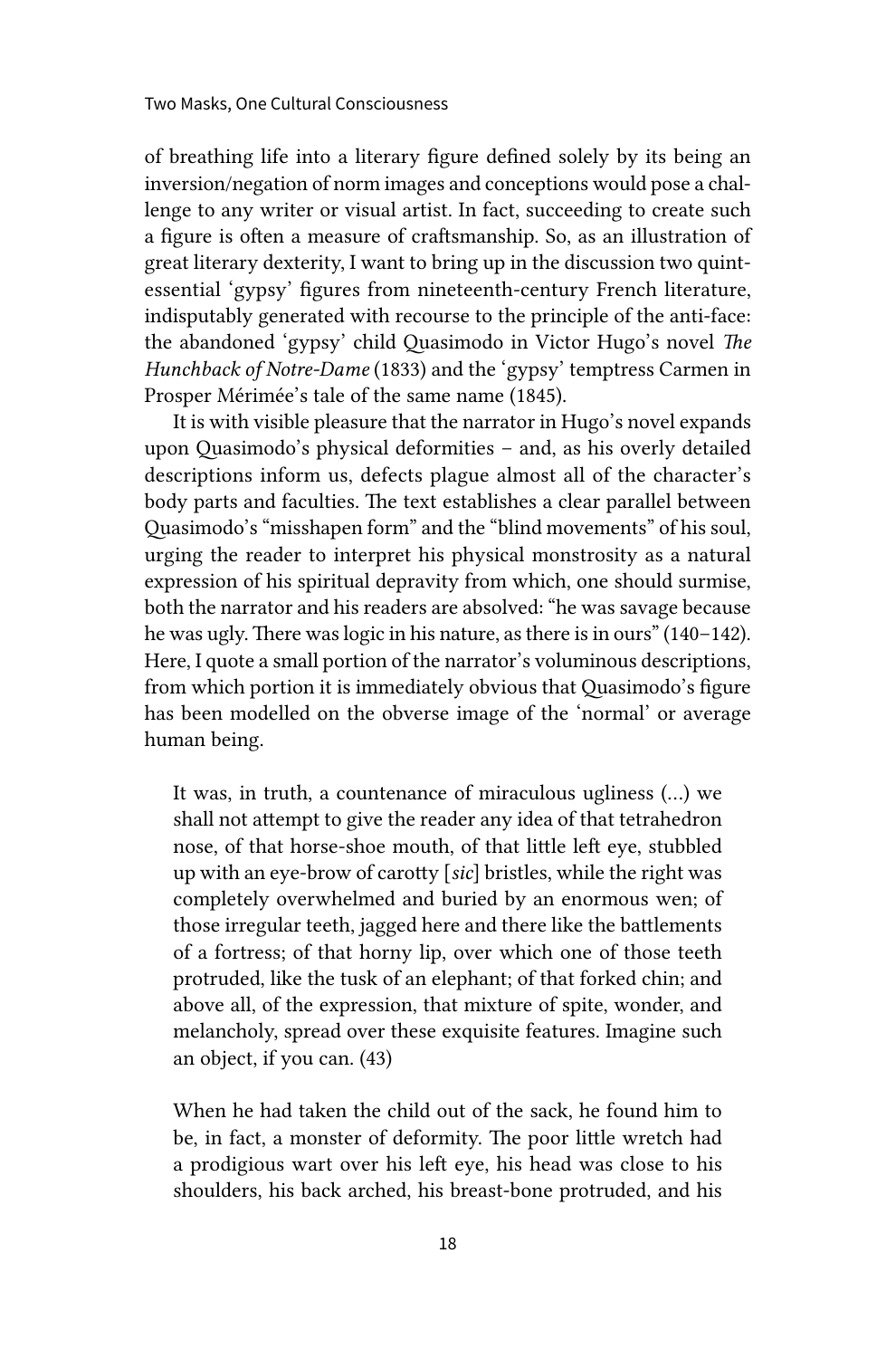legs were twisted (…) He baptized his adopted child and named him Quasimodo, either to commemorate the clay on which he had found him, or to express the incomplete and scarcely finished state of the poor little creature. In truth, Quasimodo, with one eye, hunchback, and crooked legs, was but an apology for a human being. (138–139)

In sculpting his 'gypsy' figure, Hugo brings the logic of inversion to an extreme, producing an impossible monster. His contemporary Mérimée, in comparison, comes up with a more balanced but just as compelling solution. The narrator in Mérimée's tale introduces the reader first to the Spanish conception of female beauty – as it were, the cosmic order embodied in a female face – and then, against this background, he delineates Carmen's features in a point-counterpoint manner, noting how they conform to and deviate from this beauty ideal.

I seriously doubt whether Señorita Carmen was of the pure breed; for she was infinitely prettier than any of the women of her race whom I had ever met. No woman is beautiful, say the Spaniards, unless she combines thirty points of beauty; or, if you prefer it, unless she can be described by ten adjectives, each of which is applicable to at least three parts of her person. For example, she must have three black things: eyes, lashes, eyebrows, etc.

My gypsy of the Cordova bathing hour could make no pretension to so many perfections. Her skin, albeit perfectly smooth, closely resembled the hue of copper. Her eyes were oblique, but beautiful of shape; her lips a little heavy but well formed, disclosing two rows of teeth whiter than almonds without their skins. Her hair, which was possibly a bit coarse, was black with a blue reflection, like a crow's wing, and long and glossy. To avoid wearying you with too verbose a description, I will say that for each defect she had some good point, which stood out the more boldly perhaps by the very contrast it offered. Hers was a strange, wild type of beauty, a face which took one by surprise at first, but which one could not forget. ("Carmen"16 64)

<sup>16</sup> In this particular instance, I refer to the uncredited translation of "Carmen" published in *Lotus Magazine* (1914) because, unlike the Oxford edition that is otherwise quoted here, it renders with significantly greater precision the effect of Mérimée's contrastive description.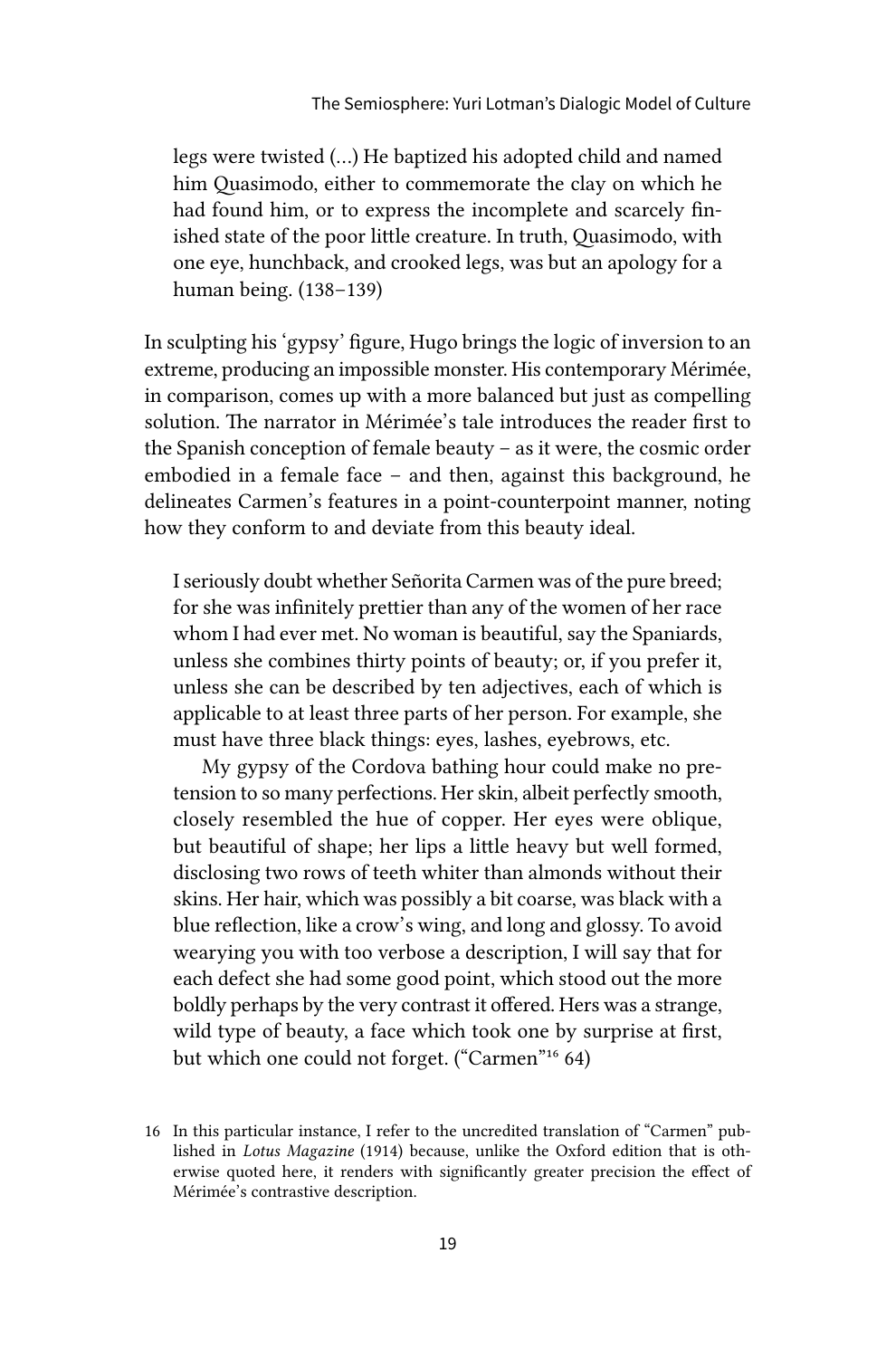What these two literary examples tell us is that there is no one logic or content plane of inversion: every writer as well as every artist can devise his/her own formula of effective juxtaposition, highlighting different aspects of human nature and using the strengths of the respective artistic medium. A realist fiction film, for instance, could hardly visualise Carmen's face in such a way that the spectators would immediately discern, feature by feature, the irregularity of its attractiveness against the Spanish paragon of beauty. Nor could the disfigurement of Quasimodo's face and body be shown on the big screen in its all-encompassing dimensions as it is described in the novel. (Interestingly enough, these two 'gypsy'-themed stories are among the most often filmed ones; "Carmen" being the most frequently filmed narrative in the history of cinema (Davis ix).)

This is also to say that the anti-face is just one of the numerous visualisations of the cultural anti-norm, the obverse image of the world that the cultural centre negates in its striving to maintain dominion over the entire semiosphere. In a way, the analysis of 'gypsy'-themed films here is a study of the cultural anti-norm in representational arts; an attempt to cover the variety of possible answers to the following question: How and for what purpose do filmmakers use the 'gypsy' mask in order to represent the anti-world of the cultural boundary, its anti-time and anti-space, its anti-human beings with their anti-faces, anti-homes, anti-language, anti-behaviour, and so on? As to examples from the big screen, I have already highlighted at the start of the chapter several film scenes that make use of the principle of obverse mirroring: the alternative ending in Kusturica's film *Time of the Gypsies* (Fig. 1), a frame from the opening scene in *Drei Birken auf der Heide* (Fig. 2) where the 'gypsy' characters are first introduced as mirror-inverted human shadows, and a scene from *I Even Met Happy Gypsies* (Fig. 3) where the drunken 'gypsy' character Mirta is transported in a rickety cart with his head dangling from the edge of the cart and dragging on the muddy ground.

#### 1.4 The 'White' Mask or the Aspirational Ideal of 'Whiteness'

As already stated, the abstract notion of whiteness is one of the key concepts underpinning my analytical approach to 'gypsy'-themed films. The concept comes from the relatively new academic domain of Critical Whiteness Studies, which sees as its main project "making whiteness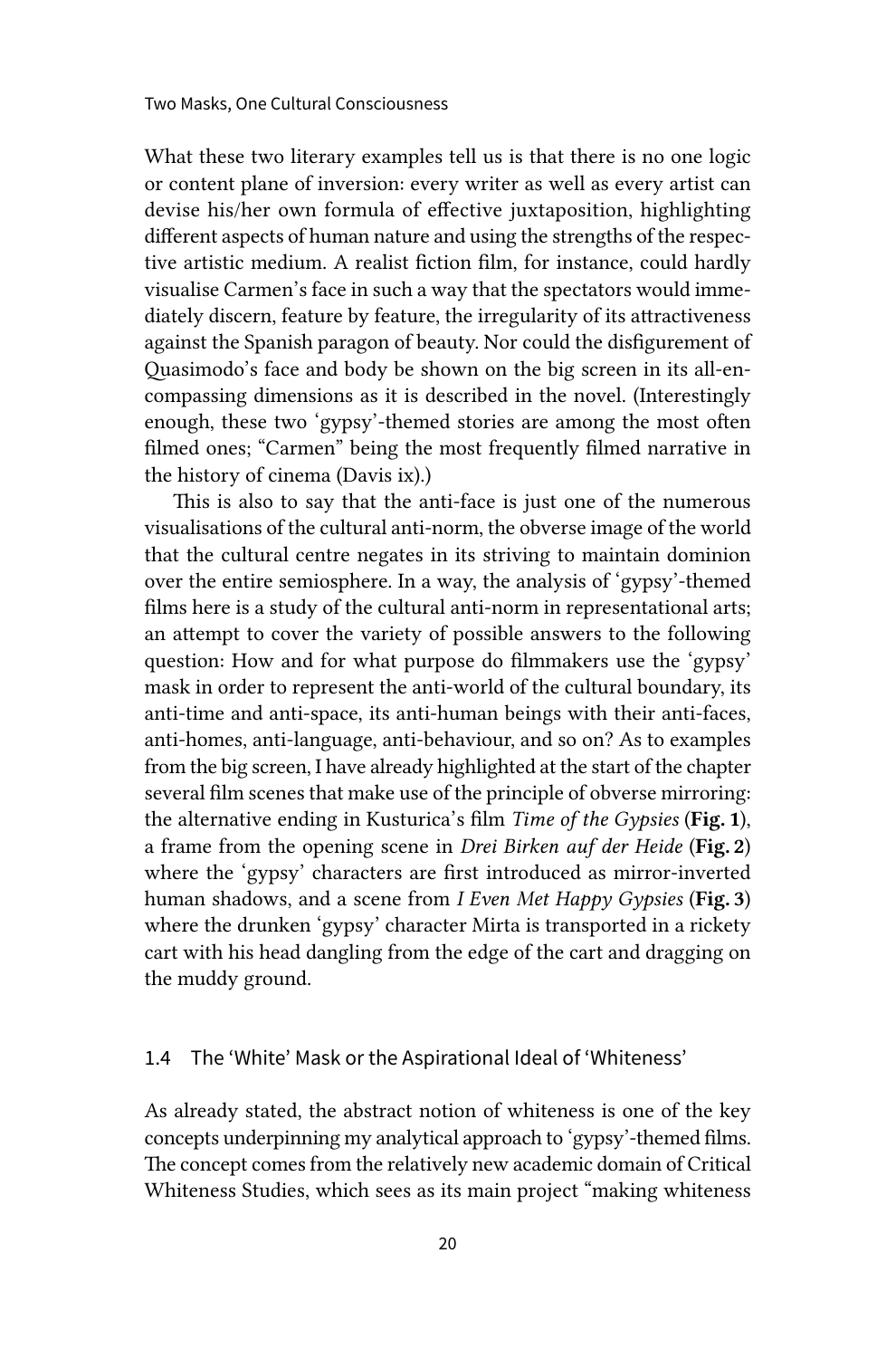strange" (Dyer 4). Since there are many aspects to whiteness and it itself has multiple layers of meaning, I outline and expand on the insights advanced by the film scholar Richard Dyer, drawing exclusively on his book *White* that, in a nutshell, is "a study of the representation of white people in white Western culture" (xiii).

In the book, Dyer applies his analytical eye to racial imagery that, in his words, "is central to the organisation of the modern world" (1). He develops the notion of whiteness in relation to his discussion of cinematic but also photographic and painted images of human bodies. Simply put, whiteness can be grasped as a surface property of images, a representational convention that makes use of the colour white to depict a specific group of people and, in doing so, to classify their bodies as white. To stimulate a new perception of this ubiquitous convention, Dyer examines a number of questions: Who gets to be associated with the colour white, which also happens to be the default colour of the medium in painting, photography and cinema (white canvas, white paper, white film screen)? What is the symbolic significance of the colour white in Western culture and what are the political implications of identifying some individuals and collectives with it, and others not? How did this artistic convention establish itself as a norm and what is the material and technical production underside to it?

Dyer organises his findings around the notion of embodiment, "the idea of an exercise of spirit within but not of the body in a mode that, as inflected by Christianity, 'race', and imperialism, comes to define the visible white person" (xiv). The logic of embodiment captures the ambivalent nature of whiteness: on the one hand, it reflects a surface property of images of human bodies; on the other hand, it makes manifest the presence of an elusive substance called "spirit, mind, soul or God" that white people have, albeit in different amounts, and that non-white people lack (16). Crucial to the motif of embodiment, as Dyer underlines, is that it makes it possible to think of human bodies in hierarchical terms as "containing different spiritual qualities" (17).

'Whiteness' posits not only a boundary that includes 'white' bodies and excludes 'non-white' ones; it is also inherent to its logic to generate a string of hierarchies among 'whites', cutting across gender, class and/or other socio-cultural affiliations,<sup>17</sup> that is, whiteness never

<sup>17</sup> The string of hierarchies described by Dyer is a concrete manifestation of one intrinsic property of semiotic space; as Lotman posits, "the entire space of the semiosphere is transected by boundaries of different levels, boundaries of different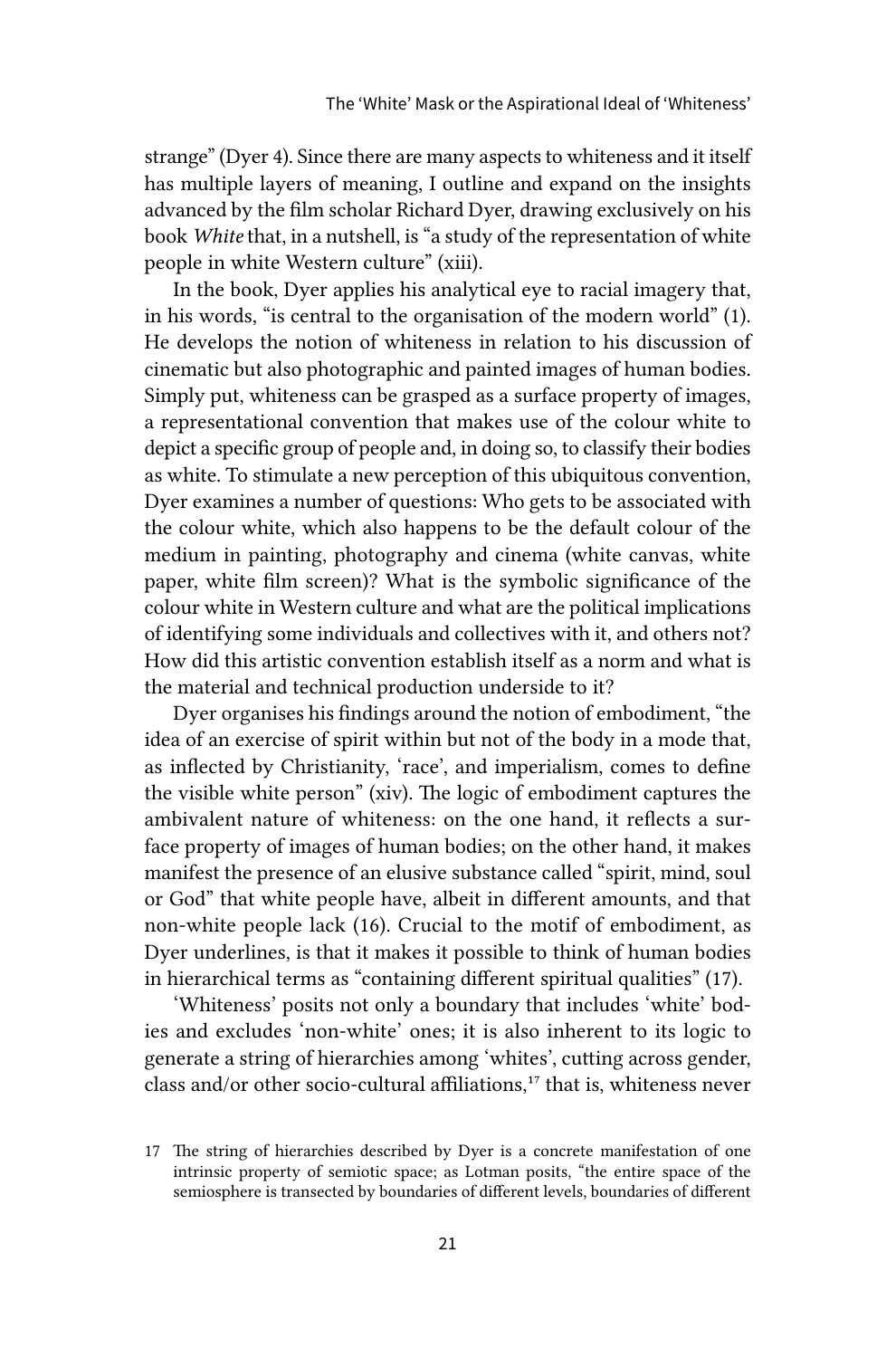exists separate from the other identity categories. Thus, "in representation, white men are darker than white women", "[w]orking class and peasant whites are darker than middle-class and aristocratic whites", "lower-class women may be darker than upper-class men; to be a lady is to be as white as it gets" (57). There is also a geographic gradation of 'whiteness' where Eastern Europeans are darker than Western Europeans, while Northern Europeans represent the pinnacle of 'whiteness' (cf. 12). As Dyer asserts "[t]rue whiteness resides in the non-corporeal" (45), which makes it a vague and unstable category and yet one that has a remarkable social and political cohesiveness, "often being terrifyingly effective<sup>[18]</sup> in unifying coalitions of disparate groups of people" (19). Its strength hinges on its indefiniteness.

In addition to that, 'whiteness' can be conceptualised as a set of values, as social norms or as forms of cultural capital in the Bourdieu sense of the word, an approach put forward by the social scientist Steve Garner and extensively discussed in his book *Whiteness*. In the light of Garner's approach, the notion of 'whiteness' can be treated as synonymous with the complex phenomenon that Lotman calls the dominant cultural grammar, a set of norms that is produced, in this case, by the centre of the European semiosphere (cf. *Universe* 128–129). A matching description is offered by Dyer, too, who identifies in whiteness a matrix for social cohesion: "whiteness as a coalition with a border and an internal hierarchy" (51). Historically, the idea of a white people has been instrumental for European rulers and nation states in establishing centralised control over chosen territories and their populations, first on the European continent and then through conquests outside of it (cf. 17).

Another way of approaching 'whiteness' is by equating the centre of the semiosphere with the panoptic eye of power that Foucault theorises in his fertile work *Discipline and Punish*. In this theoretical framework, 'whiteness' can be conceived of as the hegemonic European regime of seeing that associates one group of people with the colour white. Characteristic of this gaze is that it claims universal subjectivity and is oblivious of its own 'racial' position. It is "the (white) point in space from which we tend to identify difference" (Carby 193 qtd. in Dyer 3). The aim of Dyer, as well as the other proponents of Critical

languages and even of texts (…) These sectional boundaries which run through the semiosphere create a multi-level system" (*Universe* 138).

18 The concept of race, of the 'white' race, blots out class differences and – as Otto Kirchheimer demonstrates in his overview of the legal order established during National Socialism – it replaces equality before the law with racial equality (356).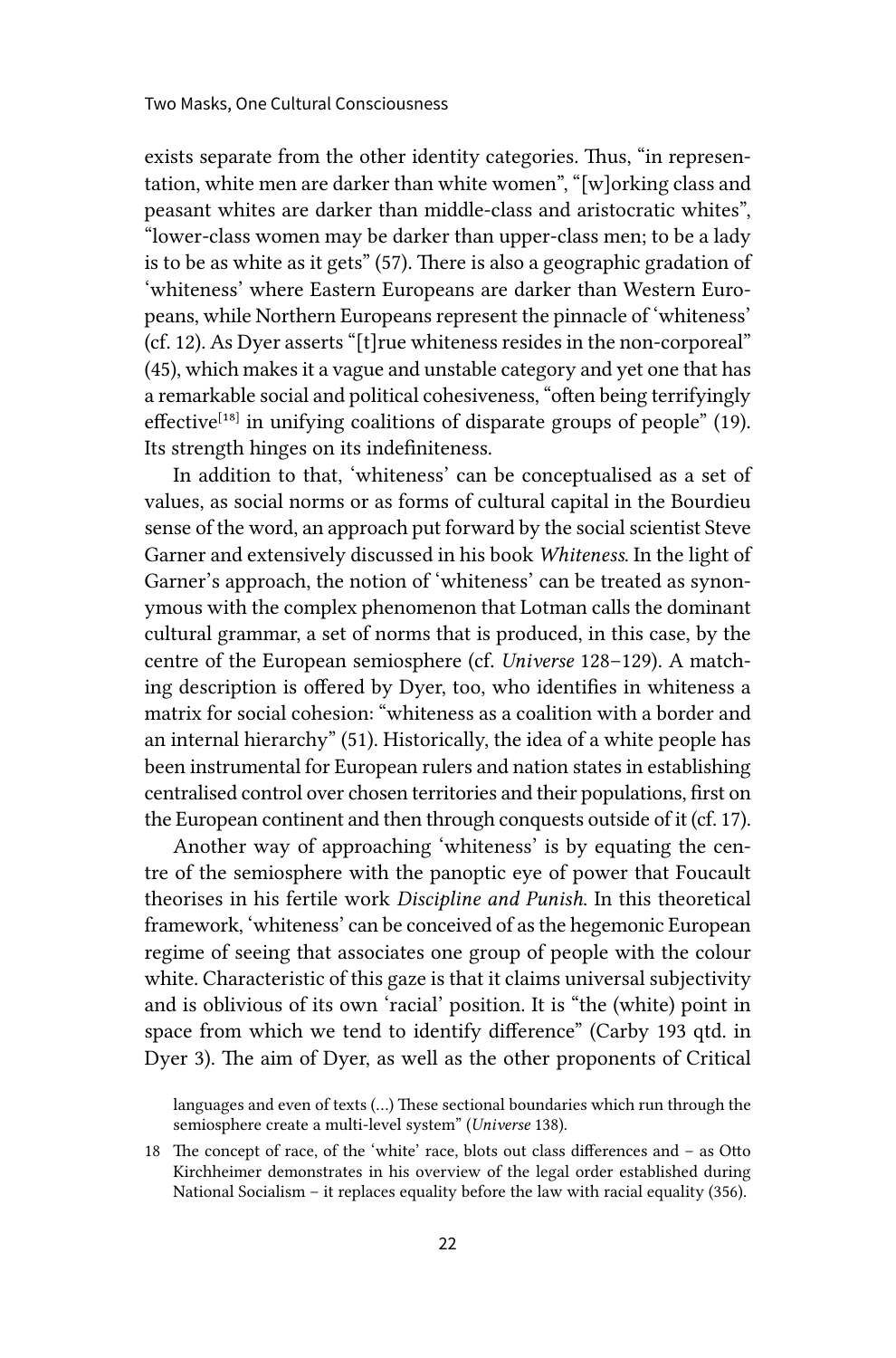Whiteness Studies, is to dislodge the Western European white subject from its invisible position of power,<sup>19</sup> to shift the focus of the panoptical eye in 'white' Western European culture from the 'colourful fishes' to the 'transparent fishbowl' that holds them. The often-quoted fishbowl metaphor that marvellously illustrates the need for a self-reflexive readjustment of focus is Toni Morrison's brainchild. In her book *Playing in the Dark: Whiteness and the Literary Imagination*, celebrated as the founding text of Critical Whiteness Studies, the American novelist muses over the linguistic strategies employed by 'white' American writers for the fabrication of the "Africanist persona" to come to the realisation that "the subject of the dream is the dreamer":

It is as if I had been looking at a fishbowl – the glide and flick of the golden scales, the green tip, the bolt of white careening back from the gills; the castles at the bottom, surrounded by pebbles and tiny, intricate fronds of green; the barely disturbed water, the flecks of waste and food, the tranquil bubbles traveling to the surface – and suddenly I saw the bowl, the structure that transparently (and invisibly) permits the ordered life it contains to exist in the larger world. (…) What became transparent were the self-evident ways that Americans chose to talk about themselves through and within a sometimes allegorical, sometimes metaphorical, but always choked representation of an Africanist presence. (17)

The call for a self-reflexive shift of focus is palpably necessary in the domains of photography and filmmaking where the relationship between racist/antigypsy narratives and the historical world is mediated, with heightened authority, by the mechanical eye of the camera. In *Representing Reality: Issues and Concepts in Documentary*, the film theoretician Bill Nichols makes use of the fishbowl metaphor to discuss the effect of realism in ethnographic and pornographic films. These two film forms, as we shall see, share a number of assumptions and conventions with 'gypsy'-themed films:

The objects of both pornography and ethnography are constituted as if in a fishbowl; and the coherence, "naturalness", and

<sup>19</sup> The point here is not to reject the idea of the universal human being but to make visible the racialising imagery that has been lumped together with it.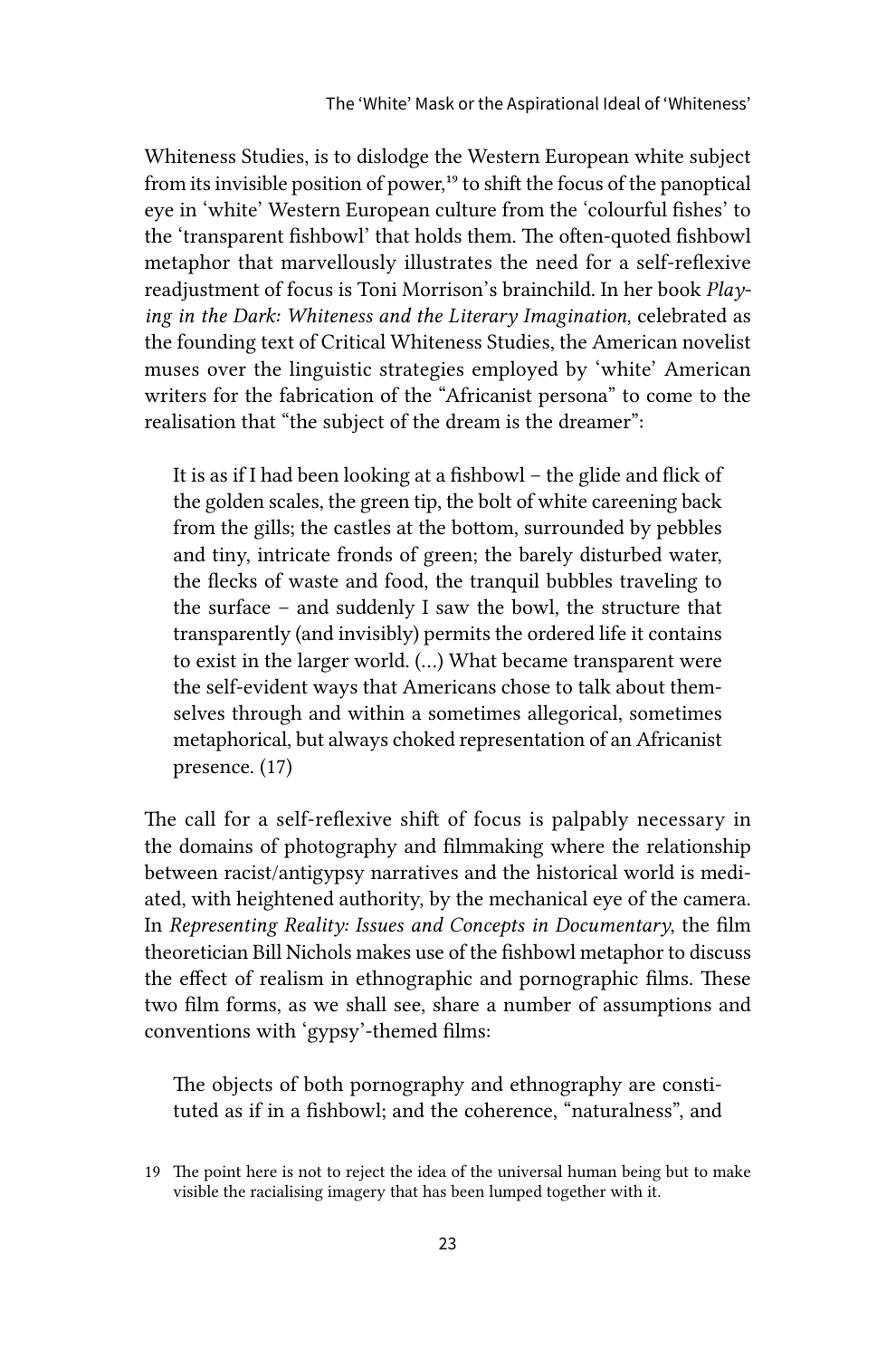the realism of this fishbowl is guaranteed through distance. The fishbowl effect allows us to experience the thrill of strangeness and the apprehension of an Other while also providing the distance from the Other that assures safety. (223)

A fitting illustration of Nichols' point is one scene from the cult film *Queen of the Gypsies* (1975, Dir. Emil Loteanu) that has stamped itself indelibly in the memory of its millions of Soviet spectators and can be seen as a key to the compelling allure of Loteanu's style. It would not be an exaggeration to say that the director stages a spectacle in which the ethnographic is masterfully blended with the pornographic. Here is what happens in the scene [1'14'12:1'15'50]. After the free-spirited 'gypsy' Rada has succumbed to the passionate embrace of her suitor Zobar, both of them rolling unawares into the nearby river, the two fiery 'gypsy' lovers set about drying themselves. Naked to the waist, covered only with the wet strands of her long black hair, Rada starts undressing, removing one after the other her numerous skirts, each of them surprising the viewer with a different pattern and colour. Eventually, she spreads all of her skirts, nine in total, out on the ground, creating an alluring patchwork of colours and decorative motifs. What is particularly titillating to this para-ethnographic display of clothing is that, all the while, the viewers are bestowed with the rare opportunity of gazing at Rada's naked breasts, one of the first instances of female nudity in Soviet film.20 Let us be reminded that the voyeuristic gaze and the audience's emotional arousal are both carefully choreographed by the filmmaker, whose gaze concurs with the allegedly objective and

20 Sokolova reports that, in its day, the scene was perceived as almost pornographic. The film director Loteanu refused to cut it out and his decision posed, for some time, great obstacles to the film's release (163). The photographic construction of the 'gypsy' female as seen by a sexually charged, tourist gaze is discussed in profuse detail by the German historian Frank Reuter, who gives various examples in his book *Der Bann des Fremden*: photo postcards from WW1, amateur photographs from WW2, professional photographs in popular magazines from the post-war period, etc. (327–329, 358–359, 458). This representational regime that assigns its subjects the status of colonised, coloured and sexually available 'natives' is also discernible in the documentary footage *Kampf-Geschwader 51 "Edelweiss"*, where a young Roma woman is made to remove her shirt and dance with her bared breasts in front of a soldier's camera [11'20'50:11'21'40]. The dancing scene was filmed during WW2 in Bessarabia, which is, interestingly enough, also the setting where Loteanu staged in the 1970s the undressing of his 'gypsy' Rada. The film *Kampf-Geschwader 51 "Edelweiss"* [Material No. 2] is located in Film Archive Agentur Karl Höffkes and I am grateful to the filmmaker Annette von der Heyde for sharing the source information.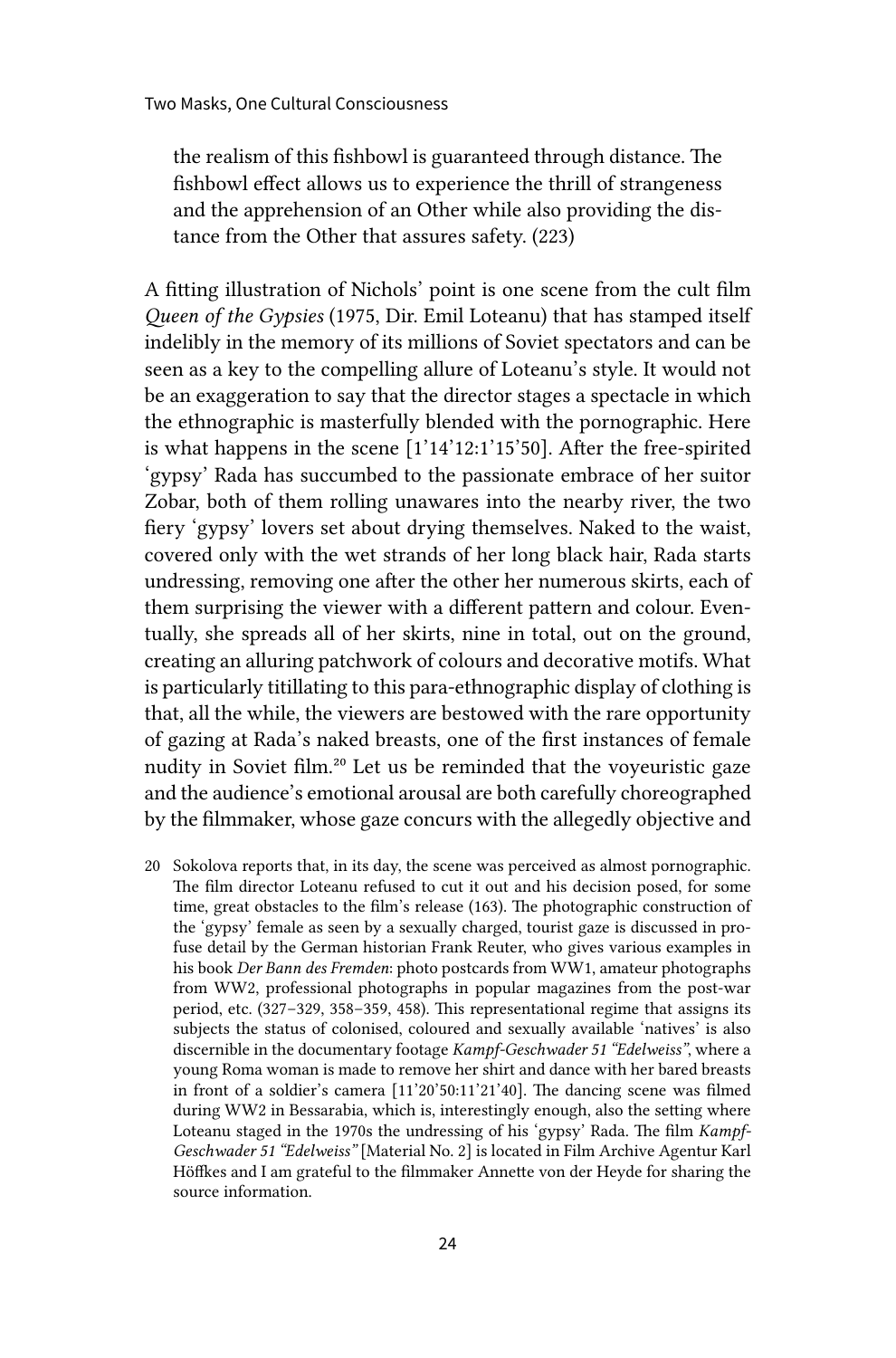objectifying gaze of the camera. Being an extension of the filmmaker, the mechanical eye of the camera occupies this 'white' or neutral point in space that the viewers unconsciously identify with and from the safe distance of which they can relish in the colourfully erotic display of 'gypsy' Otherness. The pleasure of voyeurism comes in double measure: not only does it grant access to forbidden sights, but it also implicitly affirms the rectitude of the 'white' national majority and its virtuous females, for it is the 'non-white' 'gypsy' who willingly and eagerly exposes her naked flesh and sexuality in public. The consistent portrayal of Rada (Svetlana Tomá<sup>21</sup>) and Zobar (Grigore Grigoriu) as 'non-white' in the modus of the 'gypsy' mask is at the core of the film's ideological workings, for it implicitly assigns characters and spectators to two antithetical universes, a 'black' one on the big screen and a 'white' one in the cinema hall. As the American anthropologist Alaina Lemon discusses in the chapter of her book called "Roma, Race and Markets", in the countries of the former Soviet Union, 'gypsies' are by and large perceived and self-perceived as 'black' (an attribute usually associated with the people of the Caucasus). At the same time, the scholar underlines, Roma "are no darker in complexion than some Russians" (69). Reflecting on the paradoxes of 'blackness', Lemon comes to the conclusion that this racialising category is a 'shifter', its meaning entirely dependent on the social context. For this reason, she argues, 'blackness' can be likened to a personal pronoun whose function is to point to *relations* between 'us' and 'them' rather than to a stable collective or to an actual skin tone (cf. 78).

A final note is in order here with regard to the strategies that can be used to deconstruct 'whiteness' or indeed any of the other racialising constructs ('blackness', 'gypsyness', 'yellow race', etc.), and these strategies move in two directions. One effective approach is to trace the historical development of the idea of 'whiteness' and to point to its varying forms across time and cultural space. The second effective approach is to highlight the discrepancies that surround the notion of 'whiteness' and that is what we shall consider next. In the section to follow, I hone in on the paradoxes and ambiguities that are intrinsic to the colour white as they bear a direct relevance to the analysis of cinematic representations.

<sup>21</sup> The 'gypsy' temptress Rada with her long, raven-black hair is performed by the Moldavian actress Svetlana Tomá, who is actually a blonde.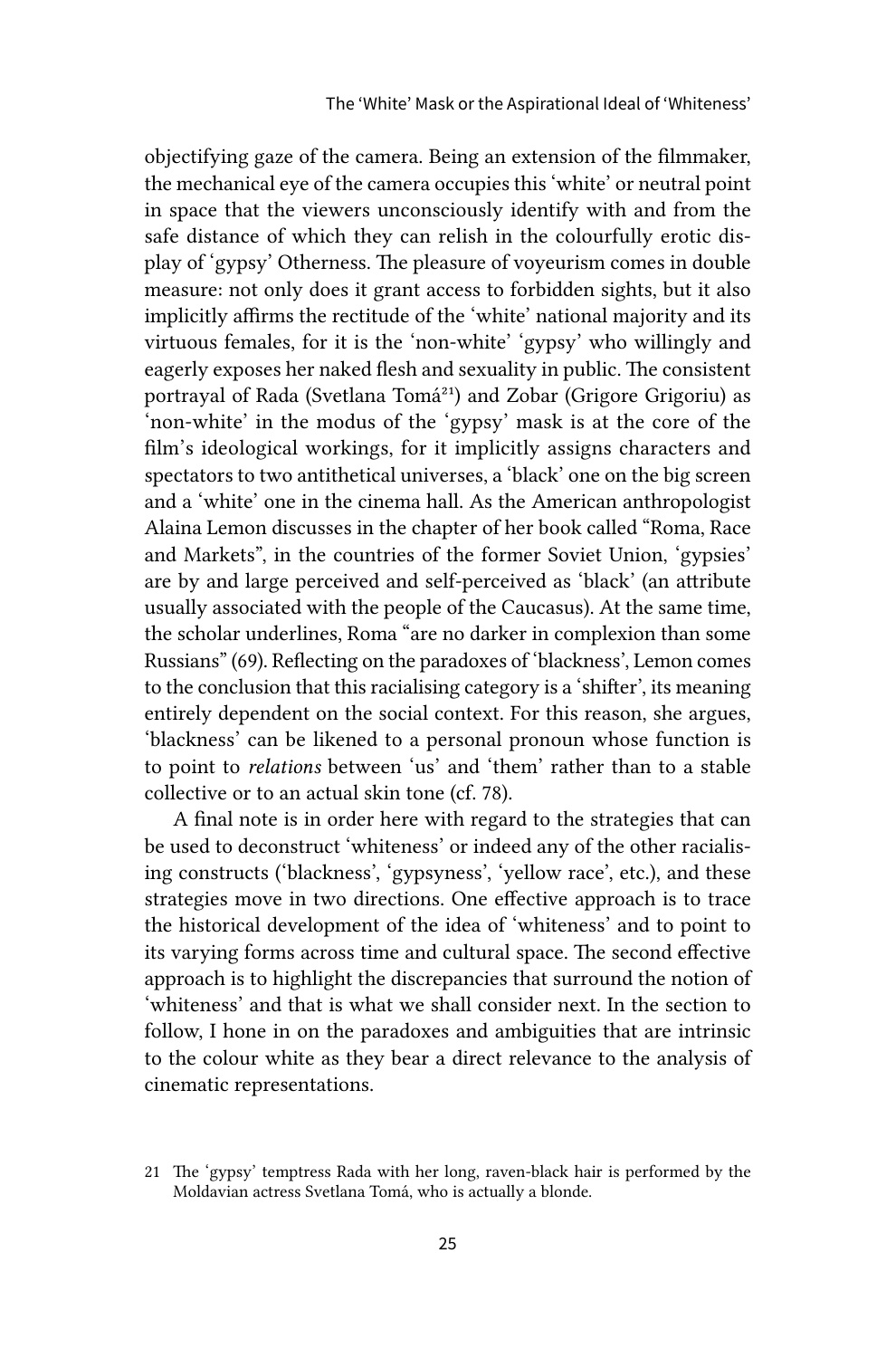#### 1.4.1 The Visual Rhetoric of Whiteness

The visual identity of 'white' people is constructed mainly through association with the colour white. As Dyer points out, white has three distinct aspects that are unrelated to each other but are often collapsed into a single meaning: white as a hue, white as a skin colour and white as a symbol.

With the term 'hue', Dyer denotes white as a colour in its own right, a colour that occupies a segment on the colour palette and displays an infinite gradation of tones. The range of possible whites becomes obvious when one thinks of white kitchen tiles or textiles, for instance. Another meaning of white as a hue, found in dictionary definitions, is that of colourlessness. Paradoxically, white signifies both a presence and an absence of colour. It denotes a specific hue and yet a hue that is associated with colour neutrality. This innate ambiguity of white makes it ideal for the representation of a group of people that claims for itself the position of humanity in general. On the one hand, this specific hue guarantees visibility to the group in question, while on the other hand, it marks their position as colourless or neutral, as identical with that of the medium and for that reason invisible. What is more, in physics, white is conceived not as a specific colour but as all colours fused together. In colour theory, white is the colour of light, and neutral light (the painter Roland Rood calls it white light or whiteness) is the ever-present medium in which all other colours are submerged. There is a third important property to white as a hue: unlike other colours, it has an opposite, black. If white is light, black stands for its absence. This absolute polarity that appears natural and corroborates dualistic thought gains significance when it is inflected with whiteness as a skin colour and as a symbol (cf. 46–48).

'White' as a skin colour, Dyer argues, is an unclear, internally variable category with an unstable boundary. It is used to describe the pigmentation of human flesh and the latter, to begin with, is infinitely variable.22 In the wide spectrum of complexions, skin that stands the

<sup>22</sup> The portrait project *Humanæ* created by the Brazilian photographer Angélica Dass shows that human flesh has a wondrous multitude of hues. In her TED talk "The Beauty of Human Skin in Every Colour", Dass explains how she came to realise her idea "to document humanity's true colours": she photographs individuals, then takes an 11-pixel square from the area of the subject's nose and paints the portrait's background with it, matching it with the corresponding colour in the industrial palette "Pantone". The talk delivered by Dass is a verbal equivalent to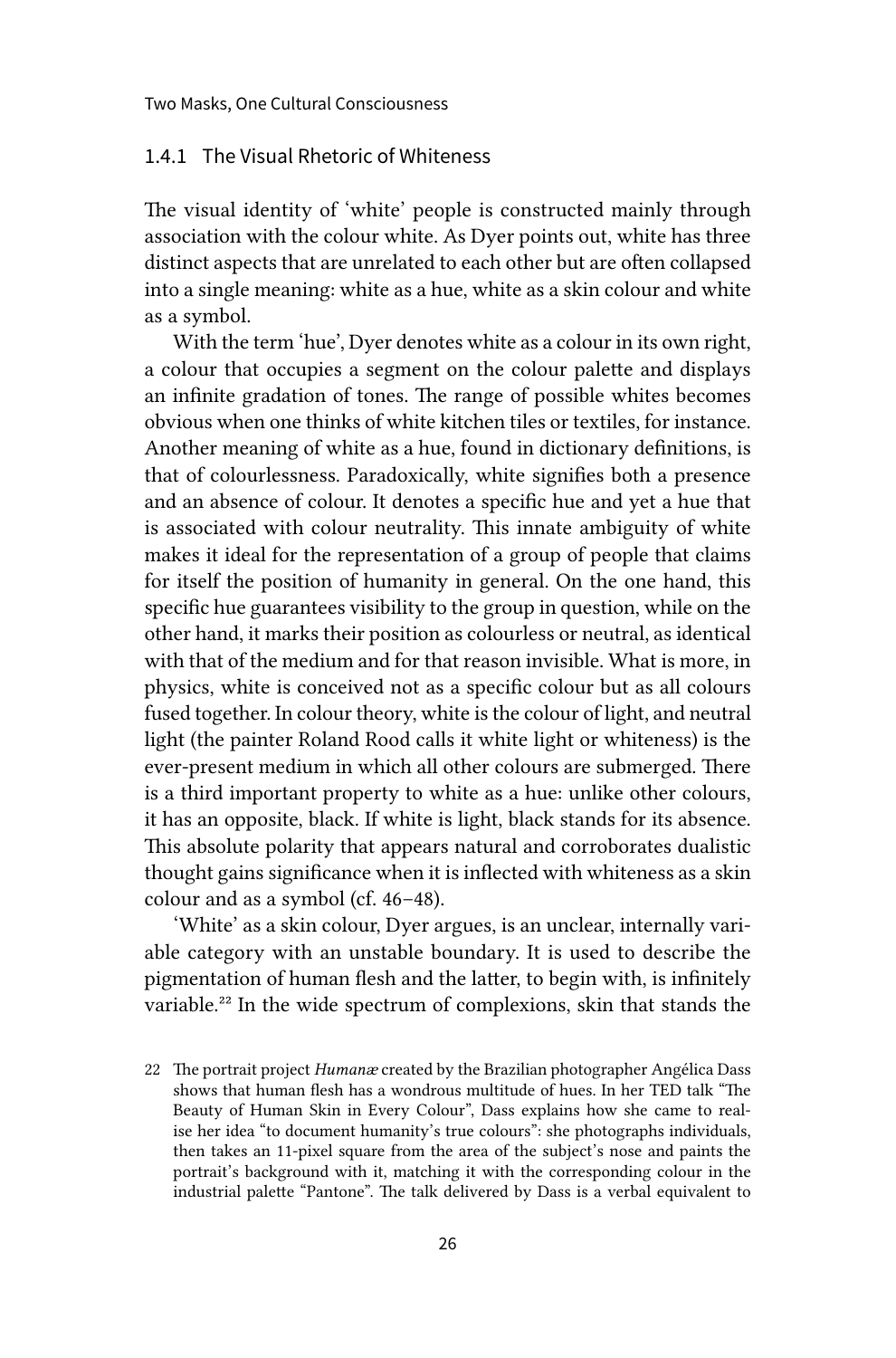chance of being categorised as white occupies the range between pink and beige. When we think of skin tones as the rich colour palette they make up, it is apparent that there is not and cannot be a clear demarcation line separating the 'whites' from the 'non-whites'. 'White' skin colour, then, is far from being a fixed epidermal fact. It is more adequate to think of it, as Dyer suggests, as an aspiration and, within bounds, as an ascribed attribute. He illustrates his point with the history of make-up in the West, which can be summarised as the history of whitening the face. White skin, the colour of milk or alabaster, used to be a status symbol associated with royalty, aristocrats and the rich, while today it is an overarching attribute of entire nations. The main question is who is in position to say who is 'white'. In this context, the politics of representation comes to play a crucial role. Dyer demonstrates that painters and photographers have often rendered 'white' people as partially or literally 'white'. This in turn has to do with the representational conventions in line drawing and black-and-white photography that depend on "the readiness to take the literally white graphic face as a rendering of the socially white face", a readiness that has been extended over to oil painting and colour film, too (48–49). Finally, to make things more complex, Dyer observes that skin pigmentation is not the only factor in determining one's skin colour ('race'); it is rather an interplay of elements in which skin hue is only one decisive physical feature, the others being the colour and the shape of the eyes, lips or hair. Focusing specifically on colour, Dyer comments that blue eyes and blond hair have come to be exclusively associated with the 'white' 'race', so that 'non-white' people with such features are considered curious exceptions (cf. 44, 48–57). When it comes to the Roma minority, there are many such tell-tale examples. In the introduction to her book *Between Two Fires*, Lemon has placed a photo of a blonde girl, a young dancer from the Moscow Children's Gypsy Ensemble *Gilorri*, photographed minutes before an outdoor performance in 1991. To highlight the perceived incompatibility of blonde hair and "real Gypsies", the scholar comments

her photographic pursuit. It provides beautifully detailed descriptions of her family members and their unique complexions: "an intense dark chocolate tone", "a porcelain skin and cotton-like hair", "somewhere between a vanilla and strawberry yogurt tone", "a cinnamon skin (…) with a pinch of hazel and honey", "a mix of coffee with milk, but with a lot of coffee", "a toasted-peanut skin", "more on the beige side, like a pancake" (Dass). The portraits in *Humanæ* demonstrate in an empirical manner the insubstantiality of the 'racial' ideology with its classification of human beings into four 'races' associated with the colours white, red, yellow and black.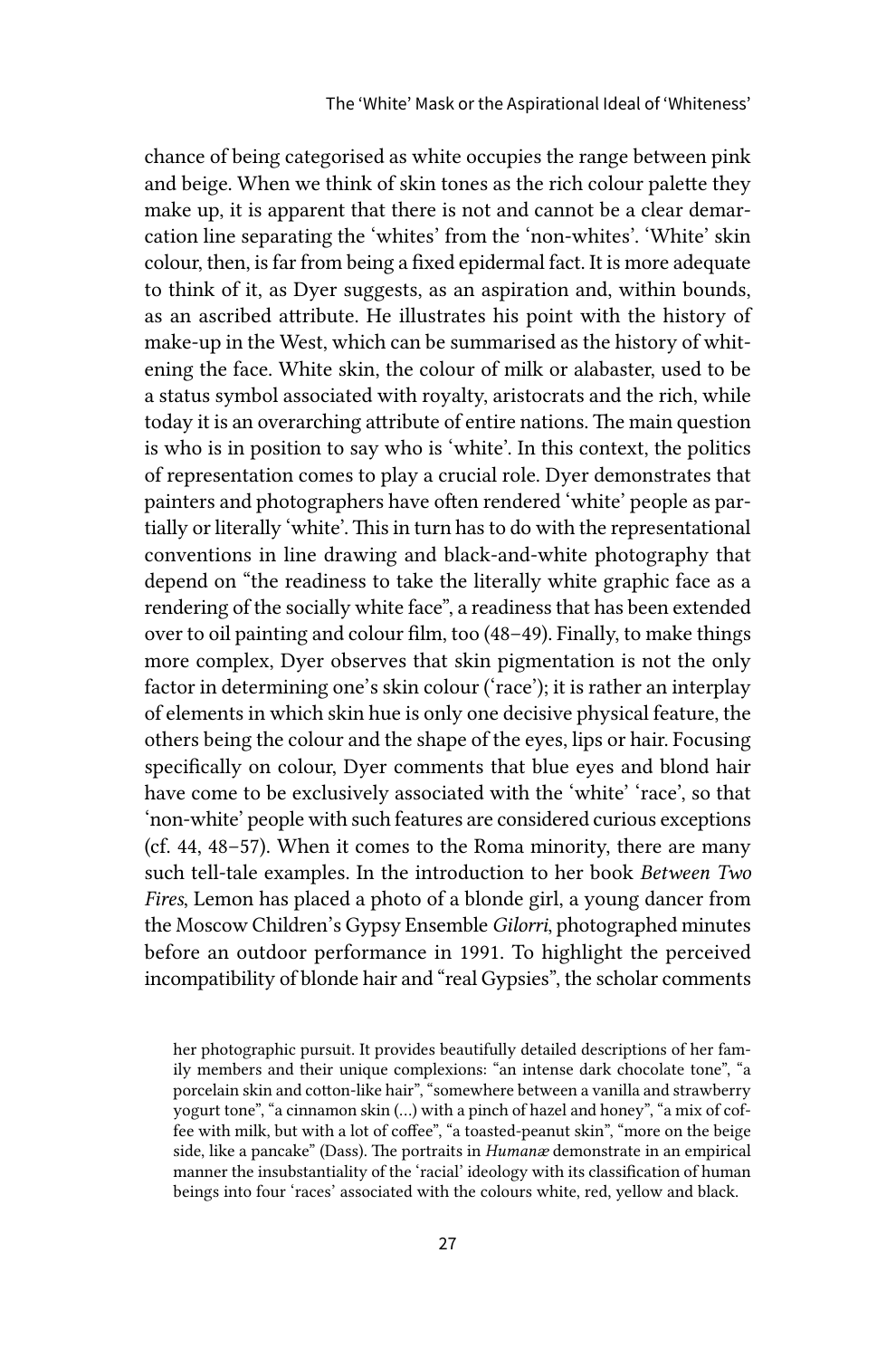under the girl's photo: "Audience members on this occasion in 1991 (as on others) questioned whether she was an 'authentic Gypsy' because she had blond hair. Sometimes the choir director addressed such doubts publicly before appearances" (15). The question is left open also for the reader, since Lemon explains that the dancers in *Gilorri* were both Romani and non-Romani children and – tellingly – provides no details about the girl's identity.

The third theoretically distinct sense that Dyer isolates in relation to the colour white is that of a symbol. Despite national and historic variations, the symbolic meaning of white is clear and, unlike its other meanings, more stable. Most often it takes the form of a moral opposition in which 'white' stands for 'good' and 'black' signifies 'bad'. Dyer states that this moral symbolism need not carry 'racial' implications. It is used to differentiate between good and bad characters and can be applied to people from the same social skin group. The opposition can work with 'white' people (as in the fairy-tale "Cinderella"), just as it can work with 'non-white' people, as in the film *Dances with Wolves* (1990, Dir. Kevin Costner), or with 'white' people in the deviant context of lesbian romance, as in the film *Desert Hearts* (1985, Dir. Donna Deitch). Since the Renaissance, it has become a commonplace to equate white with a list of moral connotations: purity (physical, sexual, 'racial'), innocence, chastity, cleanliness, goodness, and virtue (cf. 72–73).

The three definitions of white – white as a physical property of surfaces, white as a social/ 'racial' skin colour and white as a symbol of moral virtue – do not need to be activated simultaneously in written or visual texts. Dyer agrees that the contrastive use of black and white need not have 'racial' or moral implications. Yet his perceptive survey of dictionary entries, canonical texts (such as Shakespeare's plays), paintings and films provides ample evidence that there is a pervasive slippage between these three registers, to the effect that questions of colour are abridged into questions of morality<sup>23</sup> (62). In support of Dyer's observations, I want to bring up in the discussion D.W. Griffith's directorial debut *The Adventures of Dollie* (1908), a cinematic re-enactment of the literary motif of child-stealing 'gypsies' and a textbook example of antigypsyism. The official synopsis of the film provides a perfect illustration of the slippage between the three registers outlined by Dyer, focusing on not the colour white but its diametrical opposite,

<sup>23</sup> Consider here also Forceville and Renckens's well-illustrated paper "The 'good is light' and 'bad is dark' metaphor in feature films".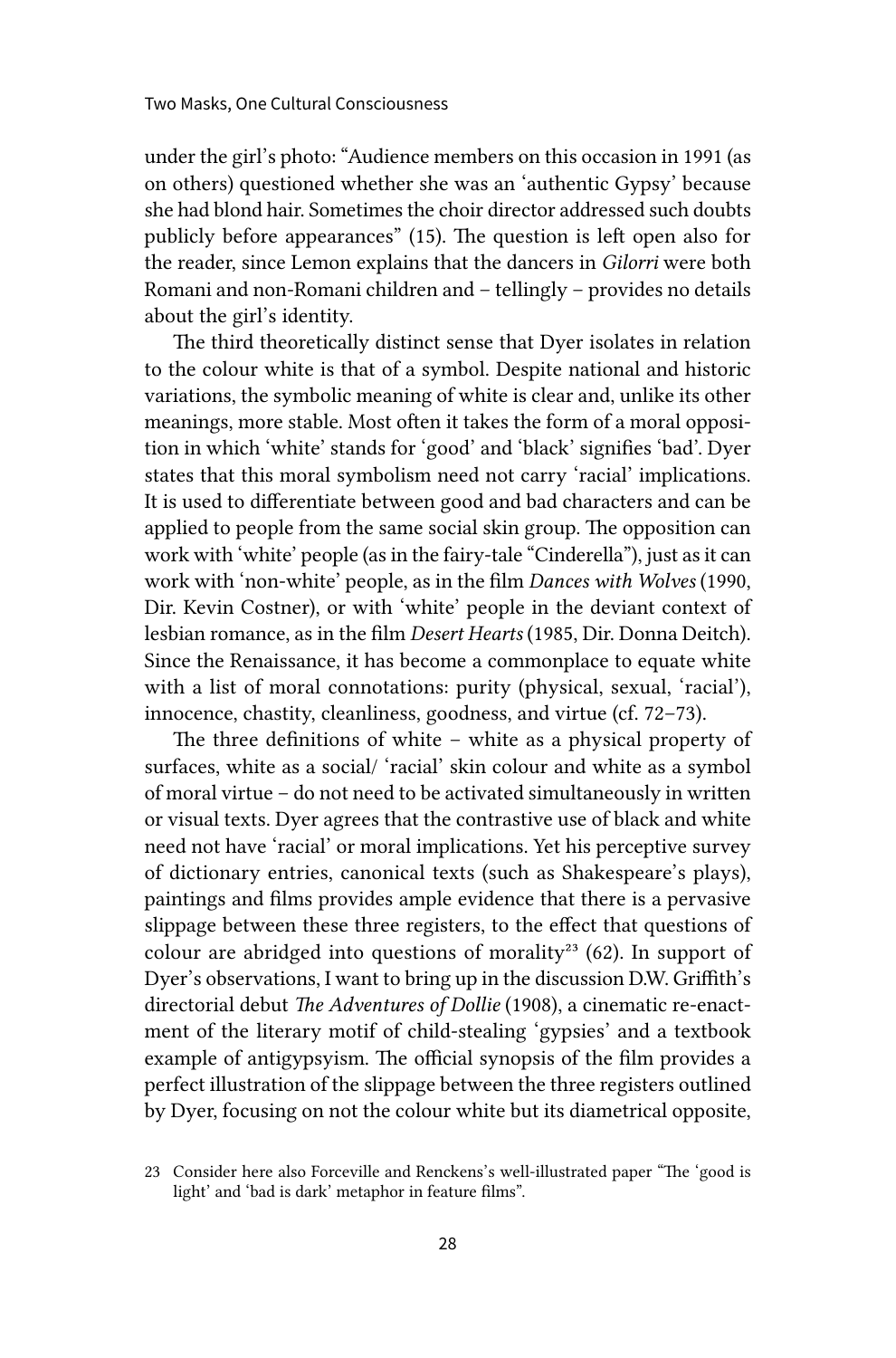the colour black. The Biograph Studio's publicity annotation gives an account of a man who comes to rescue to his distressed wife while she is being pestered by a 'gypsy' basket peddler:

[T]he husband, hearing her cries of alarm, rushes down to her aid, and with a heavy snakewhip lashes the Gypsy unmercifully, leaving great welts upon his swarthy body, at the same time arousing the venom of his black heart. ("Synopsis")

In the quote, there are three references to the 'gypsy' character. First, he is introduced with the ethnonym "Gypsy" and not with a personal name, as someone who is being subjected to lashings. The next clause delivers information about his skin hue – "swarthy" – that in other contexts could have been decoded as a description of a neutral epidermal fact, but here is used to make explicit and lay emphasis on the 'racial' subtext of the ethnonym. The real culmination, however, comes in the third clause. The phrase "the venom of his black heart" activates simultaneously all the three distinct senses of the colour black: black as a flesh hue (not only his skin, but even his heart is of a black hue), black as an 'ethno-racial' colour and black as a corrupted moral quality. The indirect message is that swarthiness is but the physical manifestation of an innate spiritual quality, that the 'gypsy' body literally secrets a poisonous lifeblood. The abridged causal relationship between the man's 'ethno-racial' identity and his spiritual depravity is also what the text offers as a justification for the violence inflicted upon him by the 'white' husband.

#### 1.4.2 Whiteness as an Aesthetic Technology

From the Renaissance onwards, whiteness has also been operative as an explicit aesthetic ideal in Western culture and arts. Dyer details the way in which folklore and literature, the visual arts and intellectual thought have elevated whiteness to a universal paragon of beauty. In Western myths and fairy-tales, for instance, blondness is synonymous with beauty or fairness. By the end of the Renaissance, Christian iconography had succeeded in gentilising and whitening the image of Christ so that in the nineteenth century the son of God was represented not only as light-skinned but also as blond and blue-eyed (cf. 68). In sixteenth-century England, whiteness was identified with beauty, especially in connection to Queen Elizabeth. In his *Farbenlehre*,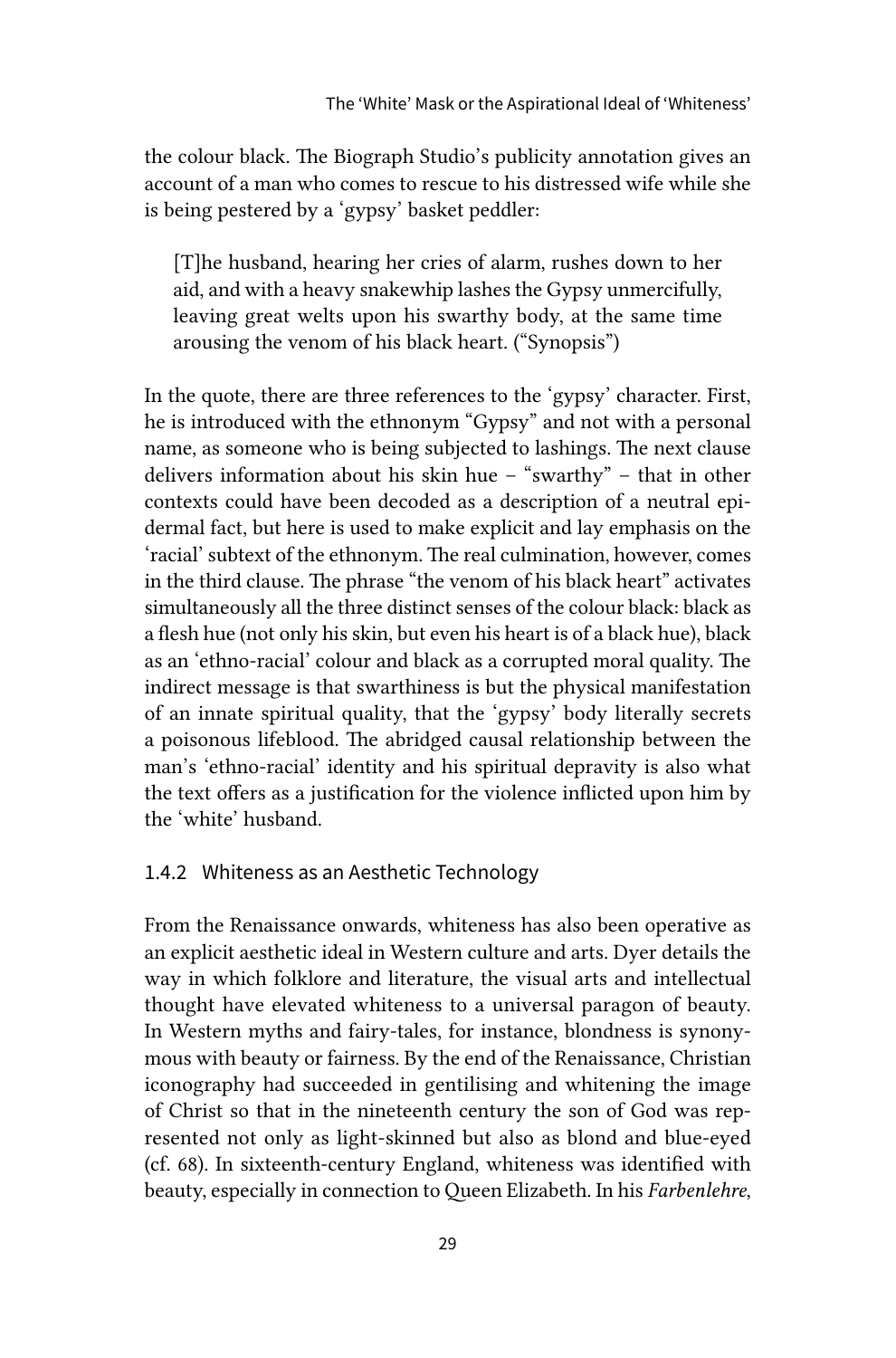Goethe declared the white man to be the most beautiful. The idea of the non-particular, white man also resonated with the Enlightenment ideal of the subject without properties. Intertwining science with aesthetics, nineteenth-century racialist thought proclaimed the Aryan race as the pinnacle of human development, including in terms of beauty.

Whiteness as a universal epitome of beauty is identified above all with the 'fair sex', while men are often conceived of as the dark desire that strives after whiteness. Dyer emphasises that this gendered relationship to 'whiteness' is a central feature of the construction of the white skin identity (cf. 70–81). There is a direct link between the idealised image of the fair-skinned, blonde and blue-eyed female who glows with whiteness, as if illuminated by the spirit within, and the development of modern technologies of light, namely photography and cinema. Underscoring the social nature of technologies, Dyer demonstrates that, historically, innovations in the field of film stock, cameras and lighting were geared by the desire to render visible the white beauty ideal. The main concern that steered improvements in photographic equipment was how to render right 'white' flesh tones, how to ensure visibility to the right image, the one that conformed with the prevalent ideas about humanity. The technology of lighting and movie lighting (exposures, lighting set-ups, make-up, developing processes) took the 'white' female face as a norm. This prevalent practice, as Dyer rightly observes, has 'racial' implications. The main argument he puts forward is that photography and cinema have a tendency to assume, privilege and construct the idea(l) of the 'white' person. In this dominant technological regime, the task of photographing people who strongly deviate from the typical subject – generally accepted to be a 'Caucasian' with skin reflectance of approximately 36% – is then seen as a problem.

## 1.5 The Dynamic Principle of the 'White' Mask and the Dynamic Principle of the 'Gypsy' Mask

In this concluding section to Chapter One, I bring together the various theoretical strands, concepts and insights presented so far, in an attempt to produce a single coherent picture and account for the multilevel identity dynamics within the European semiosphere. As already pointed out, to facilitate the analysis of cultural processes, I refer to the 'gypsy' construct and the construct of whiteness as the 'gypsy' mask and the 'white' mask. The synchronisation of terms is beneficial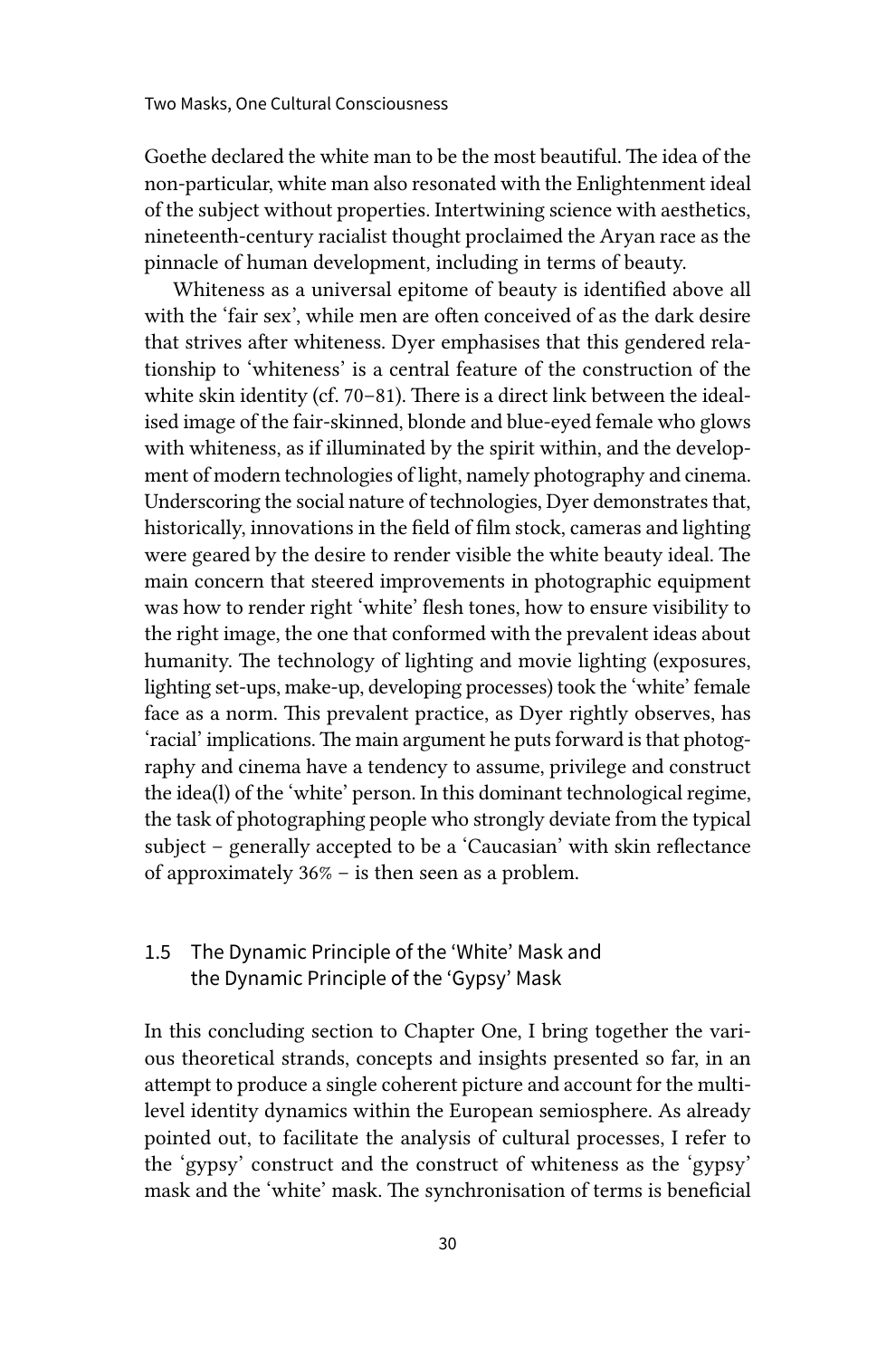to my endeavour because the term 'mask' points to the dual nature of whiteness/gypsyness, the fact that these are conceptualised as a set of attributes and visualised in an embodied form, signifying an abstract cultural norm/anti-norm and a material screen image of a human face.

As an expression of the cultural centre, the 'white' mask refers, as already stated, to a set of heterogeneous attributes whose main purpose is to regulate the various and very different aspects of human existence: the bodily aspect of human life, or how to deal with one's own body – bodily maintenance and grooming (hygiene, health, the socially accepted code for hair styling, etc.), clothing (dress code), sexuality (continence, reproduction, socially accepted rituals); the social aspect of human life, or how to establish relations with other members of society – respect for the individual (individuality, privacy), family structure (nuclear family), social structure and political organisation (sedentary life, private or collective property, capitalism or communism); the spiritual aspect of human life, or within what value coordinates to situate one's existence – religion (Christianity, Jesus and Mother Mary as symbolic ideals), culture (written culture with emphasis on education, rationality and modern science; European/'white' national ideologies; state-supported national literature, music and fine art).

Being an image and a narrative at the same time, the 'white' mask is more than just an aesthetic condensation of socially desirable attributes; it stands for a dynamic principle. It is a shorthand for the paradigm of social integration within the European (read: 'white') semiosphere, specifying the conditions and rules according to which human beings are successfully woven into the fabric of the nation. And so it would not be an exaggeration to say that the 'white' mask encodes the principle of life. Thus, the process of socialisation within the European semiosphere can be understood as a teleological aspiration towards the 'white' mask. This is a self-perpetuating process that should say that newcomers, i.e. new-born children or foreigners, are as a rule indoctrinated into the principle of the 'white' mask as a way of ensuring their successful social integration. Moreover, the principle of the 'white' mask is that of positive reinforcement; it is the benign approach the cultural centre adopts to discipline its members. Adherence to the model behaviour exemplified by the 'white' mask promises the reward of social respectability (i.e. one blends with the majority) and access to resources. The social matrix of power crystallises in the 'white' mask, which underwrites the legitimacy of such figures of symbolic or real power as the Christian deity, the king, the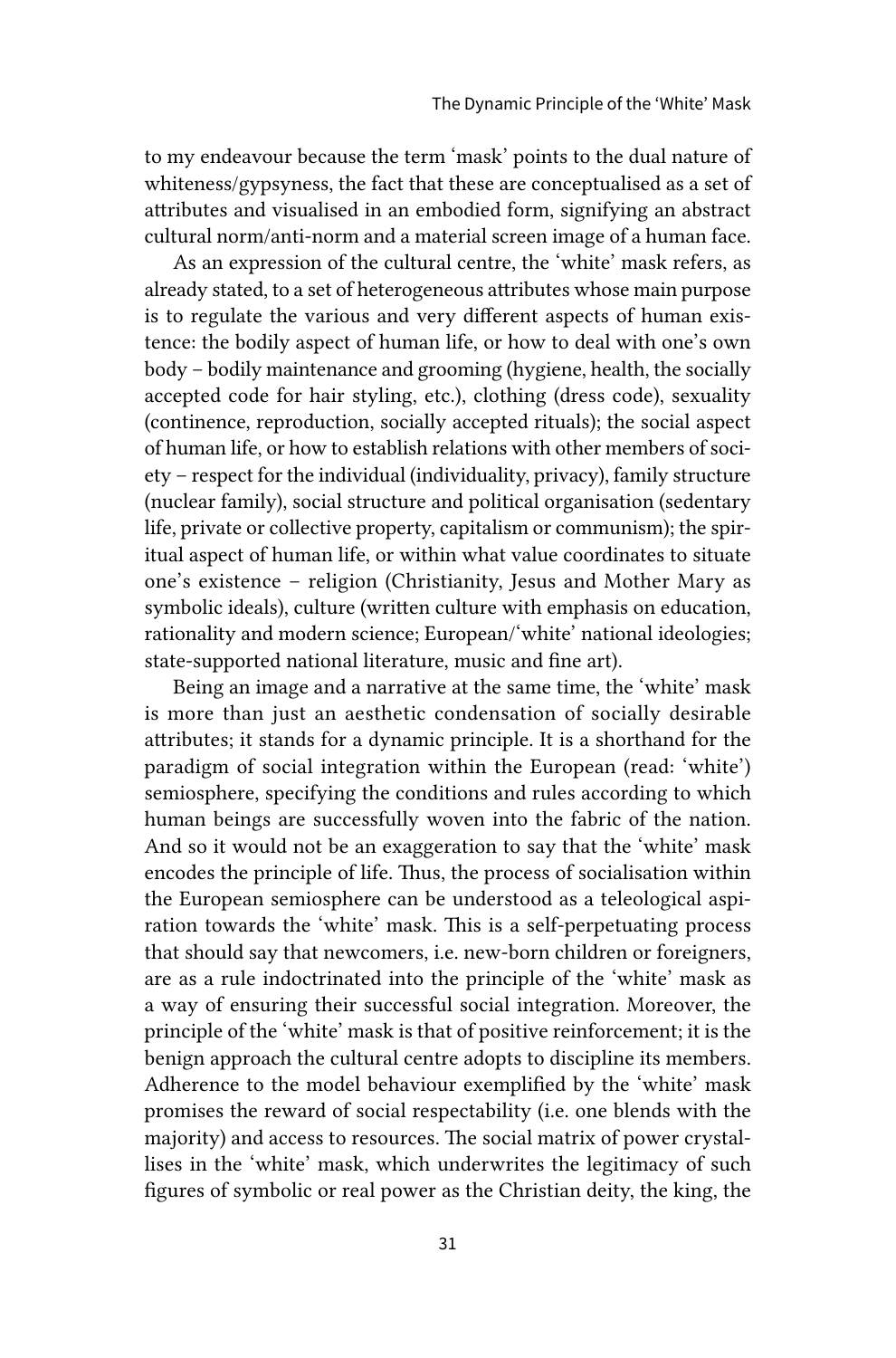aristocrat, the bourgeois, the communist, the policeman/judge, the universal human being.

The 'white' mask produces the 'gypsy' mask: both are an expression of the same cultural norm representing the two extreme modes of European cultural consciousness in the context of nation-building projects (two regimes of seeing and of exercising power; two regimes of photographing and filming people). The 'white' mask is the dominant, positively loaded core (read: presence of socially desirable qualities), while the 'gypsy' mask is the peripheral/lowest ranking negatively loaded extreme (read: absence of socially desirable qualities) – both mark the two ends of a hierarchically stratified continuum of attributes along which human nature is culturally codified. This coding can also be reserved so that the 'gypsy' mask is associated positively with primal life energy, as opposed to the 'white', which is associated negatively with lifelessness; this re-coding will be dealt with later. As to time and its narrative encoding, it is important to add that the 'white' mask is associated with the linear progress of time and points to the ideal/ modern human being of the future, whereas the 'gypsy' mask stands for the cyclical time of nature and points to the pre-modern human in a state of eternal present. This stratification and hierarchisation of time by means of 'white' and 'black' figures is not confined to antigypsyism only but is a defining feature of racist thought, as David Roediger points out in reference to George Rawick's book *From Sundown to Sunup*:

The racist, like the reformed sinner, creates 'a pornography of his former life… In order to insure that he will not slip back into the old ways or act out half-suppressed phantasies, he must see a tremendous difference between his reformed self and those whom he formerly resembled.' Blackness and whiteness were thus created together. (95)

Viewed as signs, the 'white' mask and the 'gypsy' mask also mark the two extremes on the continuum of relationships formed between signs and their referents; they signify two diametrically opposed relationships between form and content. The 'white' mask stands for the stable, supposedly natural connection between signifier and signified and therefore generates the most authoritative knowledge within the semiosphere, whereas the 'gypsy' mask stands for the loose, arbitrary connection between signifier and signified, opening up a vast space for epistemological uncertainty. The sudden encounter of 'white' Europeans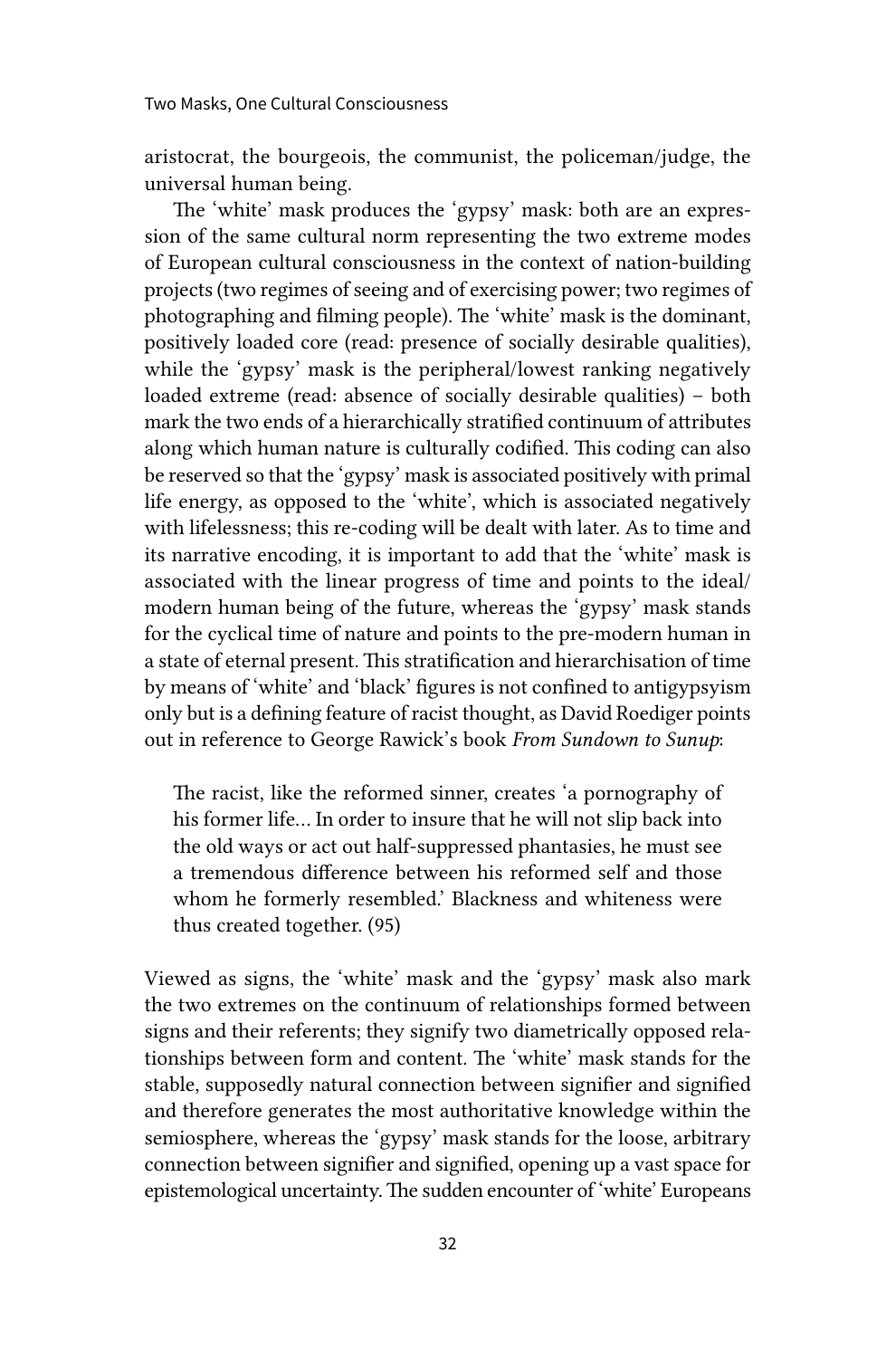with 'non-white' 'gypsies', a set piece in many artworks, explores the tension between signs with a fixed referent and signs without a fixed referent. Leafing through the modern European literary canon in her perspicacious article, Katie Trumpener comes to the conclusion that 'gypsies'

become a major epistemological testing ground for the European imaginary, a black box, or limit case for successive literary styles, genres, and intellectual moments. Thus for neoclassicism they are there to symbolize a primitive democracy; for the late Enlightenment, an obstruction to the progress of civilization; for romanticism, resistance and the utopic of autonomy; for realism, a threat that throws the order and detail of everyday life into relief; for aestheticism and modernism, a primitive energy still left beneath the modern that drives art itself; and for socialist and postcolonial fiction, finally, a reactionary or resistant culture force that lingers outside of the welfare state or the imperial order. (874)

If the 'white' mask encodes the principle of life in the films analysed here, the 'gypsy' mask encodes the principle of social disintegration, of failure and death. It stipulates the deviations that condemn the individual to public punishment and exclusion, to symbolic, social and/or physical death. To be labelled a 'gypsy' is a severe form of punishment<sup>24</sup> in itself: it means to be categorised socially or 'ethno-racially' as the lowliest form of a human being, to be openly ridiculed, denigrated and denied access to social respectability and resources. When a community ostracises the 'gypsy', it reinforces, in effect, its own norms, rules and values, confirming anew its abidance by the established order.

The strategies of positive and negative reinforcement linked to the cultural norm and its anti-norm can be explained more easily if we draw an analogy to a dance lesson. When a teacher introduces her/his students to a traditional dance, s/he first shows them what is right: the right steps, the right rhythm, the right figures. Performing before the group, the teacher offers a model dance that the students then strive to emulate. After the students have tried out the steps themselves, the second part of the lesson begins: the teacher, who has in the meantime

<sup>24</sup> Significantly, the trap of labelling has grave implications for community development projects and policies.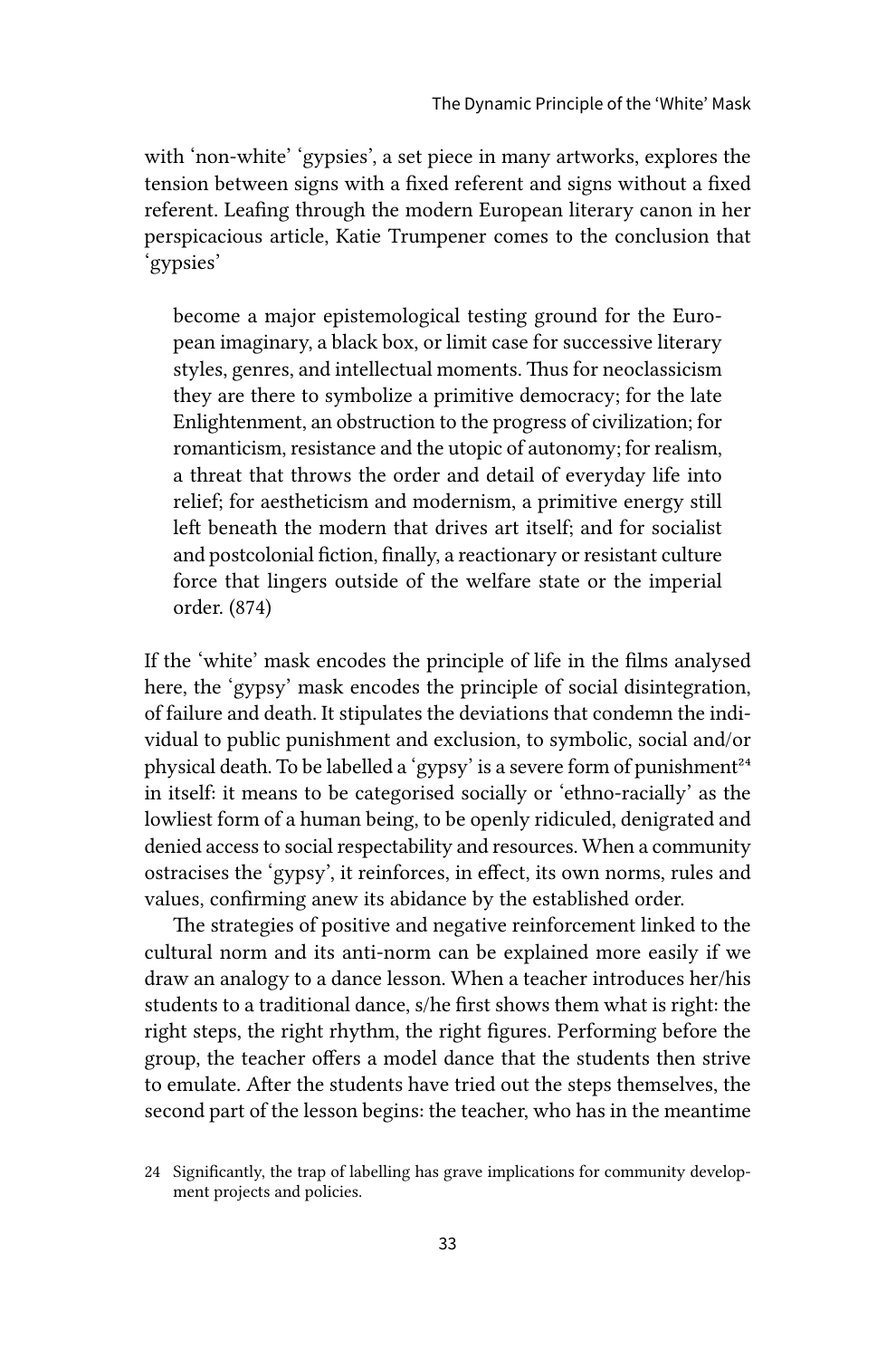observed the students practising, draws attention to their mistakes. S/ he then directs their attention towards the wrong moves – often in an exaggerated manner – delivering the same lesson but this time in the negative. By showing what is wrong, by making a show out of the mistakes made, s/he can elicit laughter, shame or even fear, depending on the pedagogical approach. The dance lesson as such represents a miniature version of the larger process of socialisation within any of the national cultures in Europe, all of which, notably, use the spectacle of 'gypsy' mistakes to get their normative message across. The 'gypsy' example in the negative is especially useful when a culture's 'dance' evolves at a fast pace with too many complex figures that require an increasingly greater level of skill and discipline; then the negative lesson – the often highly entertaining punitive spectacle of 'gypsy' (read: wrong) movements – can acquire crucial political importance and will be restaged with greater frequency and fervour.

Furthermore, the 'gypsy' mask can be conceptualised as a collection of heterogeneous attributes that stand in reciprocal relation to the qualities subsumed under the 'white' mask. Consequently, the process of socialisation and civilisation, of internalising the achievements of European modernity, can be described as a process of striving to bear the least resemblance to the 'gypsy' mask. The 'gypsy' mask stands for qualities that – in relation to the qualities laid down by the 'white' mask – signify absence, misapplication or reversal, all of which are a form of negation. Here, I give only a short sketch of this construct to pinpoint, once again, its implausibility. Just like Quasimodo, the deviances of the 'gypsy' body have a synchronous multitude of dimensions: it is 'non-white' and dirty (and thus implicitly attests to the 'whiteness' and physical and 'racial' cleanliness of the national/European body); it is marked by physical deformities and other shortcomings, such as unkempt hair, scars and tattoos, missing teeth, etc. It is a naked body, a body wrapped in rags, dressed as a caricature of the aristocrat or the suited businessman or the working-class hero. It is a sexually incontinent body, hungry for sexual escapades and abandoned carnal pleasure. It disrespects and misapplies established rituals, rules and laws. It has no proper religion, practising paganism and superstition. It speaks a broken language, a language full of mistakes and malapropisms, or, as Lotman puts it, the anti-language of obscenities. It has no work habits: it is an indolent body, a thieving body or a dancing body, and so on. Thus, the 'gypsy' construct – in a reverse form – makes visible certain normative values that have lost their public salience. By claiming, for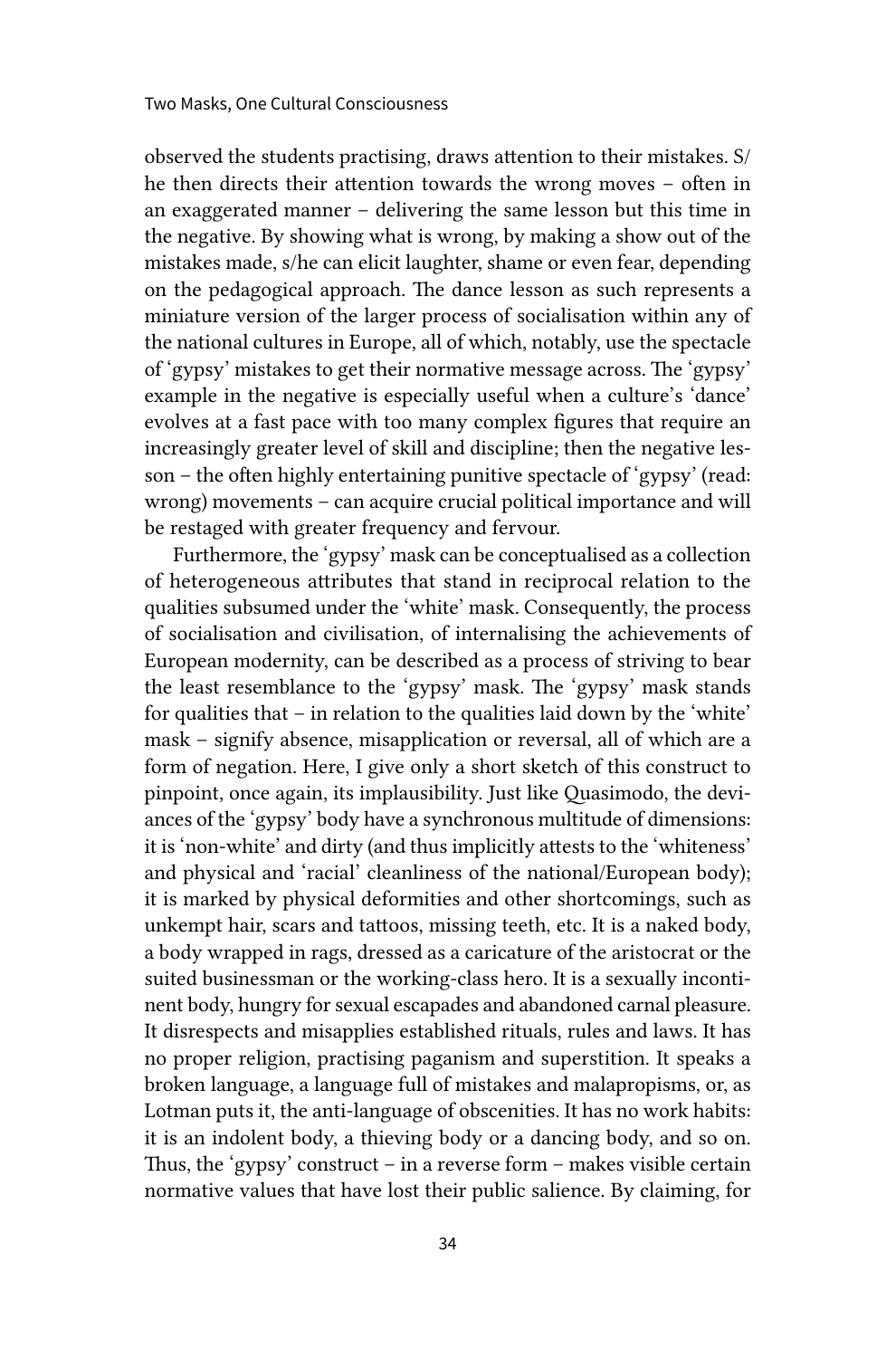instance, that 'gypsies' are lazy, Europeans indirectly remind themselves that they should be industrious and that hard work is one of the core values that should be held in high esteem.

In support of my view that the 'gypsy' mask is antithetical to the 'white' mask, its negation, I draw once again on Katie Trumpener's text, quoting her illuminatingly succinct account of "the Western construction of the 'Gypsy Question'" (848). Importantly, negation, as Trumpener's analysis shows, can also be couched in spatial terms; it can be represented not only through absence, misapplication or inversion, but also as occupying a space that is outside or beyond the domain of the 'white' mask:

Gypsy life remains in the popular imagination as a carefree, deviant, disruptive alternative to a Western culture (…) Moving through civil society, the Gypsies apparently remain beyond the reach of everything that constitutes Western identity (…) outside of historical record and historical time, outside of Western law, the Western nation state, and Western economic orders, outside of writing and discursivity itself. (860)

Invariably, 'gypsy' reality is imagined as antipodal to the 'white' national projects in Europe and, as Trumpener stresses, its purpose is purely instrumental: "[c]ompact, transportable, self-perpetuating, the tropes of racism express the same essentializing beliefs again and again in widely diverging situations and for a whole range of reasons" (861). At this point, it is necessary to readjust Trumpener's geographic map of references and add the rest of Europe to it: for even though 'whiteness' and 'gypsyness' are indisputably products of the Western literary and political imagination, the black-and-white racist dynamics that they unleash are palpably present well beyond the so-called West.

On this last point, we can turn to Bulgarian folklore tradition for one example of astonishing clarity; I refer here to an initiation ritual which is mentioned in passing in an article by the Bulgarian professor of folk arts Georg Kraev. Kraev's text concerns itself with underwear (as a type of cultural immunisation), a topic which has no relevance to our discussion here. Yet it is noteworthy that the scholar introduces the reader to the subject of his analysis by way of commenting on the meaning and significance of initiation rites in Bulgarian oral tradition and, in just three sentences, sketches out one revelatory folklore ritual. Here is how Kraev's article opens up: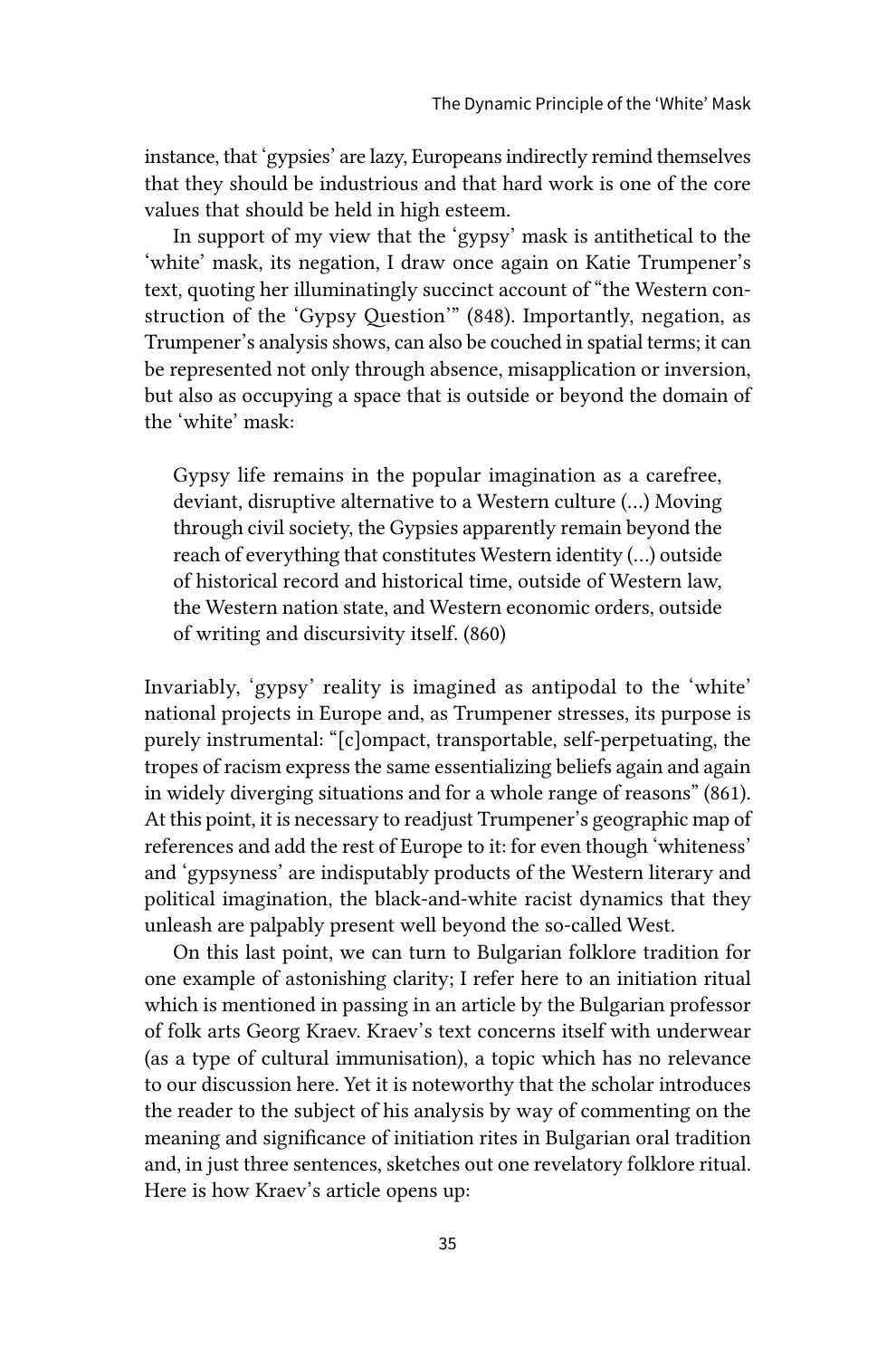Която и да е социално-антропологична общност имунизира културата си (или ценностната си система) против някакъв вид заплаха, "болест" или синдром за болест. Най-често това е чуждостта. Класическият фолклор или по-право "устността" се имунизира чрез институцията на "табу"-то. Нарушаването или преодоляването на табуто води до социалната "смърт" на индивида и преминаването му в нов социален статус. В класическата фолклорна сватба другоселската булка, когато е достигала до междата на мъжовото си село, са я пременявали в носията на селото и тя, прекрачвайки междата, е наричала: "Мойто село циганско! Батьовото село – царско!"

Any socio-anthropological community immunises its culture (or value system) against some kind of threat, "disease", or disease syndrome. Most often it is alterity. Classical folklore, or more properly "orality", is immunised through the institution of the "taboo". Breaking or overcoming the taboo leads to the social "death" of the individual and his/her transition to a new social status. In the classical folklore wedding, the bride from another village, upon reaching the border of her husband's village, was re-dressed into the attire of that village and when crossing the border, she called out: "My village – gypsy! The village of Batjo<sup>25</sup> (my master) – kingly!" [my translation, R.M.]

This initiation ritual from Bulgarian folklore tradition is yet another example in support of my thesis of the reality-maintenance functions of the 'gypsy' mask in a pan-European dimension. The bride's vocal affirmation of her new abode simultaneously involves the negation of her birth home; the hierarchical opposition between these two spatio-temporal worlds is established with reference to two mythic figures: the old world of the birth village is labelled as "gypsy" and thus assigned, symbolically, to the lowliest and least desirable social position, and, temporally, to the past, while the new world of the husband's village is labelled as "kingly" and thus assigned to the highest and most desirable social position, and to the future. Kraev leaves

<sup>25</sup> The Bulgarian word 'Бате' or 'Батьо' means 'older brother', but also 'master', 'leader', 'husband'; etymological dictionaries show that in the early history of the Bulgarian state, the word 'bat' was used as a ruling title meaning 'prince' or 'king'.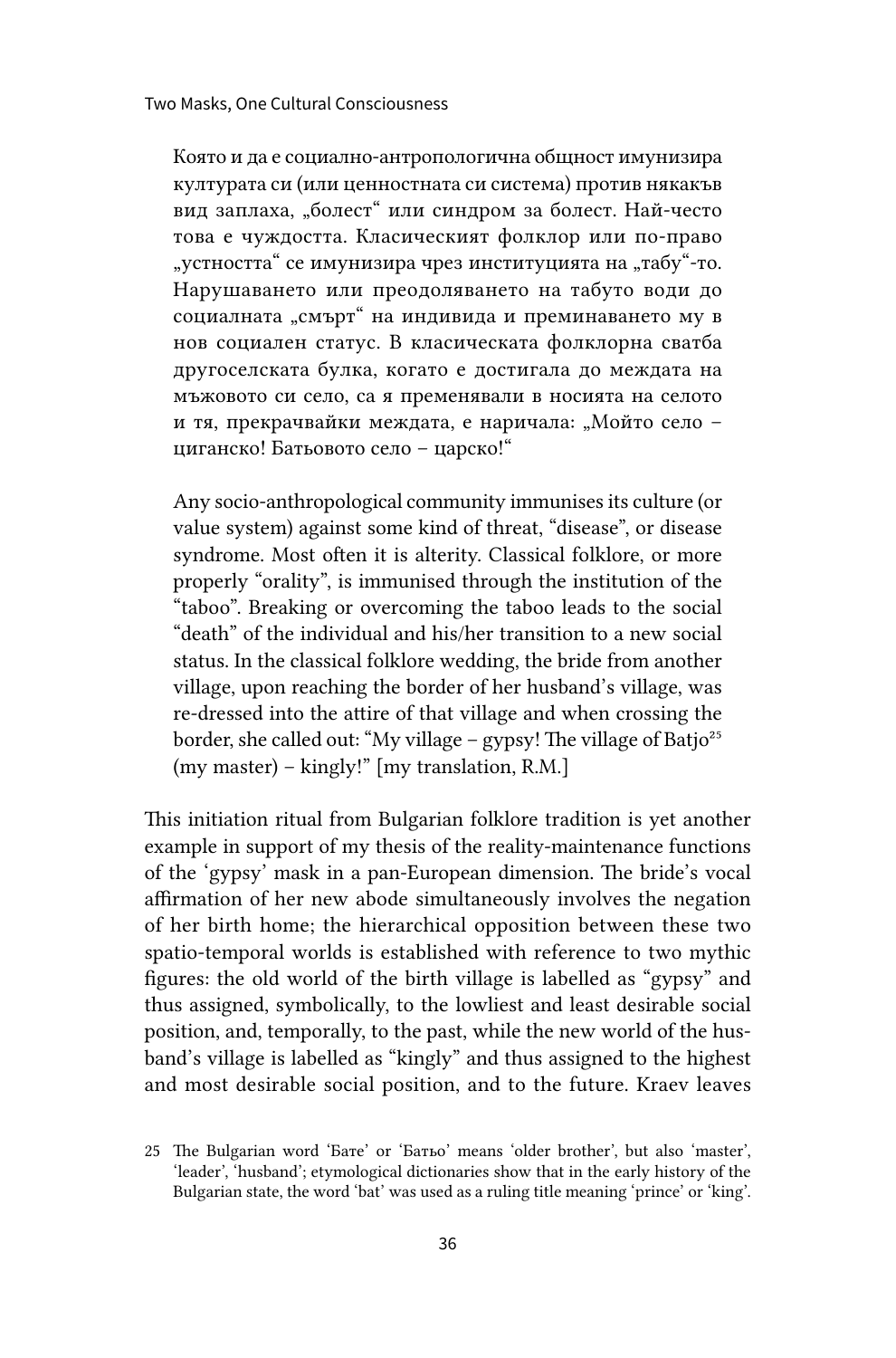the bride's ritual affirmation uncommented-on, and proceeds with his topic, clearly assuming that by quoting the bride's call, he can offer his readers a straightforward, easily decipherable explanation as to how the institution of the taboo functions in classical oral tradition. Kraev's scholarly text itself is a testament to the widespread, if not universal, signification of the stigma 'gypsy' and we can discern the reality-structuring effect of the latter both by the manner in which the phantasm 'gypsy' has been incorporated into classical Bulgarian folklore (in a mythic opposition: 'gypsy' vs. kingly) and by the uncritical manner in which this phantasm has been referred to by the scholar, i.e. as a self-explanatory antipode to "kingly".

Here, another important point comes to light from Alaina Lemon's research, in which the pertinent observation is made that scholars often fail to account for the Roma minority through a lens of normality, even when they consciously try to detach themselves from the racialising perspective afforded by the 'gypsy' mask:

In this representational void, many non-Romani investigators see themselves as penetrating a hidden social world, pulling back a curtain of false stereotypes to reveal the variety of the "real Gypsies." But these unveilings sometimes reproduce the veil, if only because the model of a curtained proscenium divides observers and actors into two realms of "reality." The two realms continue to be imagined as maximally different. (80)

The metaphoric description Lemon gives of this peculiar kind of intellectual myopia is very accurate and can be easily remapped onto Lotman's model of culture. Via the veil metaphor, she describes the scholars' inability to reconcile – within themselves, within their own mental universe – the world of the semiotic centre with the anti-world of the semiotic boundary, the two defining structures of consciousness whose main function is to sustain one's inner sense of reality. In this instance, the 'white' mask and the 'gypsy' mask clearly reveal themselves to be externalisations of human consciousness and its two main functional structures; therefore, these two constructs need to be understood as signs that point to inner psychic phenomena rather than to actual humans in the socio-historical world.

The positively coded 'white' mask and the negatively coded 'gypsy' mask create, in other words, the force field that ensures the unity within European national cultures. These two constructs sustain one and the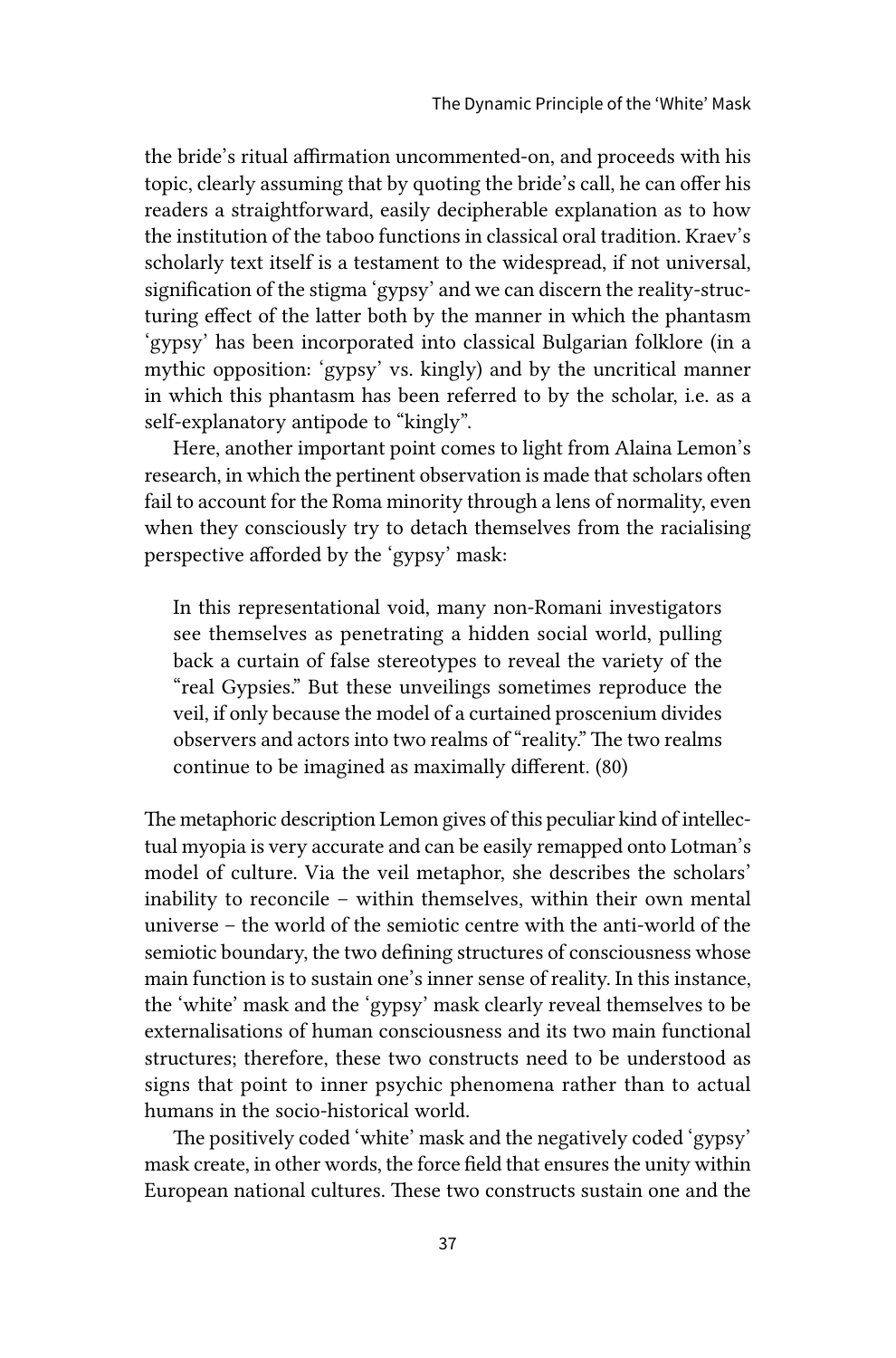same myth of the 'white' 'race' and the 'picture of reality' the said myth entails. Just like the 'good cop, bad cop' routine, these two inversely coded forces share the same goal but take recourse to two mutually reinforcing tactics: the tactics of reward and the tactics of punishment. Immersed in the force field of European culture, the individual is inculcated (not to say house-trained) to emulate and strive towards the cultural centre, whose artistic abstraction is the 'white' mask, while, at the same time, despising and distancing him/herself from the cultural boundary, whose artistic abstraction is the 'gypsy' mask. A Janus-faced construct, the 'white' and the 'gypsy' masks lie at the core of European cultural grammar, generating a string of hierarchical boundaries<sup>26</sup> that cut, in addition, across nationality/ethnicity, class and gender. This string of bilingual or two-faced boundaries codifies the processes of socialisation on a familial,<sup>27</sup> national and supra-national level, specifying at each level what is socially desirable and what is socially unacceptable.

One final note should be made here of Romantic literature in Europe and its role in (re-)shaping and popularising the 'gypsy' mask. When we consider Romanticism in the context of Lotman's model of culture, we can argue that some, if not many, of the Romantic writers envision a radical shift in their works, re-coding the cultural force field defined by the 'white' mask (read: norm (+)) and the 'gypsy' mask (read: anti-norm (–)). Taking a critical stance on the normative worldview in their respective cultures, a handful of Romantics succeed in reversing the values attached to these two constructs, so that the 'gypsy' mask becomes the new norm (+), while the 'white' mask

- 26 As Alastair Bonnett points out in his book's first chapter, entitled "Who is white? The disappearance of non-European white identities and the formation of European racial whiteness": "the development of whiteness as a racialised, fetishised and exclusively European attribute produced a contradictory crisis-prone identity. Two sets of conflating discourses are implicated in the process: first, colonial imperial and national rhetoric of European racial equivalence that, ostensibly, offered the privileges of white identity to all European-heritage peoples; second, the denial or marginalization of certain European-heritage groups' whiteness, a process of racial suspicion fostered by social exclusion based on gender, class and ethnicity" (8).
- 27 Consider, for example, the scare story of child-stealing 'gypsies' that was part of the arsenal of so-called poisonous pedagogy (*schwarze Pädagogik*) practised in nineteenth-century Europe; surprisingly or not so surprisingly, this scare story is still in use today. For a study of the motif's journey through popular media and arts, see Mladenova's publication *Patterns of Symbolic Violence*.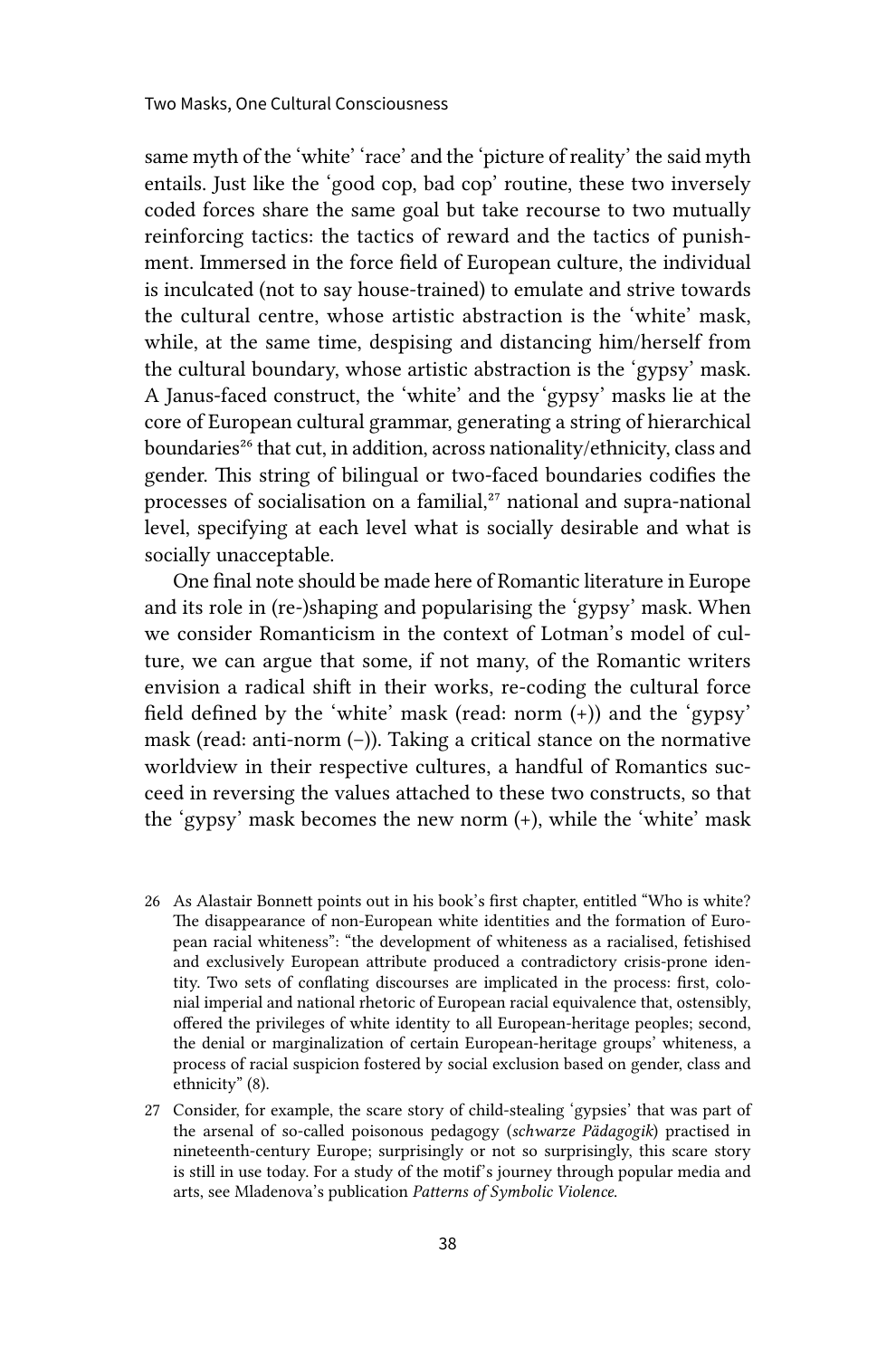is demoted to its anti-norm  $(-)$ ;<sup>28</sup> these few Romantics are thus able to uncover the positive potential of psychic phenomena banished to the mythic underworld of 'gypsies'. Here, the analogy with the dance lesson can be helpful again in highlighting one specific intellectual achievement of Romanticism. If we imagine that European societies have been struggling since the late eighteenth century to keep up with the ever-accelerating tempo of modernisation and industrialisation, the Romantic movement signals a halt in the 'dance' and an abrupt change of rhythm and steps. By uncovering the value of the 'gypsy' 'dance', what had been deemed wrong and punishable is now considered a desirable ideal. With recourse to the positively coded 'gypsy' mask, Romantic writers are able to envision and communicate effectively alternative 'dances' to the status quo and these 'dances' are, notably, of two very different kinds: the first kind of 'dance' is past-oriented, i.e. a return to slower and simpler version of the already familiar steps and figures, whereas the second kind of 'dance' is novelty-oriented and as such it represents the point at which true originality can enter the semiosphere.

The majority of the Romantics simply idealise 'dances' of the past, casting literary 'gypsies' "as spokesmen for cultural conservatism" (Trumpener 844) or as tropes of nationalist nostalgia, "envisioned as a kind of time capsule for storing national forms (music, folklore, traditions)" (Lemon 41). Still, a small number of authors brave enough to explore the radical, utopian position that rejects any prescribed 'dance' and, instead, bestows value on steps and figures that arise spontaneously out of the dancer, making the entire idea of mistakes obsolete.

28 Commonly, the idealised and positively connoted image of the 'gypsy' is associated and even equated with the figure constructed by nineteenth-century Romantic writers; hence, it is abridgedly called the romanticised 'gypsy' or the Romantic construct. A closer look at Romanticism and its manifestations in European literatures, however, reveals a different story: the 'gypsy' phantasm is far less often idealised and positively imagined than scholars tend to assume. Since it is beyond the scope of my work to examine the extent to which Romantic 'gypsy' constructs are genuinely positive idealisations, I want to call attention to several literary works, representative of German, French and English Romanticism, which manifestly purvey antigypsy tropes. The reader may consider Achim von Arnim's exceedingly anti-Semitic tale "Isabella von Ägypten", a text that at the same time greatly contributed to the popularisation of the epithet *Zigeunerromantik* (Gypsy Romanticism) (Brittnacher, *Leben* 280). Two more examples, already discussed here, are Victor Hugo's novel *The Hunchback of Notre-Dame* and Prosper Mérimée's tale "Carmen". William Wordsworth's poem "Gipsies" is one further example, studiously analysed by Houghton-Walker in her book *Representations of the Gypsy in the Romantic Period* (126–154).